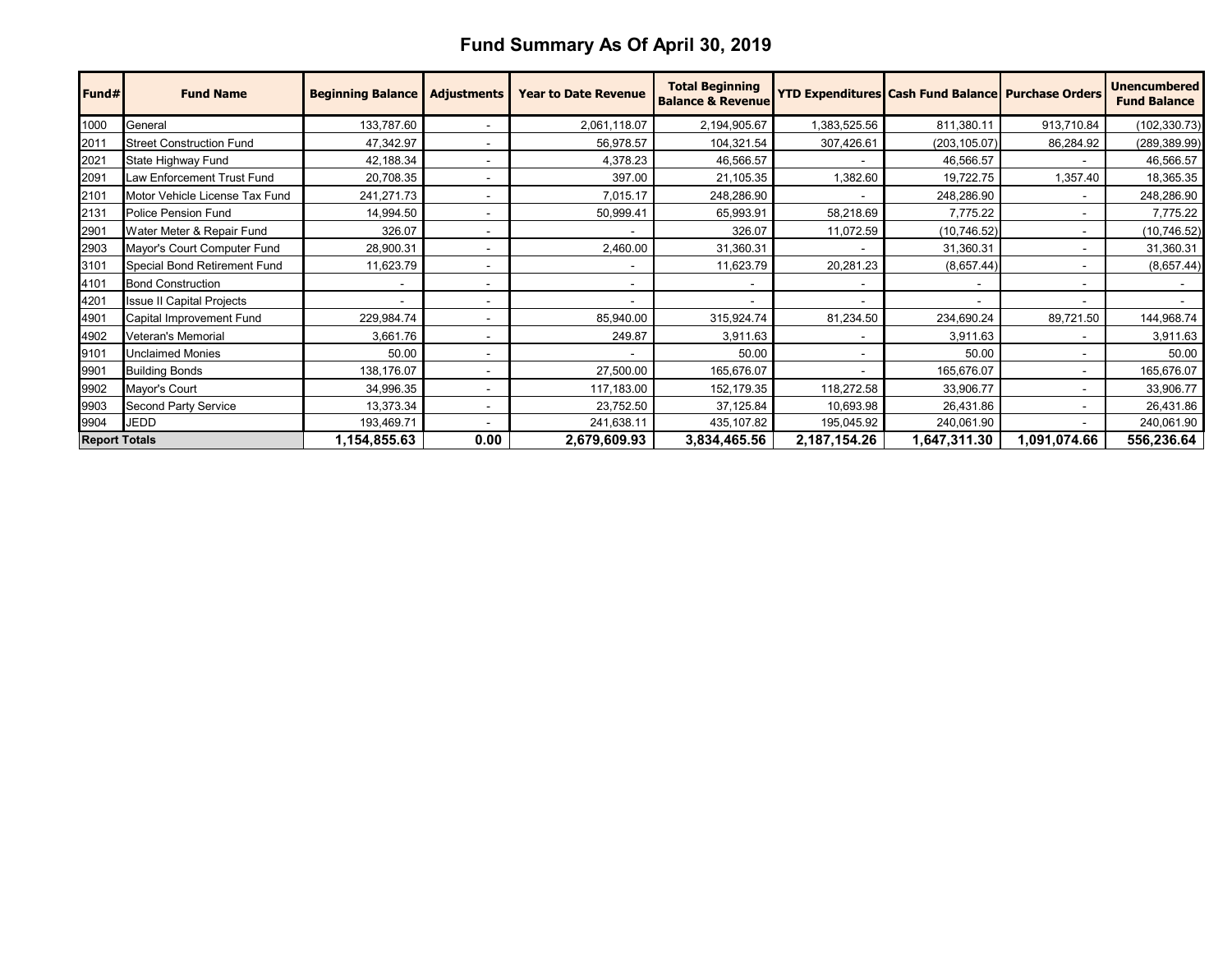| <b>GENERAL FUND</b><br>0.00<br>1000-130-0000<br>Municipal Income Tax<br>0.00<br>0.00<br>0.00<br>245.93<br>35,008.01<br>10,000.00<br>17,883.36<br>1000-130-0004<br>Municipal Income Tax-ELECTRIC TAX<br>2,548,242.93<br>2,800,000.00<br>1000-130-0131<br>Income Tax Withholding<br>2,843,775.68<br>1,193,543.84<br>Income Tax Individual<br>285,793.29<br>257,263.23<br>300,000.00<br>90,429.35<br>1000-130-0132<br>1000-130-0133<br>Income Tax Net Profit<br>669,769.79<br>596,298.18<br>650,000.00<br>155,448.56<br>25.00<br>1000-130-0134<br>Municipal Income Tax (PENALTY)<br>0.00<br>0.00<br>0.00<br>9,754.64<br>0.00<br>1000-190-0000<br>Other - Local Taxes<br>91.08<br>580,000.00<br>1000-211-0000<br><b>Local Government Distribution</b><br>20,454.16<br>20,746.27<br>17,693.00<br>9,260.31<br>Local Government Revenue Assistance<br>1000-212-0000<br>0.00<br>0.00<br>0.00<br>0.00<br>0.00<br>0.00<br>0.00<br>1000-221-0000<br><b>Inheritance Tax</b><br>0.00<br>74.25<br>86.86<br>0.00<br>0.00<br>1000-222-0000<br>Cigarette Tax<br>6,020.70<br>1000-224-0000<br>Liquor and Beer Permit Fees<br>4,367.30<br>1,000.00<br>2,550.80<br>1000-231-0000<br><b>Commercial Activity Tax</b><br>0.00<br>0.00<br>0.00<br>0.00<br>28,569.50<br>20,000.00<br>6,745.70<br>1000-290-0000<br>Other - State Shared Taxes and Permits<br>28,810.68<br>1000-390-0000<br>1,729.64<br>68,024.60<br>162,960.00<br>297,588.50<br><b>Other - Special Assessments</b><br>0.00<br>0.00<br>1000-411-0000<br>Federal - Restricted<br>0.00<br>0.00<br>1000-422-0000<br>State - Restricted<br>0.00<br>4,840.00<br>0.00<br>0.00<br>0.00<br>0.00<br>1000-429-0000<br>Other - State Receipts<br>0.00<br>0.00<br>0.00<br>1000-429-2250<br>Other - State Receipts WC<br>0.00<br>0.00<br>0.00<br>12,676.78<br>7,232.40<br>10,000.00<br>1,930.06<br>1000-440-0000<br>Grants or Aid<br>0.00<br>1000-440-0001<br><b>Grants or Aid-Community Diversion</b><br>0.00<br>0.00<br>0.00<br>0.00<br>0.00<br>0.00<br>0.00<br>1000-490-0100<br>Intergovernmental<br>1000-512-0016<br>Contracts for Police Prot. (False Alarms)<br>450.00<br>150.00<br>600.00<br>0.00<br>0.00<br>0.00<br>1000-519-0000<br><b>Other - General Government Contracts</b><br>0.00<br>0.00<br>1000-522-0000<br><b>Concession Stands</b><br>0.00<br>115.00<br>200.00<br>0.00<br>1000-522-1001<br>463.00<br>600.00<br>0.00<br>Concession Stands (Pop Machine)<br>305.50<br>1000-522-3106<br>Concession Stands (Parker Program)<br>1,298.25<br>999.35<br>2,200.00<br>0.00<br>392.75<br>500.00<br>0.00<br>1000-522-3116<br>Concession Stands (New)<br>73.00<br><b>Concession Stands - SPECIAL EVENTS</b><br>1000-522-3104<br>0.00<br>0.00<br>0.00<br>0.00<br>1000-523-0000<br><b>Recreation Entry Fees</b><br>0.00<br>0.00<br>0.00<br>0.00<br>15,851.00<br>15,000.00<br>1000-523-3106<br>Recreation Entry Fees-Parker Program<br>23,981.00<br>4,340.00<br>675.00<br>1000-523-3107<br>Recreation Entry Fees-Baseball<br>800.00<br>2,000.00<br>0.00<br>Recreation Entry Fees-S.O.S.<br>0.00<br>1000-523-3111<br>0.00<br>0.00<br>0.00<br>Recreation Entry Fees- Beach Volleyball<br>0.00<br>0.00<br>0.00<br>1000-523-3112<br>0.00<br>Recreation Entry Fees - Travel Baseball<br>1000-523-3113<br>0.00<br>0.00<br>0.00<br>0.00<br>0.00<br>0.00<br>0.00<br>0.00<br>1000-529-0000<br>Other - Cultural and Recreational Programs<br>1,140.00<br>1,500.00<br>1000-529-3101<br>Recreational Programs- Trips<br>2,260.00<br>325.00<br>1000-529-3102<br>Recreational Programs- Exercise<br>0.00<br>0.00<br>0.00<br>0.00<br>5,000.00<br>156.00<br>1000-529-3104<br>Recreational Programs- Special Events<br>5,204.60<br>1,294.00<br>1000-529-3109<br>Recreational Programs- Transportation<br>4,249.00<br>3,732.00<br>3,500.00<br>996.00<br>2,000.00<br>1000-529-3110<br>Recreational Programs- Senior Services<br>3,279.00<br>3,265.00<br>812.00<br>300.00<br>1000-542-0000<br>Tap Fes<br>0.00<br>0.00<br>0.00<br>0.00<br>1000-542-6202<br>Tap Fees- Sewer<br>0.00<br>0.00<br>0.00<br>44.00<br>0.00<br>1000-590-0000<br>Other - Charges for Services<br>260.00<br>0.00<br>141,016.20<br>0.00<br>1000-590-0011<br>Other - Charges for Dispatch<br>181,696.00<br>185,329.92<br>706.61<br>11,899.00<br>1,000.00<br>627.50<br>1000-590-0018<br>Other - Police Services<br>1000-590-0325<br>Advertising<br>9,900.00<br>10,375.00<br>12,000.00<br>1,200.00<br>1000-590-0410<br>Other - Charges for Services (Bldg. Dept.<br>2,482.97<br>1,990.00<br>2,000.00<br>1,090.00<br>1000-590-0486<br>Other - Charges for Services{Finance Department}<br>8,240.00<br>17,075.42<br>24,000.00<br>5,886.38<br>1000-590-3100<br>Other - Charges for Services {Banquet Hall Rental}<br>5,080.00<br>39,776.00<br>50,000.00<br>9,500.00<br>Other - Community Room/TGY Rental<br>2,600.00<br>5,000.00<br>950.00<br>1000-590-3103<br>5,525.00<br>Other - Baseball Field Rental<br>800.00<br>150.00<br>1,000.00<br>0.00<br>1000-590-3114<br>1000-590-4104<br><b>Other Charges</b><br>2,336.08<br>13,772.00<br>4,000.00<br>4,000.00<br>Other - Charges (Structure Plan & Review)<br>2,052.00<br>2,605.18<br>1,472.50<br>1000-590-4105<br>0.00<br>0.00<br>0.00<br>0.00<br>1000-590-5002<br>Other - Attenna Lease<br>0.00<br><b>Court Costs</b><br>65,028.81<br>1000-611-0000<br>73,996.33<br>65,000.00<br>33,210.29<br>1000-611-0060<br>Court Costs - Auxiliary<br>4,565.00<br>5,720.00<br>5,000.00<br>2,485.00<br>1000-612-0000<br><b>Court Fines</b><br>122,875.38<br>119,624.27<br>120,000.00<br>44,811.50<br>Court Fines - Auxiliary<br>1000-612-0060<br>0.00<br>0.00<br>0.00<br>0.00<br>Other - Fines and Forfeitures<br>1000-619-0000<br>10,500.00<br>4,530.00<br>5,000.00<br>1,180.00<br>1000-619-0006<br>Restitution<br>0.00<br>677.12<br>0.00<br>518.00<br>Other - Fines and Forfeitures (Traffic Camera)<br>0.00<br>278,267.50<br>150,000.00<br>129,344.00<br>1000-619-0017<br>1000-621-0000<br>Permits<br>7,016.24<br>8,711.03<br>7,000.00<br>1,291.50<br>Permits (1% to State)<br>189.24<br>97.86<br>200.00<br>49.09<br>1000-621-4101<br>1000-621-4102<br>Permits (3% Commercial)<br>238.99<br>135.74<br>300.00<br>135.77<br>Permits (Comm/Industrial)<br>7,057.21<br>1000-621-4103<br>3,493.20<br>10,000.00<br>2,006.36<br>0.00<br>1000-622-0000<br>Inspections<br>1,350.00<br>0.00<br>0.00<br>6,499.20<br>1000-623-0000<br>Zoning<br>3,535.00<br>3,000.00<br>301.00<br>1000-623-4103<br>Zoning - Comm/Industrial<br>2,170.00<br>5,000.00<br>10,932.00<br>3,385.60 | <b>ACCOUNT#</b> | <b>ACCOUNT</b> | 2017<br><b>Actual</b> | 2018<br><b>Actual</b> | 2019<br><b>Budget</b> | 2019<br><b>Actual</b> |
|------------------------------------------------------------------------------------------------------------------------------------------------------------------------------------------------------------------------------------------------------------------------------------------------------------------------------------------------------------------------------------------------------------------------------------------------------------------------------------------------------------------------------------------------------------------------------------------------------------------------------------------------------------------------------------------------------------------------------------------------------------------------------------------------------------------------------------------------------------------------------------------------------------------------------------------------------------------------------------------------------------------------------------------------------------------------------------------------------------------------------------------------------------------------------------------------------------------------------------------------------------------------------------------------------------------------------------------------------------------------------------------------------------------------------------------------------------------------------------------------------------------------------------------------------------------------------------------------------------------------------------------------------------------------------------------------------------------------------------------------------------------------------------------------------------------------------------------------------------------------------------------------------------------------------------------------------------------------------------------------------------------------------------------------------------------------------------------------------------------------------------------------------------------------------------------------------------------------------------------------------------------------------------------------------------------------------------------------------------------------------------------------------------------------------------------------------------------------------------------------------------------------------------------------------------------------------------------------------------------------------------------------------------------------------------------------------------------------------------------------------------------------------------------------------------------------------------------------------------------------------------------------------------------------------------------------------------------------------------------------------------------------------------------------------------------------------------------------------------------------------------------------------------------------------------------------------------------------------------------------------------------------------------------------------------------------------------------------------------------------------------------------------------------------------------------------------------------------------------------------------------------------------------------------------------------------------------------------------------------------------------------------------------------------------------------------------------------------------------------------------------------------------------------------------------------------------------------------------------------------------------------------------------------------------------------------------------------------------------------------------------------------------------------------------------------------------------------------------------------------------------------------------------------------------------------------------------------------------------------------------------------------------------------------------------------------------------------------------------------------------------------------------------------------------------------------------------------------------------------------------------------------------------------------------------------------------------------------------------------------------------------------------------------------------------------------------------------------------------------------------------------------------------------------------------------------------------------------------------------------------------------------------------------------------------------------------------------------------------------------------------------------------------------------------------------------------------------------------------------------------------------------------------------------------------------------------------------------------------------------------------------------------------------------------------------------------------------------------------------------------------------------------------------------------------------------------------------------------------------------------------------------------------------------------------------------------------------------------------------------------------------------------------------------------------------------------------------------------------------------------------------------------------------------------------------------------------------------------------------------------------------------------------------------------------------------------------------------------------------------------------------------------------------------------------------------------------------------------------------------------------------------------------------------------------------------------------------------------------------------------------------------------------------------------------------------------------------------------------------------------------------------------------------------------------------------------------------------------|-----------------|----------------|-----------------------|-----------------------|-----------------------|-----------------------|
|                                                                                                                                                                                                                                                                                                                                                                                                                                                                                                                                                                                                                                                                                                                                                                                                                                                                                                                                                                                                                                                                                                                                                                                                                                                                                                                                                                                                                                                                                                                                                                                                                                                                                                                                                                                                                                                                                                                                                                                                                                                                                                                                                                                                                                                                                                                                                                                                                                                                                                                                                                                                                                                                                                                                                                                                                                                                                                                                                                                                                                                                                                                                                                                                                                                                                                                                                                                                                                                                                                                                                                                                                                                                                                                                                                                                                                                                                                                                                                                                                                                                                                                                                                                                                                                                                                                                                                                                                                                                                                                                                                                                                                                                                                                                                                                                                                                                                                                                                                                                                                                                                                                                                                                                                                                                                                                                                                                                                                                                                                                                                                                                                                                                                                                                                                                                                                                                                                                                                                                                                                                                                                                                                                                                                                                                                                                                                                                                                                                                              |                 |                |                       |                       |                       |                       |
|                                                                                                                                                                                                                                                                                                                                                                                                                                                                                                                                                                                                                                                                                                                                                                                                                                                                                                                                                                                                                                                                                                                                                                                                                                                                                                                                                                                                                                                                                                                                                                                                                                                                                                                                                                                                                                                                                                                                                                                                                                                                                                                                                                                                                                                                                                                                                                                                                                                                                                                                                                                                                                                                                                                                                                                                                                                                                                                                                                                                                                                                                                                                                                                                                                                                                                                                                                                                                                                                                                                                                                                                                                                                                                                                                                                                                                                                                                                                                                                                                                                                                                                                                                                                                                                                                                                                                                                                                                                                                                                                                                                                                                                                                                                                                                                                                                                                                                                                                                                                                                                                                                                                                                                                                                                                                                                                                                                                                                                                                                                                                                                                                                                                                                                                                                                                                                                                                                                                                                                                                                                                                                                                                                                                                                                                                                                                                                                                                                                                              |                 |                |                       |                       |                       |                       |
|                                                                                                                                                                                                                                                                                                                                                                                                                                                                                                                                                                                                                                                                                                                                                                                                                                                                                                                                                                                                                                                                                                                                                                                                                                                                                                                                                                                                                                                                                                                                                                                                                                                                                                                                                                                                                                                                                                                                                                                                                                                                                                                                                                                                                                                                                                                                                                                                                                                                                                                                                                                                                                                                                                                                                                                                                                                                                                                                                                                                                                                                                                                                                                                                                                                                                                                                                                                                                                                                                                                                                                                                                                                                                                                                                                                                                                                                                                                                                                                                                                                                                                                                                                                                                                                                                                                                                                                                                                                                                                                                                                                                                                                                                                                                                                                                                                                                                                                                                                                                                                                                                                                                                                                                                                                                                                                                                                                                                                                                                                                                                                                                                                                                                                                                                                                                                                                                                                                                                                                                                                                                                                                                                                                                                                                                                                                                                                                                                                                                              |                 |                |                       |                       |                       |                       |
|                                                                                                                                                                                                                                                                                                                                                                                                                                                                                                                                                                                                                                                                                                                                                                                                                                                                                                                                                                                                                                                                                                                                                                                                                                                                                                                                                                                                                                                                                                                                                                                                                                                                                                                                                                                                                                                                                                                                                                                                                                                                                                                                                                                                                                                                                                                                                                                                                                                                                                                                                                                                                                                                                                                                                                                                                                                                                                                                                                                                                                                                                                                                                                                                                                                                                                                                                                                                                                                                                                                                                                                                                                                                                                                                                                                                                                                                                                                                                                                                                                                                                                                                                                                                                                                                                                                                                                                                                                                                                                                                                                                                                                                                                                                                                                                                                                                                                                                                                                                                                                                                                                                                                                                                                                                                                                                                                                                                                                                                                                                                                                                                                                                                                                                                                                                                                                                                                                                                                                                                                                                                                                                                                                                                                                                                                                                                                                                                                                                                              |                 |                |                       |                       |                       |                       |
|                                                                                                                                                                                                                                                                                                                                                                                                                                                                                                                                                                                                                                                                                                                                                                                                                                                                                                                                                                                                                                                                                                                                                                                                                                                                                                                                                                                                                                                                                                                                                                                                                                                                                                                                                                                                                                                                                                                                                                                                                                                                                                                                                                                                                                                                                                                                                                                                                                                                                                                                                                                                                                                                                                                                                                                                                                                                                                                                                                                                                                                                                                                                                                                                                                                                                                                                                                                                                                                                                                                                                                                                                                                                                                                                                                                                                                                                                                                                                                                                                                                                                                                                                                                                                                                                                                                                                                                                                                                                                                                                                                                                                                                                                                                                                                                                                                                                                                                                                                                                                                                                                                                                                                                                                                                                                                                                                                                                                                                                                                                                                                                                                                                                                                                                                                                                                                                                                                                                                                                                                                                                                                                                                                                                                                                                                                                                                                                                                                                                              |                 |                |                       |                       |                       |                       |
|                                                                                                                                                                                                                                                                                                                                                                                                                                                                                                                                                                                                                                                                                                                                                                                                                                                                                                                                                                                                                                                                                                                                                                                                                                                                                                                                                                                                                                                                                                                                                                                                                                                                                                                                                                                                                                                                                                                                                                                                                                                                                                                                                                                                                                                                                                                                                                                                                                                                                                                                                                                                                                                                                                                                                                                                                                                                                                                                                                                                                                                                                                                                                                                                                                                                                                                                                                                                                                                                                                                                                                                                                                                                                                                                                                                                                                                                                                                                                                                                                                                                                                                                                                                                                                                                                                                                                                                                                                                                                                                                                                                                                                                                                                                                                                                                                                                                                                                                                                                                                                                                                                                                                                                                                                                                                                                                                                                                                                                                                                                                                                                                                                                                                                                                                                                                                                                                                                                                                                                                                                                                                                                                                                                                                                                                                                                                                                                                                                                                              |                 |                |                       |                       |                       |                       |
|                                                                                                                                                                                                                                                                                                                                                                                                                                                                                                                                                                                                                                                                                                                                                                                                                                                                                                                                                                                                                                                                                                                                                                                                                                                                                                                                                                                                                                                                                                                                                                                                                                                                                                                                                                                                                                                                                                                                                                                                                                                                                                                                                                                                                                                                                                                                                                                                                                                                                                                                                                                                                                                                                                                                                                                                                                                                                                                                                                                                                                                                                                                                                                                                                                                                                                                                                                                                                                                                                                                                                                                                                                                                                                                                                                                                                                                                                                                                                                                                                                                                                                                                                                                                                                                                                                                                                                                                                                                                                                                                                                                                                                                                                                                                                                                                                                                                                                                                                                                                                                                                                                                                                                                                                                                                                                                                                                                                                                                                                                                                                                                                                                                                                                                                                                                                                                                                                                                                                                                                                                                                                                                                                                                                                                                                                                                                                                                                                                                                              |                 |                |                       |                       |                       |                       |
|                                                                                                                                                                                                                                                                                                                                                                                                                                                                                                                                                                                                                                                                                                                                                                                                                                                                                                                                                                                                                                                                                                                                                                                                                                                                                                                                                                                                                                                                                                                                                                                                                                                                                                                                                                                                                                                                                                                                                                                                                                                                                                                                                                                                                                                                                                                                                                                                                                                                                                                                                                                                                                                                                                                                                                                                                                                                                                                                                                                                                                                                                                                                                                                                                                                                                                                                                                                                                                                                                                                                                                                                                                                                                                                                                                                                                                                                                                                                                                                                                                                                                                                                                                                                                                                                                                                                                                                                                                                                                                                                                                                                                                                                                                                                                                                                                                                                                                                                                                                                                                                                                                                                                                                                                                                                                                                                                                                                                                                                                                                                                                                                                                                                                                                                                                                                                                                                                                                                                                                                                                                                                                                                                                                                                                                                                                                                                                                                                                                                              |                 |                |                       |                       |                       |                       |
|                                                                                                                                                                                                                                                                                                                                                                                                                                                                                                                                                                                                                                                                                                                                                                                                                                                                                                                                                                                                                                                                                                                                                                                                                                                                                                                                                                                                                                                                                                                                                                                                                                                                                                                                                                                                                                                                                                                                                                                                                                                                                                                                                                                                                                                                                                                                                                                                                                                                                                                                                                                                                                                                                                                                                                                                                                                                                                                                                                                                                                                                                                                                                                                                                                                                                                                                                                                                                                                                                                                                                                                                                                                                                                                                                                                                                                                                                                                                                                                                                                                                                                                                                                                                                                                                                                                                                                                                                                                                                                                                                                                                                                                                                                                                                                                                                                                                                                                                                                                                                                                                                                                                                                                                                                                                                                                                                                                                                                                                                                                                                                                                                                                                                                                                                                                                                                                                                                                                                                                                                                                                                                                                                                                                                                                                                                                                                                                                                                                                              |                 |                |                       |                       |                       |                       |
|                                                                                                                                                                                                                                                                                                                                                                                                                                                                                                                                                                                                                                                                                                                                                                                                                                                                                                                                                                                                                                                                                                                                                                                                                                                                                                                                                                                                                                                                                                                                                                                                                                                                                                                                                                                                                                                                                                                                                                                                                                                                                                                                                                                                                                                                                                                                                                                                                                                                                                                                                                                                                                                                                                                                                                                                                                                                                                                                                                                                                                                                                                                                                                                                                                                                                                                                                                                                                                                                                                                                                                                                                                                                                                                                                                                                                                                                                                                                                                                                                                                                                                                                                                                                                                                                                                                                                                                                                                                                                                                                                                                                                                                                                                                                                                                                                                                                                                                                                                                                                                                                                                                                                                                                                                                                                                                                                                                                                                                                                                                                                                                                                                                                                                                                                                                                                                                                                                                                                                                                                                                                                                                                                                                                                                                                                                                                                                                                                                                                              |                 |                |                       |                       |                       |                       |
|                                                                                                                                                                                                                                                                                                                                                                                                                                                                                                                                                                                                                                                                                                                                                                                                                                                                                                                                                                                                                                                                                                                                                                                                                                                                                                                                                                                                                                                                                                                                                                                                                                                                                                                                                                                                                                                                                                                                                                                                                                                                                                                                                                                                                                                                                                                                                                                                                                                                                                                                                                                                                                                                                                                                                                                                                                                                                                                                                                                                                                                                                                                                                                                                                                                                                                                                                                                                                                                                                                                                                                                                                                                                                                                                                                                                                                                                                                                                                                                                                                                                                                                                                                                                                                                                                                                                                                                                                                                                                                                                                                                                                                                                                                                                                                                                                                                                                                                                                                                                                                                                                                                                                                                                                                                                                                                                                                                                                                                                                                                                                                                                                                                                                                                                                                                                                                                                                                                                                                                                                                                                                                                                                                                                                                                                                                                                                                                                                                                                              |                 |                |                       |                       |                       |                       |
|                                                                                                                                                                                                                                                                                                                                                                                                                                                                                                                                                                                                                                                                                                                                                                                                                                                                                                                                                                                                                                                                                                                                                                                                                                                                                                                                                                                                                                                                                                                                                                                                                                                                                                                                                                                                                                                                                                                                                                                                                                                                                                                                                                                                                                                                                                                                                                                                                                                                                                                                                                                                                                                                                                                                                                                                                                                                                                                                                                                                                                                                                                                                                                                                                                                                                                                                                                                                                                                                                                                                                                                                                                                                                                                                                                                                                                                                                                                                                                                                                                                                                                                                                                                                                                                                                                                                                                                                                                                                                                                                                                                                                                                                                                                                                                                                                                                                                                                                                                                                                                                                                                                                                                                                                                                                                                                                                                                                                                                                                                                                                                                                                                                                                                                                                                                                                                                                                                                                                                                                                                                                                                                                                                                                                                                                                                                                                                                                                                                                              |                 |                |                       |                       |                       |                       |
|                                                                                                                                                                                                                                                                                                                                                                                                                                                                                                                                                                                                                                                                                                                                                                                                                                                                                                                                                                                                                                                                                                                                                                                                                                                                                                                                                                                                                                                                                                                                                                                                                                                                                                                                                                                                                                                                                                                                                                                                                                                                                                                                                                                                                                                                                                                                                                                                                                                                                                                                                                                                                                                                                                                                                                                                                                                                                                                                                                                                                                                                                                                                                                                                                                                                                                                                                                                                                                                                                                                                                                                                                                                                                                                                                                                                                                                                                                                                                                                                                                                                                                                                                                                                                                                                                                                                                                                                                                                                                                                                                                                                                                                                                                                                                                                                                                                                                                                                                                                                                                                                                                                                                                                                                                                                                                                                                                                                                                                                                                                                                                                                                                                                                                                                                                                                                                                                                                                                                                                                                                                                                                                                                                                                                                                                                                                                                                                                                                                                              |                 |                |                       |                       |                       |                       |
|                                                                                                                                                                                                                                                                                                                                                                                                                                                                                                                                                                                                                                                                                                                                                                                                                                                                                                                                                                                                                                                                                                                                                                                                                                                                                                                                                                                                                                                                                                                                                                                                                                                                                                                                                                                                                                                                                                                                                                                                                                                                                                                                                                                                                                                                                                                                                                                                                                                                                                                                                                                                                                                                                                                                                                                                                                                                                                                                                                                                                                                                                                                                                                                                                                                                                                                                                                                                                                                                                                                                                                                                                                                                                                                                                                                                                                                                                                                                                                                                                                                                                                                                                                                                                                                                                                                                                                                                                                                                                                                                                                                                                                                                                                                                                                                                                                                                                                                                                                                                                                                                                                                                                                                                                                                                                                                                                                                                                                                                                                                                                                                                                                                                                                                                                                                                                                                                                                                                                                                                                                                                                                                                                                                                                                                                                                                                                                                                                                                                              |                 |                |                       |                       |                       |                       |
|                                                                                                                                                                                                                                                                                                                                                                                                                                                                                                                                                                                                                                                                                                                                                                                                                                                                                                                                                                                                                                                                                                                                                                                                                                                                                                                                                                                                                                                                                                                                                                                                                                                                                                                                                                                                                                                                                                                                                                                                                                                                                                                                                                                                                                                                                                                                                                                                                                                                                                                                                                                                                                                                                                                                                                                                                                                                                                                                                                                                                                                                                                                                                                                                                                                                                                                                                                                                                                                                                                                                                                                                                                                                                                                                                                                                                                                                                                                                                                                                                                                                                                                                                                                                                                                                                                                                                                                                                                                                                                                                                                                                                                                                                                                                                                                                                                                                                                                                                                                                                                                                                                                                                                                                                                                                                                                                                                                                                                                                                                                                                                                                                                                                                                                                                                                                                                                                                                                                                                                                                                                                                                                                                                                                                                                                                                                                                                                                                                                                              |                 |                |                       |                       |                       |                       |
|                                                                                                                                                                                                                                                                                                                                                                                                                                                                                                                                                                                                                                                                                                                                                                                                                                                                                                                                                                                                                                                                                                                                                                                                                                                                                                                                                                                                                                                                                                                                                                                                                                                                                                                                                                                                                                                                                                                                                                                                                                                                                                                                                                                                                                                                                                                                                                                                                                                                                                                                                                                                                                                                                                                                                                                                                                                                                                                                                                                                                                                                                                                                                                                                                                                                                                                                                                                                                                                                                                                                                                                                                                                                                                                                                                                                                                                                                                                                                                                                                                                                                                                                                                                                                                                                                                                                                                                                                                                                                                                                                                                                                                                                                                                                                                                                                                                                                                                                                                                                                                                                                                                                                                                                                                                                                                                                                                                                                                                                                                                                                                                                                                                                                                                                                                                                                                                                                                                                                                                                                                                                                                                                                                                                                                                                                                                                                                                                                                                                              |                 |                |                       |                       |                       |                       |
|                                                                                                                                                                                                                                                                                                                                                                                                                                                                                                                                                                                                                                                                                                                                                                                                                                                                                                                                                                                                                                                                                                                                                                                                                                                                                                                                                                                                                                                                                                                                                                                                                                                                                                                                                                                                                                                                                                                                                                                                                                                                                                                                                                                                                                                                                                                                                                                                                                                                                                                                                                                                                                                                                                                                                                                                                                                                                                                                                                                                                                                                                                                                                                                                                                                                                                                                                                                                                                                                                                                                                                                                                                                                                                                                                                                                                                                                                                                                                                                                                                                                                                                                                                                                                                                                                                                                                                                                                                                                                                                                                                                                                                                                                                                                                                                                                                                                                                                                                                                                                                                                                                                                                                                                                                                                                                                                                                                                                                                                                                                                                                                                                                                                                                                                                                                                                                                                                                                                                                                                                                                                                                                                                                                                                                                                                                                                                                                                                                                                              |                 |                |                       |                       |                       |                       |
|                                                                                                                                                                                                                                                                                                                                                                                                                                                                                                                                                                                                                                                                                                                                                                                                                                                                                                                                                                                                                                                                                                                                                                                                                                                                                                                                                                                                                                                                                                                                                                                                                                                                                                                                                                                                                                                                                                                                                                                                                                                                                                                                                                                                                                                                                                                                                                                                                                                                                                                                                                                                                                                                                                                                                                                                                                                                                                                                                                                                                                                                                                                                                                                                                                                                                                                                                                                                                                                                                                                                                                                                                                                                                                                                                                                                                                                                                                                                                                                                                                                                                                                                                                                                                                                                                                                                                                                                                                                                                                                                                                                                                                                                                                                                                                                                                                                                                                                                                                                                                                                                                                                                                                                                                                                                                                                                                                                                                                                                                                                                                                                                                                                                                                                                                                                                                                                                                                                                                                                                                                                                                                                                                                                                                                                                                                                                                                                                                                                                              |                 |                |                       |                       |                       |                       |
|                                                                                                                                                                                                                                                                                                                                                                                                                                                                                                                                                                                                                                                                                                                                                                                                                                                                                                                                                                                                                                                                                                                                                                                                                                                                                                                                                                                                                                                                                                                                                                                                                                                                                                                                                                                                                                                                                                                                                                                                                                                                                                                                                                                                                                                                                                                                                                                                                                                                                                                                                                                                                                                                                                                                                                                                                                                                                                                                                                                                                                                                                                                                                                                                                                                                                                                                                                                                                                                                                                                                                                                                                                                                                                                                                                                                                                                                                                                                                                                                                                                                                                                                                                                                                                                                                                                                                                                                                                                                                                                                                                                                                                                                                                                                                                                                                                                                                                                                                                                                                                                                                                                                                                                                                                                                                                                                                                                                                                                                                                                                                                                                                                                                                                                                                                                                                                                                                                                                                                                                                                                                                                                                                                                                                                                                                                                                                                                                                                                                              |                 |                |                       |                       |                       |                       |
|                                                                                                                                                                                                                                                                                                                                                                                                                                                                                                                                                                                                                                                                                                                                                                                                                                                                                                                                                                                                                                                                                                                                                                                                                                                                                                                                                                                                                                                                                                                                                                                                                                                                                                                                                                                                                                                                                                                                                                                                                                                                                                                                                                                                                                                                                                                                                                                                                                                                                                                                                                                                                                                                                                                                                                                                                                                                                                                                                                                                                                                                                                                                                                                                                                                                                                                                                                                                                                                                                                                                                                                                                                                                                                                                                                                                                                                                                                                                                                                                                                                                                                                                                                                                                                                                                                                                                                                                                                                                                                                                                                                                                                                                                                                                                                                                                                                                                                                                                                                                                                                                                                                                                                                                                                                                                                                                                                                                                                                                                                                                                                                                                                                                                                                                                                                                                                                                                                                                                                                                                                                                                                                                                                                                                                                                                                                                                                                                                                                                              |                 |                |                       |                       |                       |                       |
|                                                                                                                                                                                                                                                                                                                                                                                                                                                                                                                                                                                                                                                                                                                                                                                                                                                                                                                                                                                                                                                                                                                                                                                                                                                                                                                                                                                                                                                                                                                                                                                                                                                                                                                                                                                                                                                                                                                                                                                                                                                                                                                                                                                                                                                                                                                                                                                                                                                                                                                                                                                                                                                                                                                                                                                                                                                                                                                                                                                                                                                                                                                                                                                                                                                                                                                                                                                                                                                                                                                                                                                                                                                                                                                                                                                                                                                                                                                                                                                                                                                                                                                                                                                                                                                                                                                                                                                                                                                                                                                                                                                                                                                                                                                                                                                                                                                                                                                                                                                                                                                                                                                                                                                                                                                                                                                                                                                                                                                                                                                                                                                                                                                                                                                                                                                                                                                                                                                                                                                                                                                                                                                                                                                                                                                                                                                                                                                                                                                                              |                 |                |                       |                       |                       |                       |
|                                                                                                                                                                                                                                                                                                                                                                                                                                                                                                                                                                                                                                                                                                                                                                                                                                                                                                                                                                                                                                                                                                                                                                                                                                                                                                                                                                                                                                                                                                                                                                                                                                                                                                                                                                                                                                                                                                                                                                                                                                                                                                                                                                                                                                                                                                                                                                                                                                                                                                                                                                                                                                                                                                                                                                                                                                                                                                                                                                                                                                                                                                                                                                                                                                                                                                                                                                                                                                                                                                                                                                                                                                                                                                                                                                                                                                                                                                                                                                                                                                                                                                                                                                                                                                                                                                                                                                                                                                                                                                                                                                                                                                                                                                                                                                                                                                                                                                                                                                                                                                                                                                                                                                                                                                                                                                                                                                                                                                                                                                                                                                                                                                                                                                                                                                                                                                                                                                                                                                                                                                                                                                                                                                                                                                                                                                                                                                                                                                                                              |                 |                |                       |                       |                       |                       |
|                                                                                                                                                                                                                                                                                                                                                                                                                                                                                                                                                                                                                                                                                                                                                                                                                                                                                                                                                                                                                                                                                                                                                                                                                                                                                                                                                                                                                                                                                                                                                                                                                                                                                                                                                                                                                                                                                                                                                                                                                                                                                                                                                                                                                                                                                                                                                                                                                                                                                                                                                                                                                                                                                                                                                                                                                                                                                                                                                                                                                                                                                                                                                                                                                                                                                                                                                                                                                                                                                                                                                                                                                                                                                                                                                                                                                                                                                                                                                                                                                                                                                                                                                                                                                                                                                                                                                                                                                                                                                                                                                                                                                                                                                                                                                                                                                                                                                                                                                                                                                                                                                                                                                                                                                                                                                                                                                                                                                                                                                                                                                                                                                                                                                                                                                                                                                                                                                                                                                                                                                                                                                                                                                                                                                                                                                                                                                                                                                                                                              |                 |                |                       |                       |                       |                       |
|                                                                                                                                                                                                                                                                                                                                                                                                                                                                                                                                                                                                                                                                                                                                                                                                                                                                                                                                                                                                                                                                                                                                                                                                                                                                                                                                                                                                                                                                                                                                                                                                                                                                                                                                                                                                                                                                                                                                                                                                                                                                                                                                                                                                                                                                                                                                                                                                                                                                                                                                                                                                                                                                                                                                                                                                                                                                                                                                                                                                                                                                                                                                                                                                                                                                                                                                                                                                                                                                                                                                                                                                                                                                                                                                                                                                                                                                                                                                                                                                                                                                                                                                                                                                                                                                                                                                                                                                                                                                                                                                                                                                                                                                                                                                                                                                                                                                                                                                                                                                                                                                                                                                                                                                                                                                                                                                                                                                                                                                                                                                                                                                                                                                                                                                                                                                                                                                                                                                                                                                                                                                                                                                                                                                                                                                                                                                                                                                                                                                              |                 |                |                       |                       |                       |                       |
|                                                                                                                                                                                                                                                                                                                                                                                                                                                                                                                                                                                                                                                                                                                                                                                                                                                                                                                                                                                                                                                                                                                                                                                                                                                                                                                                                                                                                                                                                                                                                                                                                                                                                                                                                                                                                                                                                                                                                                                                                                                                                                                                                                                                                                                                                                                                                                                                                                                                                                                                                                                                                                                                                                                                                                                                                                                                                                                                                                                                                                                                                                                                                                                                                                                                                                                                                                                                                                                                                                                                                                                                                                                                                                                                                                                                                                                                                                                                                                                                                                                                                                                                                                                                                                                                                                                                                                                                                                                                                                                                                                                                                                                                                                                                                                                                                                                                                                                                                                                                                                                                                                                                                                                                                                                                                                                                                                                                                                                                                                                                                                                                                                                                                                                                                                                                                                                                                                                                                                                                                                                                                                                                                                                                                                                                                                                                                                                                                                                                              |                 |                |                       |                       |                       |                       |
|                                                                                                                                                                                                                                                                                                                                                                                                                                                                                                                                                                                                                                                                                                                                                                                                                                                                                                                                                                                                                                                                                                                                                                                                                                                                                                                                                                                                                                                                                                                                                                                                                                                                                                                                                                                                                                                                                                                                                                                                                                                                                                                                                                                                                                                                                                                                                                                                                                                                                                                                                                                                                                                                                                                                                                                                                                                                                                                                                                                                                                                                                                                                                                                                                                                                                                                                                                                                                                                                                                                                                                                                                                                                                                                                                                                                                                                                                                                                                                                                                                                                                                                                                                                                                                                                                                                                                                                                                                                                                                                                                                                                                                                                                                                                                                                                                                                                                                                                                                                                                                                                                                                                                                                                                                                                                                                                                                                                                                                                                                                                                                                                                                                                                                                                                                                                                                                                                                                                                                                                                                                                                                                                                                                                                                                                                                                                                                                                                                                                              |                 |                |                       |                       |                       |                       |
|                                                                                                                                                                                                                                                                                                                                                                                                                                                                                                                                                                                                                                                                                                                                                                                                                                                                                                                                                                                                                                                                                                                                                                                                                                                                                                                                                                                                                                                                                                                                                                                                                                                                                                                                                                                                                                                                                                                                                                                                                                                                                                                                                                                                                                                                                                                                                                                                                                                                                                                                                                                                                                                                                                                                                                                                                                                                                                                                                                                                                                                                                                                                                                                                                                                                                                                                                                                                                                                                                                                                                                                                                                                                                                                                                                                                                                                                                                                                                                                                                                                                                                                                                                                                                                                                                                                                                                                                                                                                                                                                                                                                                                                                                                                                                                                                                                                                                                                                                                                                                                                                                                                                                                                                                                                                                                                                                                                                                                                                                                                                                                                                                                                                                                                                                                                                                                                                                                                                                                                                                                                                                                                                                                                                                                                                                                                                                                                                                                                                              |                 |                |                       |                       |                       |                       |
|                                                                                                                                                                                                                                                                                                                                                                                                                                                                                                                                                                                                                                                                                                                                                                                                                                                                                                                                                                                                                                                                                                                                                                                                                                                                                                                                                                                                                                                                                                                                                                                                                                                                                                                                                                                                                                                                                                                                                                                                                                                                                                                                                                                                                                                                                                                                                                                                                                                                                                                                                                                                                                                                                                                                                                                                                                                                                                                                                                                                                                                                                                                                                                                                                                                                                                                                                                                                                                                                                                                                                                                                                                                                                                                                                                                                                                                                                                                                                                                                                                                                                                                                                                                                                                                                                                                                                                                                                                                                                                                                                                                                                                                                                                                                                                                                                                                                                                                                                                                                                                                                                                                                                                                                                                                                                                                                                                                                                                                                                                                                                                                                                                                                                                                                                                                                                                                                                                                                                                                                                                                                                                                                                                                                                                                                                                                                                                                                                                                                              |                 |                |                       |                       |                       |                       |
|                                                                                                                                                                                                                                                                                                                                                                                                                                                                                                                                                                                                                                                                                                                                                                                                                                                                                                                                                                                                                                                                                                                                                                                                                                                                                                                                                                                                                                                                                                                                                                                                                                                                                                                                                                                                                                                                                                                                                                                                                                                                                                                                                                                                                                                                                                                                                                                                                                                                                                                                                                                                                                                                                                                                                                                                                                                                                                                                                                                                                                                                                                                                                                                                                                                                                                                                                                                                                                                                                                                                                                                                                                                                                                                                                                                                                                                                                                                                                                                                                                                                                                                                                                                                                                                                                                                                                                                                                                                                                                                                                                                                                                                                                                                                                                                                                                                                                                                                                                                                                                                                                                                                                                                                                                                                                                                                                                                                                                                                                                                                                                                                                                                                                                                                                                                                                                                                                                                                                                                                                                                                                                                                                                                                                                                                                                                                                                                                                                                                              |                 |                |                       |                       |                       |                       |
|                                                                                                                                                                                                                                                                                                                                                                                                                                                                                                                                                                                                                                                                                                                                                                                                                                                                                                                                                                                                                                                                                                                                                                                                                                                                                                                                                                                                                                                                                                                                                                                                                                                                                                                                                                                                                                                                                                                                                                                                                                                                                                                                                                                                                                                                                                                                                                                                                                                                                                                                                                                                                                                                                                                                                                                                                                                                                                                                                                                                                                                                                                                                                                                                                                                                                                                                                                                                                                                                                                                                                                                                                                                                                                                                                                                                                                                                                                                                                                                                                                                                                                                                                                                                                                                                                                                                                                                                                                                                                                                                                                                                                                                                                                                                                                                                                                                                                                                                                                                                                                                                                                                                                                                                                                                                                                                                                                                                                                                                                                                                                                                                                                                                                                                                                                                                                                                                                                                                                                                                                                                                                                                                                                                                                                                                                                                                                                                                                                                                              |                 |                |                       |                       |                       |                       |
|                                                                                                                                                                                                                                                                                                                                                                                                                                                                                                                                                                                                                                                                                                                                                                                                                                                                                                                                                                                                                                                                                                                                                                                                                                                                                                                                                                                                                                                                                                                                                                                                                                                                                                                                                                                                                                                                                                                                                                                                                                                                                                                                                                                                                                                                                                                                                                                                                                                                                                                                                                                                                                                                                                                                                                                                                                                                                                                                                                                                                                                                                                                                                                                                                                                                                                                                                                                                                                                                                                                                                                                                                                                                                                                                                                                                                                                                                                                                                                                                                                                                                                                                                                                                                                                                                                                                                                                                                                                                                                                                                                                                                                                                                                                                                                                                                                                                                                                                                                                                                                                                                                                                                                                                                                                                                                                                                                                                                                                                                                                                                                                                                                                                                                                                                                                                                                                                                                                                                                                                                                                                                                                                                                                                                                                                                                                                                                                                                                                                              |                 |                |                       |                       |                       |                       |
|                                                                                                                                                                                                                                                                                                                                                                                                                                                                                                                                                                                                                                                                                                                                                                                                                                                                                                                                                                                                                                                                                                                                                                                                                                                                                                                                                                                                                                                                                                                                                                                                                                                                                                                                                                                                                                                                                                                                                                                                                                                                                                                                                                                                                                                                                                                                                                                                                                                                                                                                                                                                                                                                                                                                                                                                                                                                                                                                                                                                                                                                                                                                                                                                                                                                                                                                                                                                                                                                                                                                                                                                                                                                                                                                                                                                                                                                                                                                                                                                                                                                                                                                                                                                                                                                                                                                                                                                                                                                                                                                                                                                                                                                                                                                                                                                                                                                                                                                                                                                                                                                                                                                                                                                                                                                                                                                                                                                                                                                                                                                                                                                                                                                                                                                                                                                                                                                                                                                                                                                                                                                                                                                                                                                                                                                                                                                                                                                                                                                              |                 |                |                       |                       |                       |                       |
|                                                                                                                                                                                                                                                                                                                                                                                                                                                                                                                                                                                                                                                                                                                                                                                                                                                                                                                                                                                                                                                                                                                                                                                                                                                                                                                                                                                                                                                                                                                                                                                                                                                                                                                                                                                                                                                                                                                                                                                                                                                                                                                                                                                                                                                                                                                                                                                                                                                                                                                                                                                                                                                                                                                                                                                                                                                                                                                                                                                                                                                                                                                                                                                                                                                                                                                                                                                                                                                                                                                                                                                                                                                                                                                                                                                                                                                                                                                                                                                                                                                                                                                                                                                                                                                                                                                                                                                                                                                                                                                                                                                                                                                                                                                                                                                                                                                                                                                                                                                                                                                                                                                                                                                                                                                                                                                                                                                                                                                                                                                                                                                                                                                                                                                                                                                                                                                                                                                                                                                                                                                                                                                                                                                                                                                                                                                                                                                                                                                                              |                 |                |                       |                       |                       |                       |
|                                                                                                                                                                                                                                                                                                                                                                                                                                                                                                                                                                                                                                                                                                                                                                                                                                                                                                                                                                                                                                                                                                                                                                                                                                                                                                                                                                                                                                                                                                                                                                                                                                                                                                                                                                                                                                                                                                                                                                                                                                                                                                                                                                                                                                                                                                                                                                                                                                                                                                                                                                                                                                                                                                                                                                                                                                                                                                                                                                                                                                                                                                                                                                                                                                                                                                                                                                                                                                                                                                                                                                                                                                                                                                                                                                                                                                                                                                                                                                                                                                                                                                                                                                                                                                                                                                                                                                                                                                                                                                                                                                                                                                                                                                                                                                                                                                                                                                                                                                                                                                                                                                                                                                                                                                                                                                                                                                                                                                                                                                                                                                                                                                                                                                                                                                                                                                                                                                                                                                                                                                                                                                                                                                                                                                                                                                                                                                                                                                                                              |                 |                |                       |                       |                       |                       |
|                                                                                                                                                                                                                                                                                                                                                                                                                                                                                                                                                                                                                                                                                                                                                                                                                                                                                                                                                                                                                                                                                                                                                                                                                                                                                                                                                                                                                                                                                                                                                                                                                                                                                                                                                                                                                                                                                                                                                                                                                                                                                                                                                                                                                                                                                                                                                                                                                                                                                                                                                                                                                                                                                                                                                                                                                                                                                                                                                                                                                                                                                                                                                                                                                                                                                                                                                                                                                                                                                                                                                                                                                                                                                                                                                                                                                                                                                                                                                                                                                                                                                                                                                                                                                                                                                                                                                                                                                                                                                                                                                                                                                                                                                                                                                                                                                                                                                                                                                                                                                                                                                                                                                                                                                                                                                                                                                                                                                                                                                                                                                                                                                                                                                                                                                                                                                                                                                                                                                                                                                                                                                                                                                                                                                                                                                                                                                                                                                                                                              |                 |                |                       |                       |                       |                       |
|                                                                                                                                                                                                                                                                                                                                                                                                                                                                                                                                                                                                                                                                                                                                                                                                                                                                                                                                                                                                                                                                                                                                                                                                                                                                                                                                                                                                                                                                                                                                                                                                                                                                                                                                                                                                                                                                                                                                                                                                                                                                                                                                                                                                                                                                                                                                                                                                                                                                                                                                                                                                                                                                                                                                                                                                                                                                                                                                                                                                                                                                                                                                                                                                                                                                                                                                                                                                                                                                                                                                                                                                                                                                                                                                                                                                                                                                                                                                                                                                                                                                                                                                                                                                                                                                                                                                                                                                                                                                                                                                                                                                                                                                                                                                                                                                                                                                                                                                                                                                                                                                                                                                                                                                                                                                                                                                                                                                                                                                                                                                                                                                                                                                                                                                                                                                                                                                                                                                                                                                                                                                                                                                                                                                                                                                                                                                                                                                                                                                              |                 |                |                       |                       |                       |                       |
|                                                                                                                                                                                                                                                                                                                                                                                                                                                                                                                                                                                                                                                                                                                                                                                                                                                                                                                                                                                                                                                                                                                                                                                                                                                                                                                                                                                                                                                                                                                                                                                                                                                                                                                                                                                                                                                                                                                                                                                                                                                                                                                                                                                                                                                                                                                                                                                                                                                                                                                                                                                                                                                                                                                                                                                                                                                                                                                                                                                                                                                                                                                                                                                                                                                                                                                                                                                                                                                                                                                                                                                                                                                                                                                                                                                                                                                                                                                                                                                                                                                                                                                                                                                                                                                                                                                                                                                                                                                                                                                                                                                                                                                                                                                                                                                                                                                                                                                                                                                                                                                                                                                                                                                                                                                                                                                                                                                                                                                                                                                                                                                                                                                                                                                                                                                                                                                                                                                                                                                                                                                                                                                                                                                                                                                                                                                                                                                                                                                                              |                 |                |                       |                       |                       |                       |
|                                                                                                                                                                                                                                                                                                                                                                                                                                                                                                                                                                                                                                                                                                                                                                                                                                                                                                                                                                                                                                                                                                                                                                                                                                                                                                                                                                                                                                                                                                                                                                                                                                                                                                                                                                                                                                                                                                                                                                                                                                                                                                                                                                                                                                                                                                                                                                                                                                                                                                                                                                                                                                                                                                                                                                                                                                                                                                                                                                                                                                                                                                                                                                                                                                                                                                                                                                                                                                                                                                                                                                                                                                                                                                                                                                                                                                                                                                                                                                                                                                                                                                                                                                                                                                                                                                                                                                                                                                                                                                                                                                                                                                                                                                                                                                                                                                                                                                                                                                                                                                                                                                                                                                                                                                                                                                                                                                                                                                                                                                                                                                                                                                                                                                                                                                                                                                                                                                                                                                                                                                                                                                                                                                                                                                                                                                                                                                                                                                                                              |                 |                |                       |                       |                       |                       |
|                                                                                                                                                                                                                                                                                                                                                                                                                                                                                                                                                                                                                                                                                                                                                                                                                                                                                                                                                                                                                                                                                                                                                                                                                                                                                                                                                                                                                                                                                                                                                                                                                                                                                                                                                                                                                                                                                                                                                                                                                                                                                                                                                                                                                                                                                                                                                                                                                                                                                                                                                                                                                                                                                                                                                                                                                                                                                                                                                                                                                                                                                                                                                                                                                                                                                                                                                                                                                                                                                                                                                                                                                                                                                                                                                                                                                                                                                                                                                                                                                                                                                                                                                                                                                                                                                                                                                                                                                                                                                                                                                                                                                                                                                                                                                                                                                                                                                                                                                                                                                                                                                                                                                                                                                                                                                                                                                                                                                                                                                                                                                                                                                                                                                                                                                                                                                                                                                                                                                                                                                                                                                                                                                                                                                                                                                                                                                                                                                                                                              |                 |                |                       |                       |                       |                       |
|                                                                                                                                                                                                                                                                                                                                                                                                                                                                                                                                                                                                                                                                                                                                                                                                                                                                                                                                                                                                                                                                                                                                                                                                                                                                                                                                                                                                                                                                                                                                                                                                                                                                                                                                                                                                                                                                                                                                                                                                                                                                                                                                                                                                                                                                                                                                                                                                                                                                                                                                                                                                                                                                                                                                                                                                                                                                                                                                                                                                                                                                                                                                                                                                                                                                                                                                                                                                                                                                                                                                                                                                                                                                                                                                                                                                                                                                                                                                                                                                                                                                                                                                                                                                                                                                                                                                                                                                                                                                                                                                                                                                                                                                                                                                                                                                                                                                                                                                                                                                                                                                                                                                                                                                                                                                                                                                                                                                                                                                                                                                                                                                                                                                                                                                                                                                                                                                                                                                                                                                                                                                                                                                                                                                                                                                                                                                                                                                                                                                              |                 |                |                       |                       |                       |                       |
|                                                                                                                                                                                                                                                                                                                                                                                                                                                                                                                                                                                                                                                                                                                                                                                                                                                                                                                                                                                                                                                                                                                                                                                                                                                                                                                                                                                                                                                                                                                                                                                                                                                                                                                                                                                                                                                                                                                                                                                                                                                                                                                                                                                                                                                                                                                                                                                                                                                                                                                                                                                                                                                                                                                                                                                                                                                                                                                                                                                                                                                                                                                                                                                                                                                                                                                                                                                                                                                                                                                                                                                                                                                                                                                                                                                                                                                                                                                                                                                                                                                                                                                                                                                                                                                                                                                                                                                                                                                                                                                                                                                                                                                                                                                                                                                                                                                                                                                                                                                                                                                                                                                                                                                                                                                                                                                                                                                                                                                                                                                                                                                                                                                                                                                                                                                                                                                                                                                                                                                                                                                                                                                                                                                                                                                                                                                                                                                                                                                                              |                 |                |                       |                       |                       |                       |
|                                                                                                                                                                                                                                                                                                                                                                                                                                                                                                                                                                                                                                                                                                                                                                                                                                                                                                                                                                                                                                                                                                                                                                                                                                                                                                                                                                                                                                                                                                                                                                                                                                                                                                                                                                                                                                                                                                                                                                                                                                                                                                                                                                                                                                                                                                                                                                                                                                                                                                                                                                                                                                                                                                                                                                                                                                                                                                                                                                                                                                                                                                                                                                                                                                                                                                                                                                                                                                                                                                                                                                                                                                                                                                                                                                                                                                                                                                                                                                                                                                                                                                                                                                                                                                                                                                                                                                                                                                                                                                                                                                                                                                                                                                                                                                                                                                                                                                                                                                                                                                                                                                                                                                                                                                                                                                                                                                                                                                                                                                                                                                                                                                                                                                                                                                                                                                                                                                                                                                                                                                                                                                                                                                                                                                                                                                                                                                                                                                                                              |                 |                |                       |                       |                       |                       |
|                                                                                                                                                                                                                                                                                                                                                                                                                                                                                                                                                                                                                                                                                                                                                                                                                                                                                                                                                                                                                                                                                                                                                                                                                                                                                                                                                                                                                                                                                                                                                                                                                                                                                                                                                                                                                                                                                                                                                                                                                                                                                                                                                                                                                                                                                                                                                                                                                                                                                                                                                                                                                                                                                                                                                                                                                                                                                                                                                                                                                                                                                                                                                                                                                                                                                                                                                                                                                                                                                                                                                                                                                                                                                                                                                                                                                                                                                                                                                                                                                                                                                                                                                                                                                                                                                                                                                                                                                                                                                                                                                                                                                                                                                                                                                                                                                                                                                                                                                                                                                                                                                                                                                                                                                                                                                                                                                                                                                                                                                                                                                                                                                                                                                                                                                                                                                                                                                                                                                                                                                                                                                                                                                                                                                                                                                                                                                                                                                                                                              |                 |                |                       |                       |                       |                       |
|                                                                                                                                                                                                                                                                                                                                                                                                                                                                                                                                                                                                                                                                                                                                                                                                                                                                                                                                                                                                                                                                                                                                                                                                                                                                                                                                                                                                                                                                                                                                                                                                                                                                                                                                                                                                                                                                                                                                                                                                                                                                                                                                                                                                                                                                                                                                                                                                                                                                                                                                                                                                                                                                                                                                                                                                                                                                                                                                                                                                                                                                                                                                                                                                                                                                                                                                                                                                                                                                                                                                                                                                                                                                                                                                                                                                                                                                                                                                                                                                                                                                                                                                                                                                                                                                                                                                                                                                                                                                                                                                                                                                                                                                                                                                                                                                                                                                                                                                                                                                                                                                                                                                                                                                                                                                                                                                                                                                                                                                                                                                                                                                                                                                                                                                                                                                                                                                                                                                                                                                                                                                                                                                                                                                                                                                                                                                                                                                                                                                              |                 |                |                       |                       |                       |                       |
|                                                                                                                                                                                                                                                                                                                                                                                                                                                                                                                                                                                                                                                                                                                                                                                                                                                                                                                                                                                                                                                                                                                                                                                                                                                                                                                                                                                                                                                                                                                                                                                                                                                                                                                                                                                                                                                                                                                                                                                                                                                                                                                                                                                                                                                                                                                                                                                                                                                                                                                                                                                                                                                                                                                                                                                                                                                                                                                                                                                                                                                                                                                                                                                                                                                                                                                                                                                                                                                                                                                                                                                                                                                                                                                                                                                                                                                                                                                                                                                                                                                                                                                                                                                                                                                                                                                                                                                                                                                                                                                                                                                                                                                                                                                                                                                                                                                                                                                                                                                                                                                                                                                                                                                                                                                                                                                                                                                                                                                                                                                                                                                                                                                                                                                                                                                                                                                                                                                                                                                                                                                                                                                                                                                                                                                                                                                                                                                                                                                                              |                 |                |                       |                       |                       |                       |
|                                                                                                                                                                                                                                                                                                                                                                                                                                                                                                                                                                                                                                                                                                                                                                                                                                                                                                                                                                                                                                                                                                                                                                                                                                                                                                                                                                                                                                                                                                                                                                                                                                                                                                                                                                                                                                                                                                                                                                                                                                                                                                                                                                                                                                                                                                                                                                                                                                                                                                                                                                                                                                                                                                                                                                                                                                                                                                                                                                                                                                                                                                                                                                                                                                                                                                                                                                                                                                                                                                                                                                                                                                                                                                                                                                                                                                                                                                                                                                                                                                                                                                                                                                                                                                                                                                                                                                                                                                                                                                                                                                                                                                                                                                                                                                                                                                                                                                                                                                                                                                                                                                                                                                                                                                                                                                                                                                                                                                                                                                                                                                                                                                                                                                                                                                                                                                                                                                                                                                                                                                                                                                                                                                                                                                                                                                                                                                                                                                                                              |                 |                |                       |                       |                       |                       |
|                                                                                                                                                                                                                                                                                                                                                                                                                                                                                                                                                                                                                                                                                                                                                                                                                                                                                                                                                                                                                                                                                                                                                                                                                                                                                                                                                                                                                                                                                                                                                                                                                                                                                                                                                                                                                                                                                                                                                                                                                                                                                                                                                                                                                                                                                                                                                                                                                                                                                                                                                                                                                                                                                                                                                                                                                                                                                                                                                                                                                                                                                                                                                                                                                                                                                                                                                                                                                                                                                                                                                                                                                                                                                                                                                                                                                                                                                                                                                                                                                                                                                                                                                                                                                                                                                                                                                                                                                                                                                                                                                                                                                                                                                                                                                                                                                                                                                                                                                                                                                                                                                                                                                                                                                                                                                                                                                                                                                                                                                                                                                                                                                                                                                                                                                                                                                                                                                                                                                                                                                                                                                                                                                                                                                                                                                                                                                                                                                                                                              |                 |                |                       |                       |                       |                       |
|                                                                                                                                                                                                                                                                                                                                                                                                                                                                                                                                                                                                                                                                                                                                                                                                                                                                                                                                                                                                                                                                                                                                                                                                                                                                                                                                                                                                                                                                                                                                                                                                                                                                                                                                                                                                                                                                                                                                                                                                                                                                                                                                                                                                                                                                                                                                                                                                                                                                                                                                                                                                                                                                                                                                                                                                                                                                                                                                                                                                                                                                                                                                                                                                                                                                                                                                                                                                                                                                                                                                                                                                                                                                                                                                                                                                                                                                                                                                                                                                                                                                                                                                                                                                                                                                                                                                                                                                                                                                                                                                                                                                                                                                                                                                                                                                                                                                                                                                                                                                                                                                                                                                                                                                                                                                                                                                                                                                                                                                                                                                                                                                                                                                                                                                                                                                                                                                                                                                                                                                                                                                                                                                                                                                                                                                                                                                                                                                                                                                              |                 |                |                       |                       |                       |                       |
|                                                                                                                                                                                                                                                                                                                                                                                                                                                                                                                                                                                                                                                                                                                                                                                                                                                                                                                                                                                                                                                                                                                                                                                                                                                                                                                                                                                                                                                                                                                                                                                                                                                                                                                                                                                                                                                                                                                                                                                                                                                                                                                                                                                                                                                                                                                                                                                                                                                                                                                                                                                                                                                                                                                                                                                                                                                                                                                                                                                                                                                                                                                                                                                                                                                                                                                                                                                                                                                                                                                                                                                                                                                                                                                                                                                                                                                                                                                                                                                                                                                                                                                                                                                                                                                                                                                                                                                                                                                                                                                                                                                                                                                                                                                                                                                                                                                                                                                                                                                                                                                                                                                                                                                                                                                                                                                                                                                                                                                                                                                                                                                                                                                                                                                                                                                                                                                                                                                                                                                                                                                                                                                                                                                                                                                                                                                                                                                                                                                                              |                 |                |                       |                       |                       |                       |
|                                                                                                                                                                                                                                                                                                                                                                                                                                                                                                                                                                                                                                                                                                                                                                                                                                                                                                                                                                                                                                                                                                                                                                                                                                                                                                                                                                                                                                                                                                                                                                                                                                                                                                                                                                                                                                                                                                                                                                                                                                                                                                                                                                                                                                                                                                                                                                                                                                                                                                                                                                                                                                                                                                                                                                                                                                                                                                                                                                                                                                                                                                                                                                                                                                                                                                                                                                                                                                                                                                                                                                                                                                                                                                                                                                                                                                                                                                                                                                                                                                                                                                                                                                                                                                                                                                                                                                                                                                                                                                                                                                                                                                                                                                                                                                                                                                                                                                                                                                                                                                                                                                                                                                                                                                                                                                                                                                                                                                                                                                                                                                                                                                                                                                                                                                                                                                                                                                                                                                                                                                                                                                                                                                                                                                                                                                                                                                                                                                                                              |                 |                |                       |                       |                       |                       |
|                                                                                                                                                                                                                                                                                                                                                                                                                                                                                                                                                                                                                                                                                                                                                                                                                                                                                                                                                                                                                                                                                                                                                                                                                                                                                                                                                                                                                                                                                                                                                                                                                                                                                                                                                                                                                                                                                                                                                                                                                                                                                                                                                                                                                                                                                                                                                                                                                                                                                                                                                                                                                                                                                                                                                                                                                                                                                                                                                                                                                                                                                                                                                                                                                                                                                                                                                                                                                                                                                                                                                                                                                                                                                                                                                                                                                                                                                                                                                                                                                                                                                                                                                                                                                                                                                                                                                                                                                                                                                                                                                                                                                                                                                                                                                                                                                                                                                                                                                                                                                                                                                                                                                                                                                                                                                                                                                                                                                                                                                                                                                                                                                                                                                                                                                                                                                                                                                                                                                                                                                                                                                                                                                                                                                                                                                                                                                                                                                                                                              |                 |                |                       |                       |                       |                       |
|                                                                                                                                                                                                                                                                                                                                                                                                                                                                                                                                                                                                                                                                                                                                                                                                                                                                                                                                                                                                                                                                                                                                                                                                                                                                                                                                                                                                                                                                                                                                                                                                                                                                                                                                                                                                                                                                                                                                                                                                                                                                                                                                                                                                                                                                                                                                                                                                                                                                                                                                                                                                                                                                                                                                                                                                                                                                                                                                                                                                                                                                                                                                                                                                                                                                                                                                                                                                                                                                                                                                                                                                                                                                                                                                                                                                                                                                                                                                                                                                                                                                                                                                                                                                                                                                                                                                                                                                                                                                                                                                                                                                                                                                                                                                                                                                                                                                                                                                                                                                                                                                                                                                                                                                                                                                                                                                                                                                                                                                                                                                                                                                                                                                                                                                                                                                                                                                                                                                                                                                                                                                                                                                                                                                                                                                                                                                                                                                                                                                              |                 |                |                       |                       |                       |                       |
|                                                                                                                                                                                                                                                                                                                                                                                                                                                                                                                                                                                                                                                                                                                                                                                                                                                                                                                                                                                                                                                                                                                                                                                                                                                                                                                                                                                                                                                                                                                                                                                                                                                                                                                                                                                                                                                                                                                                                                                                                                                                                                                                                                                                                                                                                                                                                                                                                                                                                                                                                                                                                                                                                                                                                                                                                                                                                                                                                                                                                                                                                                                                                                                                                                                                                                                                                                                                                                                                                                                                                                                                                                                                                                                                                                                                                                                                                                                                                                                                                                                                                                                                                                                                                                                                                                                                                                                                                                                                                                                                                                                                                                                                                                                                                                                                                                                                                                                                                                                                                                                                                                                                                                                                                                                                                                                                                                                                                                                                                                                                                                                                                                                                                                                                                                                                                                                                                                                                                                                                                                                                                                                                                                                                                                                                                                                                                                                                                                                                              |                 |                |                       |                       |                       |                       |
|                                                                                                                                                                                                                                                                                                                                                                                                                                                                                                                                                                                                                                                                                                                                                                                                                                                                                                                                                                                                                                                                                                                                                                                                                                                                                                                                                                                                                                                                                                                                                                                                                                                                                                                                                                                                                                                                                                                                                                                                                                                                                                                                                                                                                                                                                                                                                                                                                                                                                                                                                                                                                                                                                                                                                                                                                                                                                                                                                                                                                                                                                                                                                                                                                                                                                                                                                                                                                                                                                                                                                                                                                                                                                                                                                                                                                                                                                                                                                                                                                                                                                                                                                                                                                                                                                                                                                                                                                                                                                                                                                                                                                                                                                                                                                                                                                                                                                                                                                                                                                                                                                                                                                                                                                                                                                                                                                                                                                                                                                                                                                                                                                                                                                                                                                                                                                                                                                                                                                                                                                                                                                                                                                                                                                                                                                                                                                                                                                                                                              |                 |                |                       |                       |                       |                       |
|                                                                                                                                                                                                                                                                                                                                                                                                                                                                                                                                                                                                                                                                                                                                                                                                                                                                                                                                                                                                                                                                                                                                                                                                                                                                                                                                                                                                                                                                                                                                                                                                                                                                                                                                                                                                                                                                                                                                                                                                                                                                                                                                                                                                                                                                                                                                                                                                                                                                                                                                                                                                                                                                                                                                                                                                                                                                                                                                                                                                                                                                                                                                                                                                                                                                                                                                                                                                                                                                                                                                                                                                                                                                                                                                                                                                                                                                                                                                                                                                                                                                                                                                                                                                                                                                                                                                                                                                                                                                                                                                                                                                                                                                                                                                                                                                                                                                                                                                                                                                                                                                                                                                                                                                                                                                                                                                                                                                                                                                                                                                                                                                                                                                                                                                                                                                                                                                                                                                                                                                                                                                                                                                                                                                                                                                                                                                                                                                                                                                              |                 |                |                       |                       |                       |                       |
|                                                                                                                                                                                                                                                                                                                                                                                                                                                                                                                                                                                                                                                                                                                                                                                                                                                                                                                                                                                                                                                                                                                                                                                                                                                                                                                                                                                                                                                                                                                                                                                                                                                                                                                                                                                                                                                                                                                                                                                                                                                                                                                                                                                                                                                                                                                                                                                                                                                                                                                                                                                                                                                                                                                                                                                                                                                                                                                                                                                                                                                                                                                                                                                                                                                                                                                                                                                                                                                                                                                                                                                                                                                                                                                                                                                                                                                                                                                                                                                                                                                                                                                                                                                                                                                                                                                                                                                                                                                                                                                                                                                                                                                                                                                                                                                                                                                                                                                                                                                                                                                                                                                                                                                                                                                                                                                                                                                                                                                                                                                                                                                                                                                                                                                                                                                                                                                                                                                                                                                                                                                                                                                                                                                                                                                                                                                                                                                                                                                                              |                 |                |                       |                       |                       |                       |
|                                                                                                                                                                                                                                                                                                                                                                                                                                                                                                                                                                                                                                                                                                                                                                                                                                                                                                                                                                                                                                                                                                                                                                                                                                                                                                                                                                                                                                                                                                                                                                                                                                                                                                                                                                                                                                                                                                                                                                                                                                                                                                                                                                                                                                                                                                                                                                                                                                                                                                                                                                                                                                                                                                                                                                                                                                                                                                                                                                                                                                                                                                                                                                                                                                                                                                                                                                                                                                                                                                                                                                                                                                                                                                                                                                                                                                                                                                                                                                                                                                                                                                                                                                                                                                                                                                                                                                                                                                                                                                                                                                                                                                                                                                                                                                                                                                                                                                                                                                                                                                                                                                                                                                                                                                                                                                                                                                                                                                                                                                                                                                                                                                                                                                                                                                                                                                                                                                                                                                                                                                                                                                                                                                                                                                                                                                                                                                                                                                                                              |                 |                |                       |                       |                       |                       |
|                                                                                                                                                                                                                                                                                                                                                                                                                                                                                                                                                                                                                                                                                                                                                                                                                                                                                                                                                                                                                                                                                                                                                                                                                                                                                                                                                                                                                                                                                                                                                                                                                                                                                                                                                                                                                                                                                                                                                                                                                                                                                                                                                                                                                                                                                                                                                                                                                                                                                                                                                                                                                                                                                                                                                                                                                                                                                                                                                                                                                                                                                                                                                                                                                                                                                                                                                                                                                                                                                                                                                                                                                                                                                                                                                                                                                                                                                                                                                                                                                                                                                                                                                                                                                                                                                                                                                                                                                                                                                                                                                                                                                                                                                                                                                                                                                                                                                                                                                                                                                                                                                                                                                                                                                                                                                                                                                                                                                                                                                                                                                                                                                                                                                                                                                                                                                                                                                                                                                                                                                                                                                                                                                                                                                                                                                                                                                                                                                                                                              |                 |                |                       |                       |                       |                       |
|                                                                                                                                                                                                                                                                                                                                                                                                                                                                                                                                                                                                                                                                                                                                                                                                                                                                                                                                                                                                                                                                                                                                                                                                                                                                                                                                                                                                                                                                                                                                                                                                                                                                                                                                                                                                                                                                                                                                                                                                                                                                                                                                                                                                                                                                                                                                                                                                                                                                                                                                                                                                                                                                                                                                                                                                                                                                                                                                                                                                                                                                                                                                                                                                                                                                                                                                                                                                                                                                                                                                                                                                                                                                                                                                                                                                                                                                                                                                                                                                                                                                                                                                                                                                                                                                                                                                                                                                                                                                                                                                                                                                                                                                                                                                                                                                                                                                                                                                                                                                                                                                                                                                                                                                                                                                                                                                                                                                                                                                                                                                                                                                                                                                                                                                                                                                                                                                                                                                                                                                                                                                                                                                                                                                                                                                                                                                                                                                                                                                              |                 |                |                       |                       |                       |                       |
|                                                                                                                                                                                                                                                                                                                                                                                                                                                                                                                                                                                                                                                                                                                                                                                                                                                                                                                                                                                                                                                                                                                                                                                                                                                                                                                                                                                                                                                                                                                                                                                                                                                                                                                                                                                                                                                                                                                                                                                                                                                                                                                                                                                                                                                                                                                                                                                                                                                                                                                                                                                                                                                                                                                                                                                                                                                                                                                                                                                                                                                                                                                                                                                                                                                                                                                                                                                                                                                                                                                                                                                                                                                                                                                                                                                                                                                                                                                                                                                                                                                                                                                                                                                                                                                                                                                                                                                                                                                                                                                                                                                                                                                                                                                                                                                                                                                                                                                                                                                                                                                                                                                                                                                                                                                                                                                                                                                                                                                                                                                                                                                                                                                                                                                                                                                                                                                                                                                                                                                                                                                                                                                                                                                                                                                                                                                                                                                                                                                                              |                 |                |                       |                       |                       |                       |
|                                                                                                                                                                                                                                                                                                                                                                                                                                                                                                                                                                                                                                                                                                                                                                                                                                                                                                                                                                                                                                                                                                                                                                                                                                                                                                                                                                                                                                                                                                                                                                                                                                                                                                                                                                                                                                                                                                                                                                                                                                                                                                                                                                                                                                                                                                                                                                                                                                                                                                                                                                                                                                                                                                                                                                                                                                                                                                                                                                                                                                                                                                                                                                                                                                                                                                                                                                                                                                                                                                                                                                                                                                                                                                                                                                                                                                                                                                                                                                                                                                                                                                                                                                                                                                                                                                                                                                                                                                                                                                                                                                                                                                                                                                                                                                                                                                                                                                                                                                                                                                                                                                                                                                                                                                                                                                                                                                                                                                                                                                                                                                                                                                                                                                                                                                                                                                                                                                                                                                                                                                                                                                                                                                                                                                                                                                                                                                                                                                                                              |                 |                |                       |                       |                       |                       |
|                                                                                                                                                                                                                                                                                                                                                                                                                                                                                                                                                                                                                                                                                                                                                                                                                                                                                                                                                                                                                                                                                                                                                                                                                                                                                                                                                                                                                                                                                                                                                                                                                                                                                                                                                                                                                                                                                                                                                                                                                                                                                                                                                                                                                                                                                                                                                                                                                                                                                                                                                                                                                                                                                                                                                                                                                                                                                                                                                                                                                                                                                                                                                                                                                                                                                                                                                                                                                                                                                                                                                                                                                                                                                                                                                                                                                                                                                                                                                                                                                                                                                                                                                                                                                                                                                                                                                                                                                                                                                                                                                                                                                                                                                                                                                                                                                                                                                                                                                                                                                                                                                                                                                                                                                                                                                                                                                                                                                                                                                                                                                                                                                                                                                                                                                                                                                                                                                                                                                                                                                                                                                                                                                                                                                                                                                                                                                                                                                                                                              |                 |                |                       |                       |                       |                       |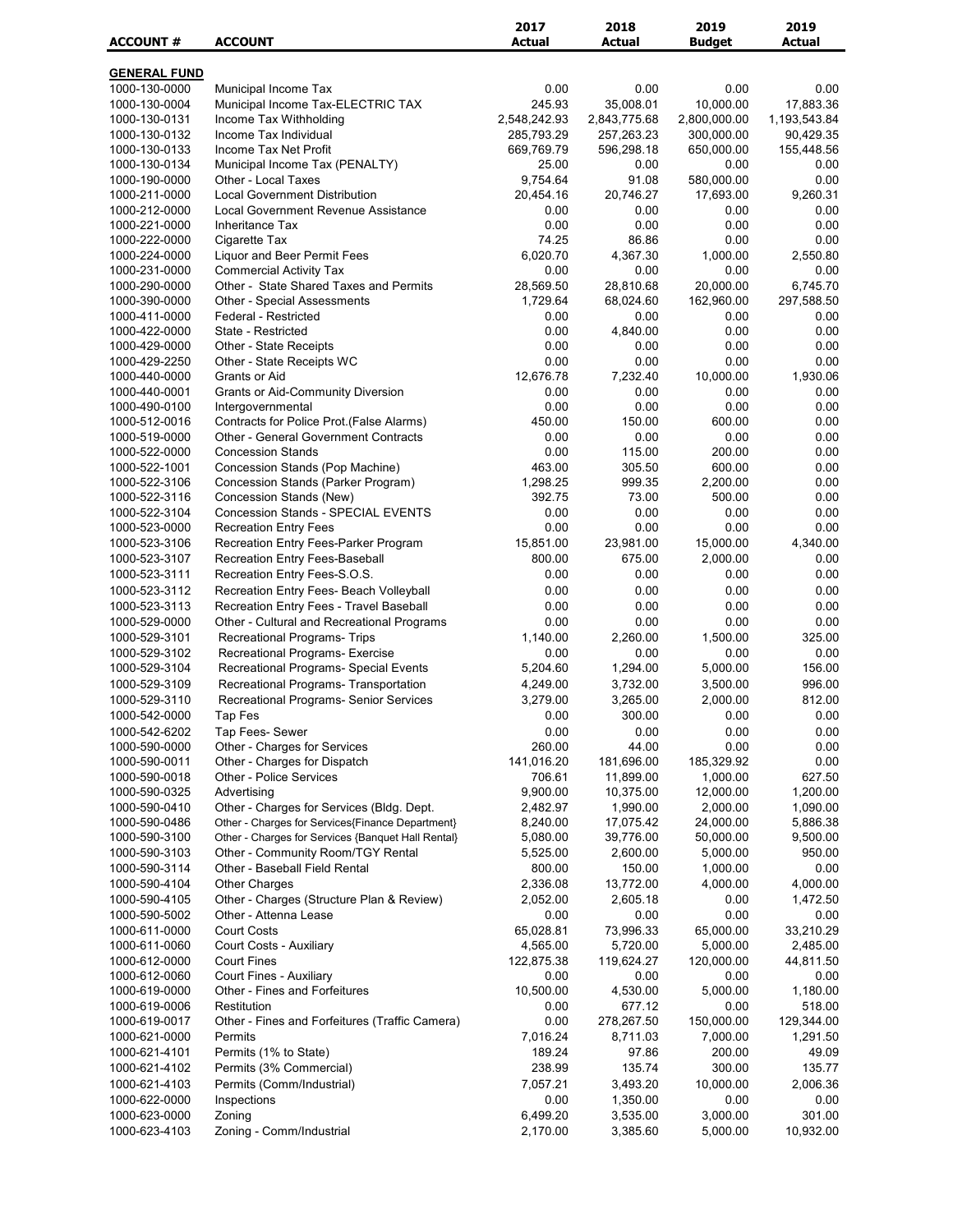|                                  |                                                             | 2017                 | 2018                 | 2019          | 2019                 |
|----------------------------------|-------------------------------------------------------------|----------------------|----------------------|---------------|----------------------|
| <b>ACCOUNT #</b>                 | <b>ACCOUNT</b>                                              | <b>Actual</b>        | <b>Actual</b>        | <b>Budget</b> | <b>Actual</b>        |
| 1000-624-0000                    | <b>Street Opening</b>                                       | 400.00               | 0.00                 | 0.00          | 0.00                 |
| 1000-625-0000                    | <b>Cable Franchise Fees</b>                                 | 30,227.63            | 31,955.79            | 35,000.00     | 8,259.39             |
| 1000-629-0000                    | <b>Other - Licenses and Permits</b>                         | 0.00                 | 0.00                 | 0.00          | 0.00                 |
| 1000-629-0411                    | Other Licenses and Permits (General)                        | 18,215.00            | 16,860.00            | 15,000.00     | 10,775.00            |
| 1000-690-0000                    | Other - Fines, Licenses and Permits                         | 0.00                 | 0.00                 | 0.00          | 0.00                 |
| 1000-690-5225                    | Fire dept permits                                           | 200.00               | 0.00                 | 0.00          | 150.00               |
| 1000-701-0000                    | Interest- Transferred to Capital                            | 4,720.72             | 9,684.81             | 2,000.00      | 4,181.90             |
| 1000-701-0133                    | Interest (Net Profit)                                       |                      | 6.93                 | 0.00          | 0.00                 |
| 1000-820-0000                    | <b>Contributions and Donations</b>                          | 3,500.00             | 0.00                 | 2,000.00      | 0.00                 |
| 1000-820-3104                    | <b>Contributions and Donations-Special Events</b>           | 2,350.00             | 0.00                 | 0.00          | 100.00               |
| 1000-820-3106                    | Contributions and Donations (Parker Program)                | 14.00                | 0.00                 | 0.00          | 0.00                 |
| 1000-820-3107                    | Contributions and Donations-baseball                        | 0.00                 | 0.00                 | 0.00          | 0.00                 |
| 1000-820-3111                    | <b>Contributions and Donations - SOS</b>                    | 0.00                 | 0.00                 |               | 0.00                 |
| 1000-891-0000                    | Other - Miscellaneous Operating                             | 8,674.85             | 41,810.06            | 3,000.00      | 1,127.28             |
| 1000-891-5001                    | Other - Miscellaneous Recycling                             | 0.00                 | 0.00                 | 0.00          | 0.00                 |
| 1000-892-0000                    | Other - Miscellaneous Non-Operating                         | 25,005.26            | 1,749.01             | 0.00          | 1,090.71             |
| 1000-892-0002                    | Other - Miscellaneous                                       | 10.00                | 87.85                | 0.00          | 0.60                 |
| 1000-892-0003                    | Other - Prisoner Housing                                    | 0.00                 | 0.00                 | 0.00          | 0.00                 |
| 1000-892-0005                    | Printing/Advertising Directory                              | 185.22               | 44.46                |               | 112.82               |
| 1000-892-0009                    | Other - Vehicle Release                                     | 6,950.00             | 7,615.00             | 6,000.00      | 2,125.00             |
| 1000-892-0014                    | Other - Title Search                                        | 0.00                 | 0.00                 | 0.00          | 0.00                 |
| 1000-892-3105                    | Garage Sale                                                 | 631.00               | 768.00               | 0.00          | 0.00                 |
| 1000-892-3110                    | <b>Senior Services</b>                                      | 0.00                 | 0.00                 | 0.00          | 195.00               |
| 1000-931-0000                    | Transfers - In                                              | 485,788.60           | 0.00                 | 0.00          | 0.00                 |
| 1000-941-0000                    | Advances - In                                               | 0.00                 | 0.00                 | 0.00          | 0.00                 |
| 1000-961-0000                    | Sale of Fixed Assets                                        | 0.00                 | 0.00                 | 0.00          | 0.00                 |
| 1000-961-0018                    | Sale of Fixed Assets{POLICE SERVICES}<br>TOTAL GENERAL FUND | 0.00<br>4,607,895.42 | 0.00<br>4,799,782.30 | 5,302,582.92  | 0.00<br>2,061,118.07 |
| <b>S.C.M.R.</b><br>2011-225-0000 | Gasoline Tax (State)                                        | 115,022.25           | 114,360.82           | 110,000.00    | 35,250.83            |
| 2011-430-0000                    | License Tax - County Levied                                 | 64,045.30            | 59,620.11            | 54,000.00     | 18,747.74            |
| 2011-440-0000                    | Grants or Aid (Non-Federal or State)                        | 0.00                 | 800.00               | 0.00          | 0.00                 |
| 2011-701-0000                    | Interest- Transferred to Capital                            | 0.00                 | 0.00                 | 0.00          | 0.00                 |
| 2011-892-0000                    | Other - Miscellaneous Non-Operating                         | 1,176.95             | 294.25               | 0.00          | 2,980.00             |
| 2011-931-0000                    | Transfers in- General Fund                                  | 500,000.00           | 580,000.00           | 620,000.00    | 0.00                 |
| 2011-941-0000                    | Advances - In                                               | 0.00                 | 0.00                 | 0.00          | 0.00                 |
| 2011-961-0000                    | Sale of Fixed Assets                                        | 0.00                 | 0.00                 | 0.00          | 0.00                 |
| <b>STATE HIGHWAY</b>             |                                                             |                      |                      |               |                      |
| 2021-225-0000                    | Gasoline Tax (State)                                        | 5,659.65             | 8,592.63             | 8,000.00      | 2,858.16             |
| 2021-430-0000                    | License Tax - County Levied                                 | 4,456.68             | 3,059.06             | 6,000.00      | 1,520.07             |
| 2021-701-0000                    | Interest                                                    | 0.00                 | 0.00                 | 0.00          | 0.00                 |
| 2021-941-0000                    | Advances - In                                               | 0.00                 | 0.00                 | 0.00          | 0.00                 |
| <b>LEFT</b>                      |                                                             |                      |                      |               |                      |
| 2091-413-0000                    | Federal - Pass Through Grants                               | 0.00                 | 0.00                 | 0.00          | 0.00                 |
| 2091-422-0000                    | State - Pass Through Grants                                 | 0.00                 | 0.00                 | 0.00          | 0.00                 |
| 2091-612-0000                    | <b>Court Fines</b>                                          | 1,770.00             | 520.00               | 3,000.00      | 187.00               |
| 2091-619-0000                    | Other - Fines and Forfeitures                               | 140.00               | 1,286.37             | 1,000.00      | 210.00               |
| 2091-820-0000                    | <b>Contributions and Donations</b>                          | 0.00                 | 0.00                 | 0.00          | 0.00                 |
| 2091-931-0000                    | Transfers - In                                              | 0.00                 | 0.00                 | 0.00          | 0.00                 |
| 2091-961-0000                    | Sale of Fixed Assets                                        | 18,193.10            | 3,151.00             | 0.00          | 0.00                 |
| <b>MOTOR VEHICLE</b>             |                                                             |                      |                      |               |                      |
| 2101-290-0000                    | Other - State Shared Taxes and Permits                      | 21,825.61            | 25,114.69            | 25,000.00     | 7,015.17             |
| 2101-701-0000                    | Interest- Transferred to Capital                            | 0.00                 | 0.00                 | 0.00          | 0.00                 |
| 2101-931-0000                    | Transfers - In                                              | 0.00                 | 0.00                 | 0.00          | 0.00                 |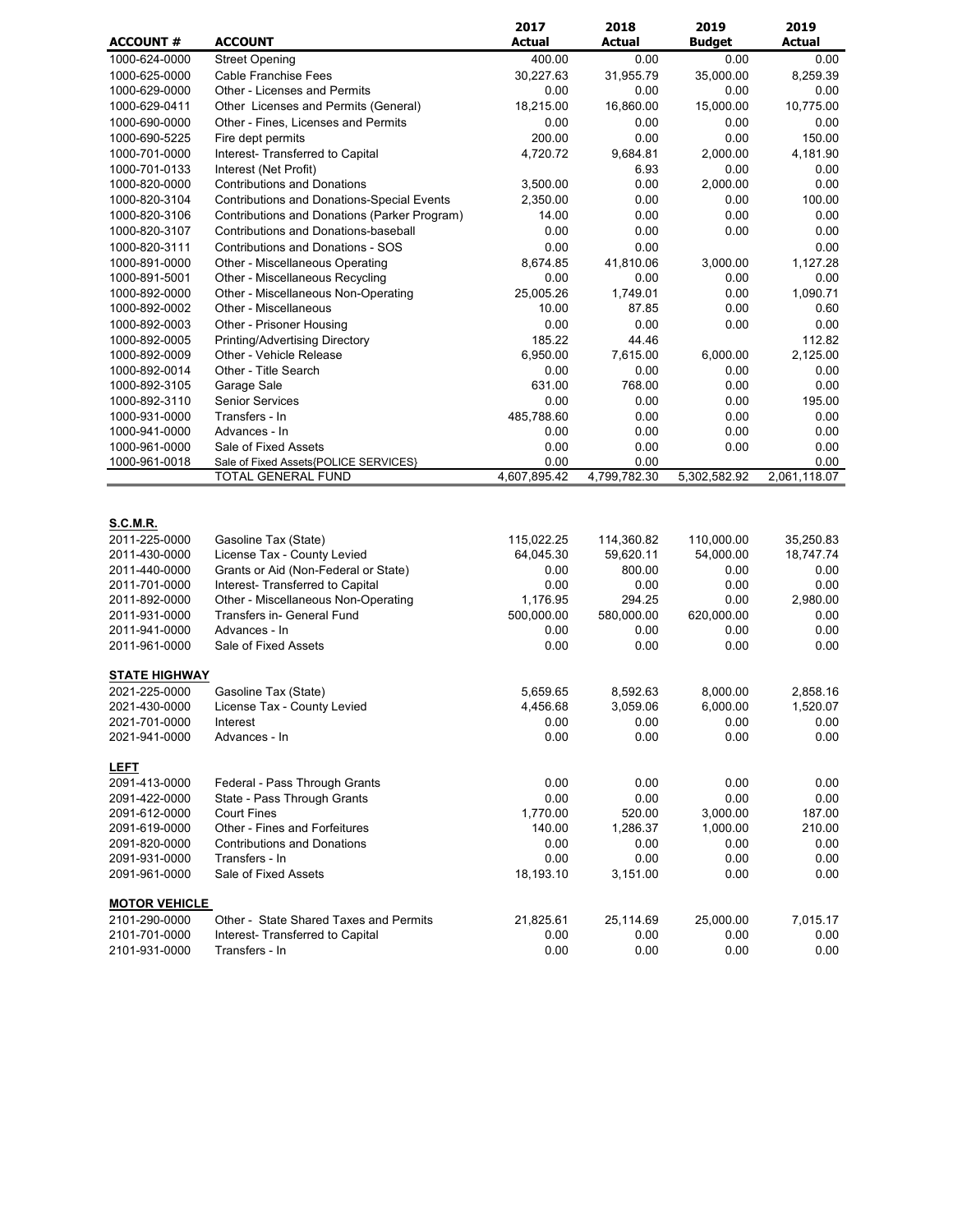|                                 |                                              | 2017          | 2018          | 2019          | 2019          |
|---------------------------------|----------------------------------------------|---------------|---------------|---------------|---------------|
| <b>ACCOUNT#</b>                 | <b>ACCOUNT</b>                               | <b>Actual</b> | <b>Actual</b> | <b>Budget</b> | <b>Actual</b> |
| <b>POLICE PENSION</b>           |                                              |               |               |               |               |
| 2131-110-0000                   | General Property Tax - Real Estate           | 38,394.80     | 43,054.23     | 54,000.00     | 50,999.41     |
| 2131-120-0000                   | <b>Tangible Personal Property Tax</b>        | 0.00          | 0.00          | 0.00          | 0.00          |
| 2131-120-0020                   | Tangible Personal Prop Tac (CAT Tax)         | 0.00          | 0.00          | 0.00          | 0.00          |
| 2131-190-0000                   | Other - Local Taxes                          | 3,158.23      | 3,157.46      | 0.00          | 0.00          |
| 2131-231-0000                   | Property Tax Rollbacks                       | 0.00          | 0.00          | 0.00          | 0.00          |
| 2131-290-0000                   | Other - State Shared Taxes & Permit          | 0.00          | 0.00          | 0.00          | 0.00          |
| 2131-931-0000                   | Transfers - In                               | 120,000.00    | 130,000.00    | 101,000.00    | 0.00          |
| <b>WATER METER REPAIR FUND</b>  |                                              |               |               |               |               |
| 2901-542-0000                   | <b>Tap Fees</b>                              | 150.00        | 150.00        | 0.00          | 0.00          |
| 2901-701-0000                   | Interest                                     | 0.00          | 0.00          | 0.00          | 0.00          |
| 2901-931-0000                   | Transfers - In                               | 9,000.00      | 10,200.00     | 11,147.00     | 0.00          |
| <b>MAYOR'S COURT COMPUTER</b>   |                                              |               |               |               |               |
| 2903-612-0000                   | <b>Court Fines</b>                           | 5,490.00      | 5,800.00      | 6,000.00      | 2,460.00      |
|                                 | <b>SPECIAL BOND RETIREMENT FUND</b>          |               |               |               |               |
| 3101-390-0000                   | Other - Special Assessments                  | 0.00          | 0.00          | 0.00          | 0.00          |
|                                 | Transfer In - Capital                        | 0.00          | 0.00          | 0.00          | 0.00          |
| 3101-701-0000                   | Interest- Transferred to Capital             | 0.00          | 0.00          | 0.00          | 0.00          |
| 3101-892-0000                   | Other- Misc. Non-Operating                   | 0.00          | 0.00          | 0.00          | 0.00          |
| 3101-911-4905                   | <b>BONDS</b>                                 | 12,654.00     | 9,446.40      | 0.00          | 0.00          |
| 3101-921-0000                   | Sale of Notes                                | 1,710,000.00  | 1,640,000.00  | 1,540,000.00  | 0.00          |
| 3101-931-0000                   | Transfers - In                               | 50,000.00     | 147,000.00    | 100,000.00    | 0.00          |
| <b>THIRD PARTY</b>              |                                              |               |               |               |               |
| 4101-892-0000                   | Other - Miscellaneous Non-Operating          | 0.00          | 0.00          | 0.00          | 0.00          |
| 4101-892-3110                   | Other - Miscellaneous                        | 0.00          | 0.00          | 0.00          | 0.00          |
| 4101-931-0000                   | Transfers - In                               | 0.00          | 0.00          | 0.00          | 0.00          |
| <b>ISSUE I and II</b>           |                                              |               |               |               |               |
| 4201-422-0000                   | State - Restricted                           | 0.00          | 0.00          | 0.00          | 0.00          |
| 4201-422-4905                   | State - Restricted-Dunham Rd Sanitary        | 0.00          | 0.00          | 0.00          | 0.00          |
| 4201-931-0000                   | Advance-In                                   | 0.00          | 0.00          | 0.00          | 0.00          |
| 4201-422-0000                   | <b>State-Restricted</b>                      | 0.00          | 0.00          | 0.00          | 0.00          |
| 4201-931-0000                   | Transfers - In                               | 0.00          | 0.00          | 0.00          | 0.00          |
| 4201-941-0000                   | Advance-In                                   | 0.00          | 0.00          | 0.00          | 0.00          |
|                                 |                                              |               |               |               |               |
| <b>CAPITAL</b><br>4901-440-0000 | Grants or Aid                                | 16,687.66     | 0.00          | 849,200.00    | 0.00          |
| 4901-490-0000                   | Other - Intergovernmental                    | 0.00          | 0.00          | 0.00          | 0.00          |
| 4901-490-0801                   | <b>Fueling Facilty Rheab</b>                 | 0.00          | 0.00          | 0.00          | 0.00          |
| 4901-542-0000                   | <b>TAP FEES</b>                              | 0.00          | 0.00          | 0.00          | 0.00          |
| 4901-549-4910                   | <b>Barclay Sewer Fees</b>                    | 15,551.25     | 0.00          | 20,735.00     | 0.00          |
| 4901-612-0000                   | Court fines                                  | 0.00          | 0.00          | 0.00          | 0.00          |
| 4901-612-0015                   | Court Fines - Safety Vehicle                 | 21,094.00     | 23,119.00     | 20,000.00     | 9,865.00      |
| 4901-624-0000                   |                                              | 0.00          | 0.00          | 0.00          | 0.00          |
| 4901-629-0000                   |                                              | 0.00          | 0.00          | 0.00          | 0.00          |
| 4901-701-0000                   | Interest                                     | 0.00          | 0.00          | 0.00          | 0.00          |
| 4901-701-0135                   | Interest                                     | 0.00          | 0.00          | 0.00          | 0.00          |
| 4901-820-0000                   | <b>Contributions and Donations</b>           | 0.00          | 0.00          | 0.00          | 0.00          |
| 4901-892-0000                   | Other - Miscellaneous Non-Operating          | 242.00        | 131,672.85    | 0.00          | 76,075.00     |
| 4901-921-0000                   | Sale of Notes                                | 0.00          | 0.00          | 0.00          | 0.00          |
| 4901-931-0000                   | Trans (Adv) - In (Interest from other Funds) | 460,000.00    | 147,218.99    | 620,000.00    | 0.00          |
| 4901-941-0000                   | Advances - In                                | 0.00          | 0.00          | 0.00          | 0.00          |
| 4901-961-0000                   | Sale of Fixed Assets                         | 0.00          | 134,941.87    |               | 0.00          |
| 4901-971-0000                   | <b>Other Debt Proceeds</b>                   | 4,000.00      | 0.00          | 0.00          | 0.00          |
|                                 |                                              | 0.00          | 0.00          | 0.00          | 0.00          |
| <b>VETERAN'S MEMORIAL</b>       |                                              |               |               |               |               |
| 4902-820-0000                   | <b>Memorial Bricks</b>                       | 200.00        | 0.00          | 0.00          | 0.00          |
| 4902-892-0000                   | Recycling                                    | 521.78        | 701.85        | 500.00        | 249.87        |
| 4902-931-0000                   | Transfers- General                           | 0.00          | 0.00          | 0.00          | 0.00          |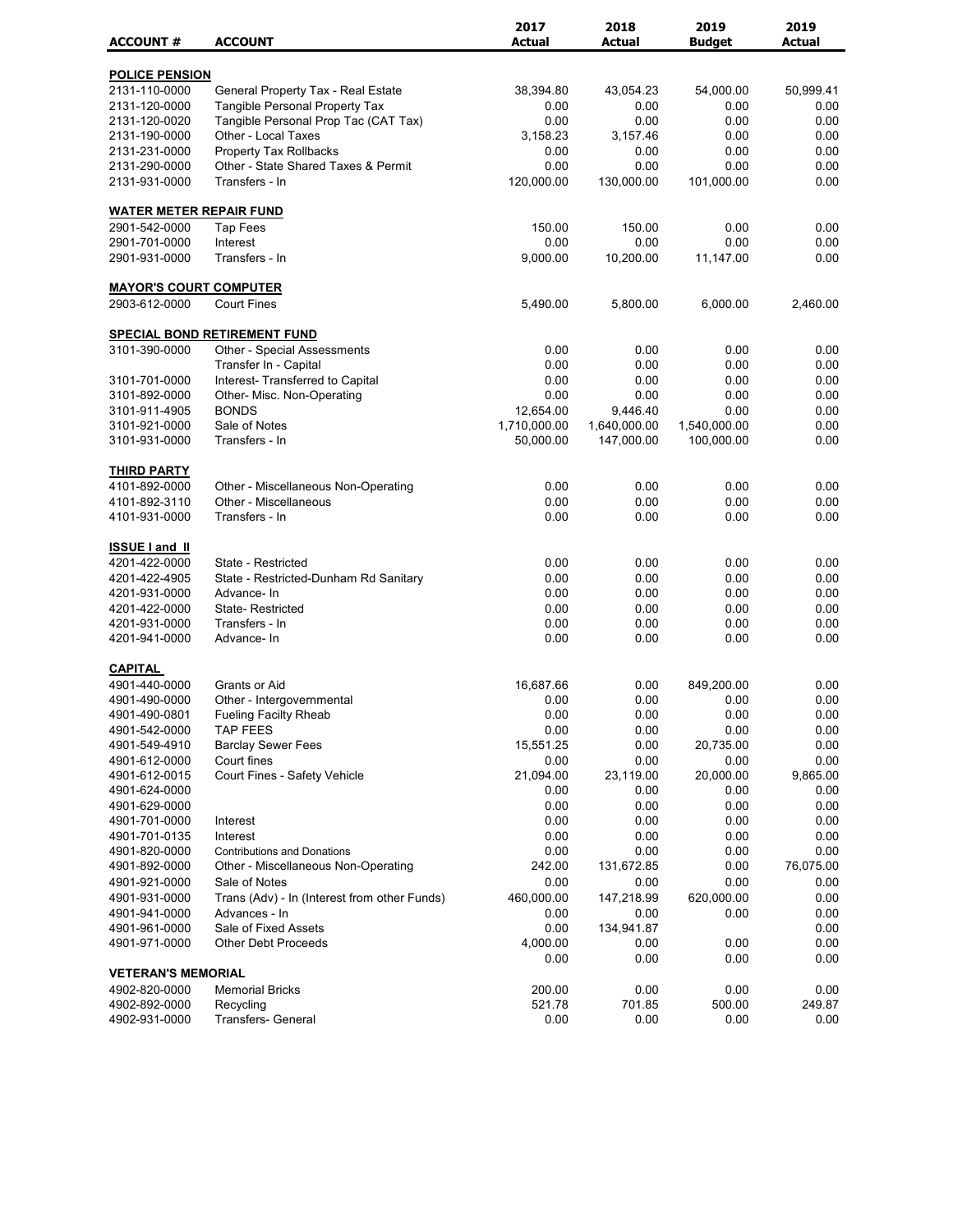| <b>ACCOUNT #</b>            | <b>ACCOUNT</b>                          | 2017<br><b>Actual</b> | 2018<br><b>Actual</b> | 2019<br><b>Budget</b> | 2019<br><b>Actual</b> |
|-----------------------------|-----------------------------------------|-----------------------|-----------------------|-----------------------|-----------------------|
| <b>BUILDING BOND</b>        |                                         |                       |                       |                       |                       |
| 7001-701-0000               | <b>INTEREST</b>                         | 0.00                  | 0.00                  | 0.00                  | 0.00                  |
| 7001-892-0000               | <b>OTHER</b>                            | 0.00                  | 0.00                  | 0.00                  | 0.00                  |
| <b>UNCLAIMED MONIES</b>     |                                         |                       |                       |                       |                       |
| 9101-892-0000               | Other - Miscellaneous Non-Operating     | 0.00                  | 0.00                  | 0.00                  | 0.00                  |
| <b>BUILDING BOND</b>        |                                         |                       |                       |                       |                       |
| 9901-544-0000               | Deposits                                | 5,000.00              | 13,279.84             | 0.00                  | 27,500.00             |
| 9901-892-0000               | Other - Miscellaneous Non-Operating     | 0.00                  | 0.00                  | 0.00                  | 0.00                  |
| <b>Mayor's Court</b>        |                                         |                       |                       |                       |                       |
| 9902-690-0000               | Other-Fines, Licenses, & Permits        | 302,636.65            | 296,410.70            | 0.00                  | 117,183.00            |
| 9902-892-0000               | Other- Misc. Non Operating              | 0.00                  | 0.00                  | 0.00                  | 0.00                  |
| <b>SECOND PARTY SERVICE</b> |                                         |                       |                       |                       |                       |
| 9903-544-0000               | Other - Miscellaneous Non-Operating     | 24,176.35             | 27,263.57             | 0.00                  | 23,532.50             |
| 9903-544-0001               | Deposits (Comm. Diversion Program)      | 0.00                  | 0.00                  | 0.00                  | 0.00                  |
| 9903-544-0007               | Deposits (Benevolent Fund-General)      | 3,765.50              | 903.86                | 0.00                  | 25.00                 |
| 9903-544-0008               | Deposits (Benevolent Fund-Events)       | 0.00                  | 0.00                  | 0.00                  | 0.00                  |
| 9903-544-0013               | Deposits (Animal Fund)                  | 525.00                | 0.00                  | 0.00                  | 0.00                  |
| 9903-544-3200               | Deposits (Sr. Snow Plow)                | 10,920.00             | 12,090.00             | 0.00                  | 195.00                |
| 9903-892-0000               | Other - Miscellaneous Non-Operating     | 0.00                  | 0.00                  | 0.00                  | 0.00                  |
| 9903-931-0000               | Transfers-In                            | 0.00                  | 0.00                  | 0.00                  | 0.00                  |
|                             | <b>WALTON HILLS/SAGAMORE HILLS JEDD</b> |                       |                       |                       |                       |
| 9904-130-0131               | Income Tax Withholding                  | 763,518.79            | 756,000.33            | 800,000.00            | 241,457.11            |
| 9904-130-0132               | Income Tax Individual                   | 314.77                | 150.00                | 0.00                  | 181.00                |
| 9904-130-0133               | Income Tax Net Profit                   | 32.00                 | 0.00                  | 0.00                  | 0.00                  |
|                             | <b>TOTAL</b>                            | 8,918,217.74          | 9,129,142.18          | 10,252,164.92         | 2,679,609.93          |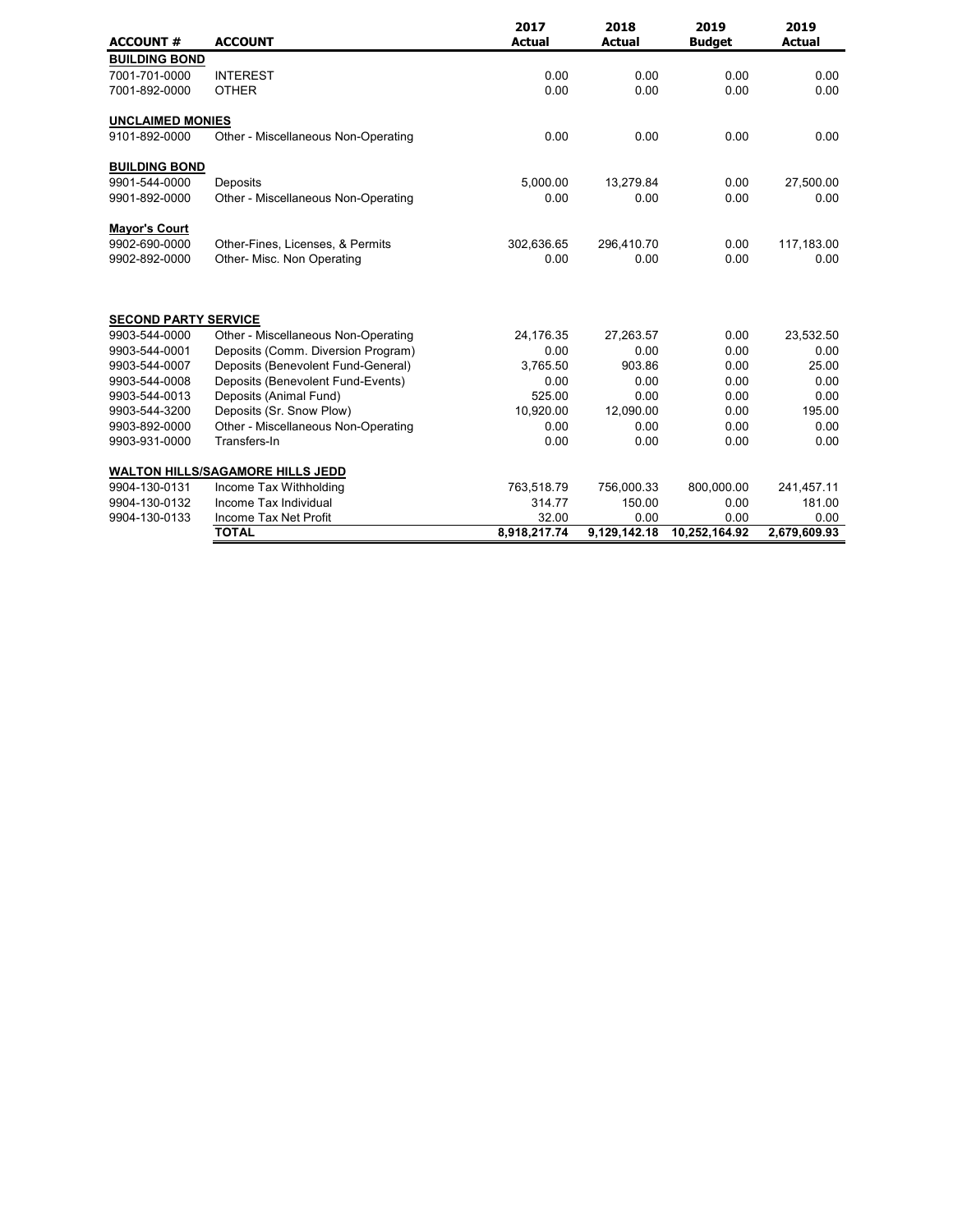| <b>Account Code</b><br><b>Account Name</b><br>Actual<br>Actual<br><b>Budget</b><br>Actual<br><b>POLICE</b><br><b>General Fund</b><br>1000-110-190-0000<br>Police Salary-FT<br>907,310.19<br>827,900.06<br>872,550.00<br>257,613.16<br>0.00<br>0.00<br>0.00<br>0.00<br>1000-110-190-0001<br>Salary-Community Diversion<br>Overtime Police<br>41,548.50<br>16,104.51<br>17,000.00<br>3,689.09<br>1000-110-190-0010<br>Dispatch Salary-FT<br>187,120.86<br>182,702.97<br>192,000.00<br>57,258.40<br>1000-110-190-0011<br>1000-110-190-0012<br>Dispatch Overtime<br>1,441.87<br>7,658.86<br>5,083.58<br>5,000.00<br>1000-110-190-0190<br>Police Salary-PT<br>79,062.49<br>136,615.29<br>63,000.00<br>55,538.04<br>1000-110-190-0198<br>Auxillary Salary - PT<br>34,060.04<br>20,516.75<br>24,000.00<br>5,796.75<br>46,728.60<br>1000-110-190-0191<br>Dispatch Salary-PT<br>169,410.04<br>160,026.06<br>100,000.00<br>6,400.00<br>1000-110-190-0194<br>Longevity<br>19,611.76<br>18,750.00<br>18,600.00<br>Employee Uniform Police<br>0.00<br>848.99<br>0.00<br>0.00<br>1000-110-190-0195<br><b>Employee Weapons Allowance</b><br>5,250.00<br>0.00<br>0.00<br>1000-110-190-0196<br>0.00<br>Employee Uniform Dispatch<br>0.00<br>218.40<br>6,750.00<br>385.67<br>1000-110-190-0197<br><b>Sick Leave Conversion</b><br>0.00<br>0.00<br>0.00<br>0.00<br>1000-110-190-0200<br>Sick Leave Conversion-Dispatch<br>0.00<br>0.00<br>0.00<br>0.00<br>1000-110-190-0201<br>1000-110-190-0202<br>Sick Leave - Police<br>9,049.79<br>4,831.60<br>0.00<br>1,911.49<br>0.00<br>0.00<br>0.00<br>0.00<br>1000-110-190-0203<br>Sick Leave - Injury Pay<br>1,748.34<br>1,389.05<br>0.00<br>530.97<br>1000-110-190-0204<br>Sick Leave - Dispatch<br>0.00<br>0.00<br>0.00<br>0.00<br>1000-110-190-7906<br>Payments in Lieu of Healthcare<br>0.00<br>1000-110-190-7916<br>0.00<br>0.00<br>0.00<br>Payments in Lieu of Healthcare-Dispatch<br>1000-110-211-0000<br>OPERS-Police<br>17,849.19<br>21,412.18<br>8,820.00<br>9,995.80<br>OPERS-Dispatch<br>53,791.44<br>50,743.30<br>16,624.15<br>1000-110-211-0011<br>43,680.00<br>1000-110-213-0000<br>Medicare-Police<br>14,623.22<br>14,941.95<br>13,311.00<br>4,682.36<br>1,494.98<br>5,396.16<br>4,583.69<br>4,524.00<br>1000-110-213-0011<br>Medicare-Dispatch<br>Ohio Police and Fire Pension Fund<br>13,021.01<br>0.00<br>0.00<br>1000-110-215-0000<br>139,768.05<br>130,370.46<br>47,967.96<br>1000-110-221-0000<br>Medical/Hospitalization-Police<br>132,000.00<br>30,498.98<br>37,862.44<br>42,000.00<br>14,981.56<br>1000-110-221-0011<br>Medical/Hospitalization-Dispatch<br>1000-110-222-0000<br>Life Insurance-Police<br>4,268.95<br>4,759.50<br>5,700.00<br>1,560.00<br>1000-110-222-0011<br>Life Insurance-Dispatch<br>703.48<br>690.00<br>800.00<br>240.00<br>650.95<br>1000-110-225-0000<br><b>Workers' Compensation</b><br>10,593.07<br>12,500.00<br>2,684.60<br>267.23<br>3,922.60<br>5,250.00<br>989.98<br>1000-110-225-0011<br>Workers' Compensation-Dispatch<br>1000-110-240-0000<br><b>Unemployment Compensation</b><br>0.00<br>0.00<br>0.00<br>0.00<br>Unemployment Compensation (Dispatch)<br>1,179.00<br>1,073.48<br>0.00<br>0.00<br>1000-110-240-0011<br>1000-110-251-0000<br>Uniform, Tool, and Equip Reimbursements<br>0.00<br>0.00<br>0.00<br>0.00<br>87.63<br>1000-110-252-0000<br>Travel and Transportation-Police<br>0.00<br>500.00<br>0.00<br>790.00<br>10.00<br>1000-110-252-0001<br>Travel and Transportation-Community Div<br>0.00<br>0.00<br>82.77<br>614.51<br>1,000.00<br>126.23<br>1000-110-260-0000<br>Lodging and Meals<br>15,080.52<br>16,133.89<br>6,103.07<br>1000-110-270-0000<br>Uniforms and Clothing<br>12,100.00<br>Uniforms and Clothing (Auxiliary)<br>0.00<br>0.00<br>1000-110-270-0060<br>3,095.36<br>2,000.00<br>Income Tax Reimbursement<br>0.00<br>0.00<br>0.00<br>1000-110-290-0000<br>0.00<br>1000-110-321-0000<br>4,544.58<br>4,339.42<br>4,400.00<br>1,446.52<br>Telephone & Pagers<br>887.05<br>1000-110-324-0000<br>Printing and Reproduction<br>1,795.70<br>1,794.08<br>1,200.00<br>0.00<br>1000-110-330-0000<br>0.00<br>0.00<br>0.00<br>Rents and Leases<br>1000-110-348-0000<br><b>Training Services</b><br>1,015.00<br>2,971.91<br>2,000.00<br>1,481.00<br>1000-110-348-0060<br>Training Services (Auxiliary)<br>0.00<br>0.00<br>0.00<br>0.00<br>Professional and Technical Services<br>6,838.27<br>3,000.00<br>1000-110-349-0000<br>4,827.01<br>1,341.66<br>Dues and Fees<br>26,883.35<br>1,624.79<br>30,000.00<br>5,613.03<br>1000-110-391-0000<br>1000-110-394-0000<br>Machinery, Equipment & Furniture<br>80.69<br>868.86<br>0.00<br>10,347.00<br>108,925.39<br><b>Contractual Services</b><br>7,200.00<br>10,000.00<br>2,400.00<br>1000-110-399-0000<br>Office Supplies and Materials<br>9,426.31<br>3,432.88<br>8,000.00<br>1,369.85<br>1000-110-410-0000<br>1000-110-420-0000<br>Operating Supplies and Materials<br>22,539.65<br>7,729.31<br>15,000.00<br>4,441.10<br>1000-110-420-0060<br><b>Auxiliary - Supplies</b><br>0.00<br>0.00<br>0.00<br>0.00<br>Fuel<br>31,073.73<br>30,000.00<br>1000-110-420-6700<br>27,661.07<br>6,563.56<br><b>Operating Supplies -Auxiliary Police</b><br>0.00<br>1000-110-420-0120<br>0.00<br>0.00<br>0.00<br>0.00<br>0.00<br>0.00<br>0.00<br>1000-110-431-0000<br>R & M of Buildings and Land<br>R & M of Machinery & Equipment<br>7,000.00<br>1,642.88<br>1000-110-432-0000<br>5,491.56<br>3,371.57<br>1000-110-433-0000<br>R & M of Motor vehicles<br>12,923.60<br>20,789.51<br>15,000.00<br>8,094.98<br>Small Tools and Minor Equipment<br>1,110.55<br>0.00<br>0.00<br>1000-110-440-0000<br>1,000.00<br>Other - Supplies and Materials<br>71.64<br>1000-110-490-0000<br>0.00<br>0.00<br>0.00<br>Supplies and Materials- Prisoners<br>4,622.14<br>1000-110-490-0003<br>4,918.85<br>5,000.00<br>1,125.00<br>6,972.00<br>0.00<br>210.00<br>1000-110-520-0000<br>Equipment<br>0.00<br><b>Equipment-Emergency Warning Sirens</b><br>0.00<br>1000-110-520-0482<br>5,000.00<br>0.00<br>0.00<br>1000-110-550-0000<br>Motor Vehicle Equipment<br>0.00<br>0.00<br>0.00<br>0.00<br>1000-110-600-0852<br><b>Computers &amp; Supplies</b><br>29,980.10<br>19,800.40<br>18,000.00<br>1,248.13 | <b>2019 - YEAR TO DATE EXPENDITURES</b> |  | 2017 | 2018 | 2019 | 2019 |  |
|---------------------------------------------------------------------------------------------------------------------------------------------------------------------------------------------------------------------------------------------------------------------------------------------------------------------------------------------------------------------------------------------------------------------------------------------------------------------------------------------------------------------------------------------------------------------------------------------------------------------------------------------------------------------------------------------------------------------------------------------------------------------------------------------------------------------------------------------------------------------------------------------------------------------------------------------------------------------------------------------------------------------------------------------------------------------------------------------------------------------------------------------------------------------------------------------------------------------------------------------------------------------------------------------------------------------------------------------------------------------------------------------------------------------------------------------------------------------------------------------------------------------------------------------------------------------------------------------------------------------------------------------------------------------------------------------------------------------------------------------------------------------------------------------------------------------------------------------------------------------------------------------------------------------------------------------------------------------------------------------------------------------------------------------------------------------------------------------------------------------------------------------------------------------------------------------------------------------------------------------------------------------------------------------------------------------------------------------------------------------------------------------------------------------------------------------------------------------------------------------------------------------------------------------------------------------------------------------------------------------------------------------------------------------------------------------------------------------------------------------------------------------------------------------------------------------------------------------------------------------------------------------------------------------------------------------------------------------------------------------------------------------------------------------------------------------------------------------------------------------------------------------------------------------------------------------------------------------------------------------------------------------------------------------------------------------------------------------------------------------------------------------------------------------------------------------------------------------------------------------------------------------------------------------------------------------------------------------------------------------------------------------------------------------------------------------------------------------------------------------------------------------------------------------------------------------------------------------------------------------------------------------------------------------------------------------------------------------------------------------------------------------------------------------------------------------------------------------------------------------------------------------------------------------------------------------------------------------------------------------------------------------------------------------------------------------------------------------------------------------------------------------------------------------------------------------------------------------------------------------------------------------------------------------------------------------------------------------------------------------------------------------------------------------------------------------------------------------------------------------------------------------------------------------------------------------------------------------------------------------------------------------------------------------------------------------------------------------------------------------------------------------------------------------------------------------------------------------------------------------------------------------------------------------------------------------------------------------------------------------------------------------------------------------------------------------------------------------------------------------------------------------------------------------------------------------------------------------------------------------------------------------------------------------------------------------------------------------------------------------------------------------------------------------------------------------------------------------------------------------------------------------------------------------------------------------------------------------------------------------------------------------------------------------------------------------------------------------------------------------------------------------------------------------------------------------------------------------------------------------------------------------------------------------------------------------------------------------|-----------------------------------------|--|------|------|------|------|--|
|                                                                                                                                                                                                                                                                                                                                                                                                                                                                                                                                                                                                                                                                                                                                                                                                                                                                                                                                                                                                                                                                                                                                                                                                                                                                                                                                                                                                                                                                                                                                                                                                                                                                                                                                                                                                                                                                                                                                                                                                                                                                                                                                                                                                                                                                                                                                                                                                                                                                                                                                                                                                                                                                                                                                                                                                                                                                                                                                                                                                                                                                                                                                                                                                                                                                                                                                                                                                                                                                                                                                                                                                                                                                                                                                                                                                                                                                                                                                                                                                                                                                                                                                                                                                                                                                                                                                                                                                                                                                                                                                                                                                                                                                                                                                                                                                                                                                                                                                                                                                                                                                                                                                                                                                                                                                                                                                                                                                                                                                                                                                                                                                                                                                                                                                                                                                                                                                                                                                                                                                                                                                                                                                                                                                                     |                                         |  |      |      |      |      |  |
|                                                                                                                                                                                                                                                                                                                                                                                                                                                                                                                                                                                                                                                                                                                                                                                                                                                                                                                                                                                                                                                                                                                                                                                                                                                                                                                                                                                                                                                                                                                                                                                                                                                                                                                                                                                                                                                                                                                                                                                                                                                                                                                                                                                                                                                                                                                                                                                                                                                                                                                                                                                                                                                                                                                                                                                                                                                                                                                                                                                                                                                                                                                                                                                                                                                                                                                                                                                                                                                                                                                                                                                                                                                                                                                                                                                                                                                                                                                                                                                                                                                                                                                                                                                                                                                                                                                                                                                                                                                                                                                                                                                                                                                                                                                                                                                                                                                                                                                                                                                                                                                                                                                                                                                                                                                                                                                                                                                                                                                                                                                                                                                                                                                                                                                                                                                                                                                                                                                                                                                                                                                                                                                                                                                                                     |                                         |  |      |      |      |      |  |
|                                                                                                                                                                                                                                                                                                                                                                                                                                                                                                                                                                                                                                                                                                                                                                                                                                                                                                                                                                                                                                                                                                                                                                                                                                                                                                                                                                                                                                                                                                                                                                                                                                                                                                                                                                                                                                                                                                                                                                                                                                                                                                                                                                                                                                                                                                                                                                                                                                                                                                                                                                                                                                                                                                                                                                                                                                                                                                                                                                                                                                                                                                                                                                                                                                                                                                                                                                                                                                                                                                                                                                                                                                                                                                                                                                                                                                                                                                                                                                                                                                                                                                                                                                                                                                                                                                                                                                                                                                                                                                                                                                                                                                                                                                                                                                                                                                                                                                                                                                                                                                                                                                                                                                                                                                                                                                                                                                                                                                                                                                                                                                                                                                                                                                                                                                                                                                                                                                                                                                                                                                                                                                                                                                                                                     |                                         |  |      |      |      |      |  |
|                                                                                                                                                                                                                                                                                                                                                                                                                                                                                                                                                                                                                                                                                                                                                                                                                                                                                                                                                                                                                                                                                                                                                                                                                                                                                                                                                                                                                                                                                                                                                                                                                                                                                                                                                                                                                                                                                                                                                                                                                                                                                                                                                                                                                                                                                                                                                                                                                                                                                                                                                                                                                                                                                                                                                                                                                                                                                                                                                                                                                                                                                                                                                                                                                                                                                                                                                                                                                                                                                                                                                                                                                                                                                                                                                                                                                                                                                                                                                                                                                                                                                                                                                                                                                                                                                                                                                                                                                                                                                                                                                                                                                                                                                                                                                                                                                                                                                                                                                                                                                                                                                                                                                                                                                                                                                                                                                                                                                                                                                                                                                                                                                                                                                                                                                                                                                                                                                                                                                                                                                                                                                                                                                                                                                     |                                         |  |      |      |      |      |  |
|                                                                                                                                                                                                                                                                                                                                                                                                                                                                                                                                                                                                                                                                                                                                                                                                                                                                                                                                                                                                                                                                                                                                                                                                                                                                                                                                                                                                                                                                                                                                                                                                                                                                                                                                                                                                                                                                                                                                                                                                                                                                                                                                                                                                                                                                                                                                                                                                                                                                                                                                                                                                                                                                                                                                                                                                                                                                                                                                                                                                                                                                                                                                                                                                                                                                                                                                                                                                                                                                                                                                                                                                                                                                                                                                                                                                                                                                                                                                                                                                                                                                                                                                                                                                                                                                                                                                                                                                                                                                                                                                                                                                                                                                                                                                                                                                                                                                                                                                                                                                                                                                                                                                                                                                                                                                                                                                                                                                                                                                                                                                                                                                                                                                                                                                                                                                                                                                                                                                                                                                                                                                                                                                                                                                                     |                                         |  |      |      |      |      |  |
|                                                                                                                                                                                                                                                                                                                                                                                                                                                                                                                                                                                                                                                                                                                                                                                                                                                                                                                                                                                                                                                                                                                                                                                                                                                                                                                                                                                                                                                                                                                                                                                                                                                                                                                                                                                                                                                                                                                                                                                                                                                                                                                                                                                                                                                                                                                                                                                                                                                                                                                                                                                                                                                                                                                                                                                                                                                                                                                                                                                                                                                                                                                                                                                                                                                                                                                                                                                                                                                                                                                                                                                                                                                                                                                                                                                                                                                                                                                                                                                                                                                                                                                                                                                                                                                                                                                                                                                                                                                                                                                                                                                                                                                                                                                                                                                                                                                                                                                                                                                                                                                                                                                                                                                                                                                                                                                                                                                                                                                                                                                                                                                                                                                                                                                                                                                                                                                                                                                                                                                                                                                                                                                                                                                                                     |                                         |  |      |      |      |      |  |
|                                                                                                                                                                                                                                                                                                                                                                                                                                                                                                                                                                                                                                                                                                                                                                                                                                                                                                                                                                                                                                                                                                                                                                                                                                                                                                                                                                                                                                                                                                                                                                                                                                                                                                                                                                                                                                                                                                                                                                                                                                                                                                                                                                                                                                                                                                                                                                                                                                                                                                                                                                                                                                                                                                                                                                                                                                                                                                                                                                                                                                                                                                                                                                                                                                                                                                                                                                                                                                                                                                                                                                                                                                                                                                                                                                                                                                                                                                                                                                                                                                                                                                                                                                                                                                                                                                                                                                                                                                                                                                                                                                                                                                                                                                                                                                                                                                                                                                                                                                                                                                                                                                                                                                                                                                                                                                                                                                                                                                                                                                                                                                                                                                                                                                                                                                                                                                                                                                                                                                                                                                                                                                                                                                                                                     |                                         |  |      |      |      |      |  |
|                                                                                                                                                                                                                                                                                                                                                                                                                                                                                                                                                                                                                                                                                                                                                                                                                                                                                                                                                                                                                                                                                                                                                                                                                                                                                                                                                                                                                                                                                                                                                                                                                                                                                                                                                                                                                                                                                                                                                                                                                                                                                                                                                                                                                                                                                                                                                                                                                                                                                                                                                                                                                                                                                                                                                                                                                                                                                                                                                                                                                                                                                                                                                                                                                                                                                                                                                                                                                                                                                                                                                                                                                                                                                                                                                                                                                                                                                                                                                                                                                                                                                                                                                                                                                                                                                                                                                                                                                                                                                                                                                                                                                                                                                                                                                                                                                                                                                                                                                                                                                                                                                                                                                                                                                                                                                                                                                                                                                                                                                                                                                                                                                                                                                                                                                                                                                                                                                                                                                                                                                                                                                                                                                                                                                     |                                         |  |      |      |      |      |  |
|                                                                                                                                                                                                                                                                                                                                                                                                                                                                                                                                                                                                                                                                                                                                                                                                                                                                                                                                                                                                                                                                                                                                                                                                                                                                                                                                                                                                                                                                                                                                                                                                                                                                                                                                                                                                                                                                                                                                                                                                                                                                                                                                                                                                                                                                                                                                                                                                                                                                                                                                                                                                                                                                                                                                                                                                                                                                                                                                                                                                                                                                                                                                                                                                                                                                                                                                                                                                                                                                                                                                                                                                                                                                                                                                                                                                                                                                                                                                                                                                                                                                                                                                                                                                                                                                                                                                                                                                                                                                                                                                                                                                                                                                                                                                                                                                                                                                                                                                                                                                                                                                                                                                                                                                                                                                                                                                                                                                                                                                                                                                                                                                                                                                                                                                                                                                                                                                                                                                                                                                                                                                                                                                                                                                                     |                                         |  |      |      |      |      |  |
|                                                                                                                                                                                                                                                                                                                                                                                                                                                                                                                                                                                                                                                                                                                                                                                                                                                                                                                                                                                                                                                                                                                                                                                                                                                                                                                                                                                                                                                                                                                                                                                                                                                                                                                                                                                                                                                                                                                                                                                                                                                                                                                                                                                                                                                                                                                                                                                                                                                                                                                                                                                                                                                                                                                                                                                                                                                                                                                                                                                                                                                                                                                                                                                                                                                                                                                                                                                                                                                                                                                                                                                                                                                                                                                                                                                                                                                                                                                                                                                                                                                                                                                                                                                                                                                                                                                                                                                                                                                                                                                                                                                                                                                                                                                                                                                                                                                                                                                                                                                                                                                                                                                                                                                                                                                                                                                                                                                                                                                                                                                                                                                                                                                                                                                                                                                                                                                                                                                                                                                                                                                                                                                                                                                                                     |                                         |  |      |      |      |      |  |
|                                                                                                                                                                                                                                                                                                                                                                                                                                                                                                                                                                                                                                                                                                                                                                                                                                                                                                                                                                                                                                                                                                                                                                                                                                                                                                                                                                                                                                                                                                                                                                                                                                                                                                                                                                                                                                                                                                                                                                                                                                                                                                                                                                                                                                                                                                                                                                                                                                                                                                                                                                                                                                                                                                                                                                                                                                                                                                                                                                                                                                                                                                                                                                                                                                                                                                                                                                                                                                                                                                                                                                                                                                                                                                                                                                                                                                                                                                                                                                                                                                                                                                                                                                                                                                                                                                                                                                                                                                                                                                                                                                                                                                                                                                                                                                                                                                                                                                                                                                                                                                                                                                                                                                                                                                                                                                                                                                                                                                                                                                                                                                                                                                                                                                                                                                                                                                                                                                                                                                                                                                                                                                                                                                                                                     |                                         |  |      |      |      |      |  |
|                                                                                                                                                                                                                                                                                                                                                                                                                                                                                                                                                                                                                                                                                                                                                                                                                                                                                                                                                                                                                                                                                                                                                                                                                                                                                                                                                                                                                                                                                                                                                                                                                                                                                                                                                                                                                                                                                                                                                                                                                                                                                                                                                                                                                                                                                                                                                                                                                                                                                                                                                                                                                                                                                                                                                                                                                                                                                                                                                                                                                                                                                                                                                                                                                                                                                                                                                                                                                                                                                                                                                                                                                                                                                                                                                                                                                                                                                                                                                                                                                                                                                                                                                                                                                                                                                                                                                                                                                                                                                                                                                                                                                                                                                                                                                                                                                                                                                                                                                                                                                                                                                                                                                                                                                                                                                                                                                                                                                                                                                                                                                                                                                                                                                                                                                                                                                                                                                                                                                                                                                                                                                                                                                                                                                     |                                         |  |      |      |      |      |  |
|                                                                                                                                                                                                                                                                                                                                                                                                                                                                                                                                                                                                                                                                                                                                                                                                                                                                                                                                                                                                                                                                                                                                                                                                                                                                                                                                                                                                                                                                                                                                                                                                                                                                                                                                                                                                                                                                                                                                                                                                                                                                                                                                                                                                                                                                                                                                                                                                                                                                                                                                                                                                                                                                                                                                                                                                                                                                                                                                                                                                                                                                                                                                                                                                                                                                                                                                                                                                                                                                                                                                                                                                                                                                                                                                                                                                                                                                                                                                                                                                                                                                                                                                                                                                                                                                                                                                                                                                                                                                                                                                                                                                                                                                                                                                                                                                                                                                                                                                                                                                                                                                                                                                                                                                                                                                                                                                                                                                                                                                                                                                                                                                                                                                                                                                                                                                                                                                                                                                                                                                                                                                                                                                                                                                                     |                                         |  |      |      |      |      |  |
|                                                                                                                                                                                                                                                                                                                                                                                                                                                                                                                                                                                                                                                                                                                                                                                                                                                                                                                                                                                                                                                                                                                                                                                                                                                                                                                                                                                                                                                                                                                                                                                                                                                                                                                                                                                                                                                                                                                                                                                                                                                                                                                                                                                                                                                                                                                                                                                                                                                                                                                                                                                                                                                                                                                                                                                                                                                                                                                                                                                                                                                                                                                                                                                                                                                                                                                                                                                                                                                                                                                                                                                                                                                                                                                                                                                                                                                                                                                                                                                                                                                                                                                                                                                                                                                                                                                                                                                                                                                                                                                                                                                                                                                                                                                                                                                                                                                                                                                                                                                                                                                                                                                                                                                                                                                                                                                                                                                                                                                                                                                                                                                                                                                                                                                                                                                                                                                                                                                                                                                                                                                                                                                                                                                                                     |                                         |  |      |      |      |      |  |
|                                                                                                                                                                                                                                                                                                                                                                                                                                                                                                                                                                                                                                                                                                                                                                                                                                                                                                                                                                                                                                                                                                                                                                                                                                                                                                                                                                                                                                                                                                                                                                                                                                                                                                                                                                                                                                                                                                                                                                                                                                                                                                                                                                                                                                                                                                                                                                                                                                                                                                                                                                                                                                                                                                                                                                                                                                                                                                                                                                                                                                                                                                                                                                                                                                                                                                                                                                                                                                                                                                                                                                                                                                                                                                                                                                                                                                                                                                                                                                                                                                                                                                                                                                                                                                                                                                                                                                                                                                                                                                                                                                                                                                                                                                                                                                                                                                                                                                                                                                                                                                                                                                                                                                                                                                                                                                                                                                                                                                                                                                                                                                                                                                                                                                                                                                                                                                                                                                                                                                                                                                                                                                                                                                                                                     |                                         |  |      |      |      |      |  |
|                                                                                                                                                                                                                                                                                                                                                                                                                                                                                                                                                                                                                                                                                                                                                                                                                                                                                                                                                                                                                                                                                                                                                                                                                                                                                                                                                                                                                                                                                                                                                                                                                                                                                                                                                                                                                                                                                                                                                                                                                                                                                                                                                                                                                                                                                                                                                                                                                                                                                                                                                                                                                                                                                                                                                                                                                                                                                                                                                                                                                                                                                                                                                                                                                                                                                                                                                                                                                                                                                                                                                                                                                                                                                                                                                                                                                                                                                                                                                                                                                                                                                                                                                                                                                                                                                                                                                                                                                                                                                                                                                                                                                                                                                                                                                                                                                                                                                                                                                                                                                                                                                                                                                                                                                                                                                                                                                                                                                                                                                                                                                                                                                                                                                                                                                                                                                                                                                                                                                                                                                                                                                                                                                                                                                     |                                         |  |      |      |      |      |  |
|                                                                                                                                                                                                                                                                                                                                                                                                                                                                                                                                                                                                                                                                                                                                                                                                                                                                                                                                                                                                                                                                                                                                                                                                                                                                                                                                                                                                                                                                                                                                                                                                                                                                                                                                                                                                                                                                                                                                                                                                                                                                                                                                                                                                                                                                                                                                                                                                                                                                                                                                                                                                                                                                                                                                                                                                                                                                                                                                                                                                                                                                                                                                                                                                                                                                                                                                                                                                                                                                                                                                                                                                                                                                                                                                                                                                                                                                                                                                                                                                                                                                                                                                                                                                                                                                                                                                                                                                                                                                                                                                                                                                                                                                                                                                                                                                                                                                                                                                                                                                                                                                                                                                                                                                                                                                                                                                                                                                                                                                                                                                                                                                                                                                                                                                                                                                                                                                                                                                                                                                                                                                                                                                                                                                                     |                                         |  |      |      |      |      |  |
|                                                                                                                                                                                                                                                                                                                                                                                                                                                                                                                                                                                                                                                                                                                                                                                                                                                                                                                                                                                                                                                                                                                                                                                                                                                                                                                                                                                                                                                                                                                                                                                                                                                                                                                                                                                                                                                                                                                                                                                                                                                                                                                                                                                                                                                                                                                                                                                                                                                                                                                                                                                                                                                                                                                                                                                                                                                                                                                                                                                                                                                                                                                                                                                                                                                                                                                                                                                                                                                                                                                                                                                                                                                                                                                                                                                                                                                                                                                                                                                                                                                                                                                                                                                                                                                                                                                                                                                                                                                                                                                                                                                                                                                                                                                                                                                                                                                                                                                                                                                                                                                                                                                                                                                                                                                                                                                                                                                                                                                                                                                                                                                                                                                                                                                                                                                                                                                                                                                                                                                                                                                                                                                                                                                                                     |                                         |  |      |      |      |      |  |
|                                                                                                                                                                                                                                                                                                                                                                                                                                                                                                                                                                                                                                                                                                                                                                                                                                                                                                                                                                                                                                                                                                                                                                                                                                                                                                                                                                                                                                                                                                                                                                                                                                                                                                                                                                                                                                                                                                                                                                                                                                                                                                                                                                                                                                                                                                                                                                                                                                                                                                                                                                                                                                                                                                                                                                                                                                                                                                                                                                                                                                                                                                                                                                                                                                                                                                                                                                                                                                                                                                                                                                                                                                                                                                                                                                                                                                                                                                                                                                                                                                                                                                                                                                                                                                                                                                                                                                                                                                                                                                                                                                                                                                                                                                                                                                                                                                                                                                                                                                                                                                                                                                                                                                                                                                                                                                                                                                                                                                                                                                                                                                                                                                                                                                                                                                                                                                                                                                                                                                                                                                                                                                                                                                                                                     |                                         |  |      |      |      |      |  |
|                                                                                                                                                                                                                                                                                                                                                                                                                                                                                                                                                                                                                                                                                                                                                                                                                                                                                                                                                                                                                                                                                                                                                                                                                                                                                                                                                                                                                                                                                                                                                                                                                                                                                                                                                                                                                                                                                                                                                                                                                                                                                                                                                                                                                                                                                                                                                                                                                                                                                                                                                                                                                                                                                                                                                                                                                                                                                                                                                                                                                                                                                                                                                                                                                                                                                                                                                                                                                                                                                                                                                                                                                                                                                                                                                                                                                                                                                                                                                                                                                                                                                                                                                                                                                                                                                                                                                                                                                                                                                                                                                                                                                                                                                                                                                                                                                                                                                                                                                                                                                                                                                                                                                                                                                                                                                                                                                                                                                                                                                                                                                                                                                                                                                                                                                                                                                                                                                                                                                                                                                                                                                                                                                                                                                     |                                         |  |      |      |      |      |  |
|                                                                                                                                                                                                                                                                                                                                                                                                                                                                                                                                                                                                                                                                                                                                                                                                                                                                                                                                                                                                                                                                                                                                                                                                                                                                                                                                                                                                                                                                                                                                                                                                                                                                                                                                                                                                                                                                                                                                                                                                                                                                                                                                                                                                                                                                                                                                                                                                                                                                                                                                                                                                                                                                                                                                                                                                                                                                                                                                                                                                                                                                                                                                                                                                                                                                                                                                                                                                                                                                                                                                                                                                                                                                                                                                                                                                                                                                                                                                                                                                                                                                                                                                                                                                                                                                                                                                                                                                                                                                                                                                                                                                                                                                                                                                                                                                                                                                                                                                                                                                                                                                                                                                                                                                                                                                                                                                                                                                                                                                                                                                                                                                                                                                                                                                                                                                                                                                                                                                                                                                                                                                                                                                                                                                                     |                                         |  |      |      |      |      |  |
|                                                                                                                                                                                                                                                                                                                                                                                                                                                                                                                                                                                                                                                                                                                                                                                                                                                                                                                                                                                                                                                                                                                                                                                                                                                                                                                                                                                                                                                                                                                                                                                                                                                                                                                                                                                                                                                                                                                                                                                                                                                                                                                                                                                                                                                                                                                                                                                                                                                                                                                                                                                                                                                                                                                                                                                                                                                                                                                                                                                                                                                                                                                                                                                                                                                                                                                                                                                                                                                                                                                                                                                                                                                                                                                                                                                                                                                                                                                                                                                                                                                                                                                                                                                                                                                                                                                                                                                                                                                                                                                                                                                                                                                                                                                                                                                                                                                                                                                                                                                                                                                                                                                                                                                                                                                                                                                                                                                                                                                                                                                                                                                                                                                                                                                                                                                                                                                                                                                                                                                                                                                                                                                                                                                                                     |                                         |  |      |      |      |      |  |
|                                                                                                                                                                                                                                                                                                                                                                                                                                                                                                                                                                                                                                                                                                                                                                                                                                                                                                                                                                                                                                                                                                                                                                                                                                                                                                                                                                                                                                                                                                                                                                                                                                                                                                                                                                                                                                                                                                                                                                                                                                                                                                                                                                                                                                                                                                                                                                                                                                                                                                                                                                                                                                                                                                                                                                                                                                                                                                                                                                                                                                                                                                                                                                                                                                                                                                                                                                                                                                                                                                                                                                                                                                                                                                                                                                                                                                                                                                                                                                                                                                                                                                                                                                                                                                                                                                                                                                                                                                                                                                                                                                                                                                                                                                                                                                                                                                                                                                                                                                                                                                                                                                                                                                                                                                                                                                                                                                                                                                                                                                                                                                                                                                                                                                                                                                                                                                                                                                                                                                                                                                                                                                                                                                                                                     |                                         |  |      |      |      |      |  |
|                                                                                                                                                                                                                                                                                                                                                                                                                                                                                                                                                                                                                                                                                                                                                                                                                                                                                                                                                                                                                                                                                                                                                                                                                                                                                                                                                                                                                                                                                                                                                                                                                                                                                                                                                                                                                                                                                                                                                                                                                                                                                                                                                                                                                                                                                                                                                                                                                                                                                                                                                                                                                                                                                                                                                                                                                                                                                                                                                                                                                                                                                                                                                                                                                                                                                                                                                                                                                                                                                                                                                                                                                                                                                                                                                                                                                                                                                                                                                                                                                                                                                                                                                                                                                                                                                                                                                                                                                                                                                                                                                                                                                                                                                                                                                                                                                                                                                                                                                                                                                                                                                                                                                                                                                                                                                                                                                                                                                                                                                                                                                                                                                                                                                                                                                                                                                                                                                                                                                                                                                                                                                                                                                                                                                     |                                         |  |      |      |      |      |  |
|                                                                                                                                                                                                                                                                                                                                                                                                                                                                                                                                                                                                                                                                                                                                                                                                                                                                                                                                                                                                                                                                                                                                                                                                                                                                                                                                                                                                                                                                                                                                                                                                                                                                                                                                                                                                                                                                                                                                                                                                                                                                                                                                                                                                                                                                                                                                                                                                                                                                                                                                                                                                                                                                                                                                                                                                                                                                                                                                                                                                                                                                                                                                                                                                                                                                                                                                                                                                                                                                                                                                                                                                                                                                                                                                                                                                                                                                                                                                                                                                                                                                                                                                                                                                                                                                                                                                                                                                                                                                                                                                                                                                                                                                                                                                                                                                                                                                                                                                                                                                                                                                                                                                                                                                                                                                                                                                                                                                                                                                                                                                                                                                                                                                                                                                                                                                                                                                                                                                                                                                                                                                                                                                                                                                                     |                                         |  |      |      |      |      |  |
|                                                                                                                                                                                                                                                                                                                                                                                                                                                                                                                                                                                                                                                                                                                                                                                                                                                                                                                                                                                                                                                                                                                                                                                                                                                                                                                                                                                                                                                                                                                                                                                                                                                                                                                                                                                                                                                                                                                                                                                                                                                                                                                                                                                                                                                                                                                                                                                                                                                                                                                                                                                                                                                                                                                                                                                                                                                                                                                                                                                                                                                                                                                                                                                                                                                                                                                                                                                                                                                                                                                                                                                                                                                                                                                                                                                                                                                                                                                                                                                                                                                                                                                                                                                                                                                                                                                                                                                                                                                                                                                                                                                                                                                                                                                                                                                                                                                                                                                                                                                                                                                                                                                                                                                                                                                                                                                                                                                                                                                                                                                                                                                                                                                                                                                                                                                                                                                                                                                                                                                                                                                                                                                                                                                                                     |                                         |  |      |      |      |      |  |
|                                                                                                                                                                                                                                                                                                                                                                                                                                                                                                                                                                                                                                                                                                                                                                                                                                                                                                                                                                                                                                                                                                                                                                                                                                                                                                                                                                                                                                                                                                                                                                                                                                                                                                                                                                                                                                                                                                                                                                                                                                                                                                                                                                                                                                                                                                                                                                                                                                                                                                                                                                                                                                                                                                                                                                                                                                                                                                                                                                                                                                                                                                                                                                                                                                                                                                                                                                                                                                                                                                                                                                                                                                                                                                                                                                                                                                                                                                                                                                                                                                                                                                                                                                                                                                                                                                                                                                                                                                                                                                                                                                                                                                                                                                                                                                                                                                                                                                                                                                                                                                                                                                                                                                                                                                                                                                                                                                                                                                                                                                                                                                                                                                                                                                                                                                                                                                                                                                                                                                                                                                                                                                                                                                                                                     |                                         |  |      |      |      |      |  |
|                                                                                                                                                                                                                                                                                                                                                                                                                                                                                                                                                                                                                                                                                                                                                                                                                                                                                                                                                                                                                                                                                                                                                                                                                                                                                                                                                                                                                                                                                                                                                                                                                                                                                                                                                                                                                                                                                                                                                                                                                                                                                                                                                                                                                                                                                                                                                                                                                                                                                                                                                                                                                                                                                                                                                                                                                                                                                                                                                                                                                                                                                                                                                                                                                                                                                                                                                                                                                                                                                                                                                                                                                                                                                                                                                                                                                                                                                                                                                                                                                                                                                                                                                                                                                                                                                                                                                                                                                                                                                                                                                                                                                                                                                                                                                                                                                                                                                                                                                                                                                                                                                                                                                                                                                                                                                                                                                                                                                                                                                                                                                                                                                                                                                                                                                                                                                                                                                                                                                                                                                                                                                                                                                                                                                     |                                         |  |      |      |      |      |  |
|                                                                                                                                                                                                                                                                                                                                                                                                                                                                                                                                                                                                                                                                                                                                                                                                                                                                                                                                                                                                                                                                                                                                                                                                                                                                                                                                                                                                                                                                                                                                                                                                                                                                                                                                                                                                                                                                                                                                                                                                                                                                                                                                                                                                                                                                                                                                                                                                                                                                                                                                                                                                                                                                                                                                                                                                                                                                                                                                                                                                                                                                                                                                                                                                                                                                                                                                                                                                                                                                                                                                                                                                                                                                                                                                                                                                                                                                                                                                                                                                                                                                                                                                                                                                                                                                                                                                                                                                                                                                                                                                                                                                                                                                                                                                                                                                                                                                                                                                                                                                                                                                                                                                                                                                                                                                                                                                                                                                                                                                                                                                                                                                                                                                                                                                                                                                                                                                                                                                                                                                                                                                                                                                                                                                                     |                                         |  |      |      |      |      |  |
|                                                                                                                                                                                                                                                                                                                                                                                                                                                                                                                                                                                                                                                                                                                                                                                                                                                                                                                                                                                                                                                                                                                                                                                                                                                                                                                                                                                                                                                                                                                                                                                                                                                                                                                                                                                                                                                                                                                                                                                                                                                                                                                                                                                                                                                                                                                                                                                                                                                                                                                                                                                                                                                                                                                                                                                                                                                                                                                                                                                                                                                                                                                                                                                                                                                                                                                                                                                                                                                                                                                                                                                                                                                                                                                                                                                                                                                                                                                                                                                                                                                                                                                                                                                                                                                                                                                                                                                                                                                                                                                                                                                                                                                                                                                                                                                                                                                                                                                                                                                                                                                                                                                                                                                                                                                                                                                                                                                                                                                                                                                                                                                                                                                                                                                                                                                                                                                                                                                                                                                                                                                                                                                                                                                                                     |                                         |  |      |      |      |      |  |
|                                                                                                                                                                                                                                                                                                                                                                                                                                                                                                                                                                                                                                                                                                                                                                                                                                                                                                                                                                                                                                                                                                                                                                                                                                                                                                                                                                                                                                                                                                                                                                                                                                                                                                                                                                                                                                                                                                                                                                                                                                                                                                                                                                                                                                                                                                                                                                                                                                                                                                                                                                                                                                                                                                                                                                                                                                                                                                                                                                                                                                                                                                                                                                                                                                                                                                                                                                                                                                                                                                                                                                                                                                                                                                                                                                                                                                                                                                                                                                                                                                                                                                                                                                                                                                                                                                                                                                                                                                                                                                                                                                                                                                                                                                                                                                                                                                                                                                                                                                                                                                                                                                                                                                                                                                                                                                                                                                                                                                                                                                                                                                                                                                                                                                                                                                                                                                                                                                                                                                                                                                                                                                                                                                                                                     |                                         |  |      |      |      |      |  |
|                                                                                                                                                                                                                                                                                                                                                                                                                                                                                                                                                                                                                                                                                                                                                                                                                                                                                                                                                                                                                                                                                                                                                                                                                                                                                                                                                                                                                                                                                                                                                                                                                                                                                                                                                                                                                                                                                                                                                                                                                                                                                                                                                                                                                                                                                                                                                                                                                                                                                                                                                                                                                                                                                                                                                                                                                                                                                                                                                                                                                                                                                                                                                                                                                                                                                                                                                                                                                                                                                                                                                                                                                                                                                                                                                                                                                                                                                                                                                                                                                                                                                                                                                                                                                                                                                                                                                                                                                                                                                                                                                                                                                                                                                                                                                                                                                                                                                                                                                                                                                                                                                                                                                                                                                                                                                                                                                                                                                                                                                                                                                                                                                                                                                                                                                                                                                                                                                                                                                                                                                                                                                                                                                                                                                     |                                         |  |      |      |      |      |  |
|                                                                                                                                                                                                                                                                                                                                                                                                                                                                                                                                                                                                                                                                                                                                                                                                                                                                                                                                                                                                                                                                                                                                                                                                                                                                                                                                                                                                                                                                                                                                                                                                                                                                                                                                                                                                                                                                                                                                                                                                                                                                                                                                                                                                                                                                                                                                                                                                                                                                                                                                                                                                                                                                                                                                                                                                                                                                                                                                                                                                                                                                                                                                                                                                                                                                                                                                                                                                                                                                                                                                                                                                                                                                                                                                                                                                                                                                                                                                                                                                                                                                                                                                                                                                                                                                                                                                                                                                                                                                                                                                                                                                                                                                                                                                                                                                                                                                                                                                                                                                                                                                                                                                                                                                                                                                                                                                                                                                                                                                                                                                                                                                                                                                                                                                                                                                                                                                                                                                                                                                                                                                                                                                                                                                                     |                                         |  |      |      |      |      |  |
|                                                                                                                                                                                                                                                                                                                                                                                                                                                                                                                                                                                                                                                                                                                                                                                                                                                                                                                                                                                                                                                                                                                                                                                                                                                                                                                                                                                                                                                                                                                                                                                                                                                                                                                                                                                                                                                                                                                                                                                                                                                                                                                                                                                                                                                                                                                                                                                                                                                                                                                                                                                                                                                                                                                                                                                                                                                                                                                                                                                                                                                                                                                                                                                                                                                                                                                                                                                                                                                                                                                                                                                                                                                                                                                                                                                                                                                                                                                                                                                                                                                                                                                                                                                                                                                                                                                                                                                                                                                                                                                                                                                                                                                                                                                                                                                                                                                                                                                                                                                                                                                                                                                                                                                                                                                                                                                                                                                                                                                                                                                                                                                                                                                                                                                                                                                                                                                                                                                                                                                                                                                                                                                                                                                                                     |                                         |  |      |      |      |      |  |
|                                                                                                                                                                                                                                                                                                                                                                                                                                                                                                                                                                                                                                                                                                                                                                                                                                                                                                                                                                                                                                                                                                                                                                                                                                                                                                                                                                                                                                                                                                                                                                                                                                                                                                                                                                                                                                                                                                                                                                                                                                                                                                                                                                                                                                                                                                                                                                                                                                                                                                                                                                                                                                                                                                                                                                                                                                                                                                                                                                                                                                                                                                                                                                                                                                                                                                                                                                                                                                                                                                                                                                                                                                                                                                                                                                                                                                                                                                                                                                                                                                                                                                                                                                                                                                                                                                                                                                                                                                                                                                                                                                                                                                                                                                                                                                                                                                                                                                                                                                                                                                                                                                                                                                                                                                                                                                                                                                                                                                                                                                                                                                                                                                                                                                                                                                                                                                                                                                                                                                                                                                                                                                                                                                                                                     |                                         |  |      |      |      |      |  |
|                                                                                                                                                                                                                                                                                                                                                                                                                                                                                                                                                                                                                                                                                                                                                                                                                                                                                                                                                                                                                                                                                                                                                                                                                                                                                                                                                                                                                                                                                                                                                                                                                                                                                                                                                                                                                                                                                                                                                                                                                                                                                                                                                                                                                                                                                                                                                                                                                                                                                                                                                                                                                                                                                                                                                                                                                                                                                                                                                                                                                                                                                                                                                                                                                                                                                                                                                                                                                                                                                                                                                                                                                                                                                                                                                                                                                                                                                                                                                                                                                                                                                                                                                                                                                                                                                                                                                                                                                                                                                                                                                                                                                                                                                                                                                                                                                                                                                                                                                                                                                                                                                                                                                                                                                                                                                                                                                                                                                                                                                                                                                                                                                                                                                                                                                                                                                                                                                                                                                                                                                                                                                                                                                                                                                     |                                         |  |      |      |      |      |  |
|                                                                                                                                                                                                                                                                                                                                                                                                                                                                                                                                                                                                                                                                                                                                                                                                                                                                                                                                                                                                                                                                                                                                                                                                                                                                                                                                                                                                                                                                                                                                                                                                                                                                                                                                                                                                                                                                                                                                                                                                                                                                                                                                                                                                                                                                                                                                                                                                                                                                                                                                                                                                                                                                                                                                                                                                                                                                                                                                                                                                                                                                                                                                                                                                                                                                                                                                                                                                                                                                                                                                                                                                                                                                                                                                                                                                                                                                                                                                                                                                                                                                                                                                                                                                                                                                                                                                                                                                                                                                                                                                                                                                                                                                                                                                                                                                                                                                                                                                                                                                                                                                                                                                                                                                                                                                                                                                                                                                                                                                                                                                                                                                                                                                                                                                                                                                                                                                                                                                                                                                                                                                                                                                                                                                                     |                                         |  |      |      |      |      |  |
|                                                                                                                                                                                                                                                                                                                                                                                                                                                                                                                                                                                                                                                                                                                                                                                                                                                                                                                                                                                                                                                                                                                                                                                                                                                                                                                                                                                                                                                                                                                                                                                                                                                                                                                                                                                                                                                                                                                                                                                                                                                                                                                                                                                                                                                                                                                                                                                                                                                                                                                                                                                                                                                                                                                                                                                                                                                                                                                                                                                                                                                                                                                                                                                                                                                                                                                                                                                                                                                                                                                                                                                                                                                                                                                                                                                                                                                                                                                                                                                                                                                                                                                                                                                                                                                                                                                                                                                                                                                                                                                                                                                                                                                                                                                                                                                                                                                                                                                                                                                                                                                                                                                                                                                                                                                                                                                                                                                                                                                                                                                                                                                                                                                                                                                                                                                                                                                                                                                                                                                                                                                                                                                                                                                                                     |                                         |  |      |      |      |      |  |
|                                                                                                                                                                                                                                                                                                                                                                                                                                                                                                                                                                                                                                                                                                                                                                                                                                                                                                                                                                                                                                                                                                                                                                                                                                                                                                                                                                                                                                                                                                                                                                                                                                                                                                                                                                                                                                                                                                                                                                                                                                                                                                                                                                                                                                                                                                                                                                                                                                                                                                                                                                                                                                                                                                                                                                                                                                                                                                                                                                                                                                                                                                                                                                                                                                                                                                                                                                                                                                                                                                                                                                                                                                                                                                                                                                                                                                                                                                                                                                                                                                                                                                                                                                                                                                                                                                                                                                                                                                                                                                                                                                                                                                                                                                                                                                                                                                                                                                                                                                                                                                                                                                                                                                                                                                                                                                                                                                                                                                                                                                                                                                                                                                                                                                                                                                                                                                                                                                                                                                                                                                                                                                                                                                                                                     |                                         |  |      |      |      |      |  |
|                                                                                                                                                                                                                                                                                                                                                                                                                                                                                                                                                                                                                                                                                                                                                                                                                                                                                                                                                                                                                                                                                                                                                                                                                                                                                                                                                                                                                                                                                                                                                                                                                                                                                                                                                                                                                                                                                                                                                                                                                                                                                                                                                                                                                                                                                                                                                                                                                                                                                                                                                                                                                                                                                                                                                                                                                                                                                                                                                                                                                                                                                                                                                                                                                                                                                                                                                                                                                                                                                                                                                                                                                                                                                                                                                                                                                                                                                                                                                                                                                                                                                                                                                                                                                                                                                                                                                                                                                                                                                                                                                                                                                                                                                                                                                                                                                                                                                                                                                                                                                                                                                                                                                                                                                                                                                                                                                                                                                                                                                                                                                                                                                                                                                                                                                                                                                                                                                                                                                                                                                                                                                                                                                                                                                     |                                         |  |      |      |      |      |  |
|                                                                                                                                                                                                                                                                                                                                                                                                                                                                                                                                                                                                                                                                                                                                                                                                                                                                                                                                                                                                                                                                                                                                                                                                                                                                                                                                                                                                                                                                                                                                                                                                                                                                                                                                                                                                                                                                                                                                                                                                                                                                                                                                                                                                                                                                                                                                                                                                                                                                                                                                                                                                                                                                                                                                                                                                                                                                                                                                                                                                                                                                                                                                                                                                                                                                                                                                                                                                                                                                                                                                                                                                                                                                                                                                                                                                                                                                                                                                                                                                                                                                                                                                                                                                                                                                                                                                                                                                                                                                                                                                                                                                                                                                                                                                                                                                                                                                                                                                                                                                                                                                                                                                                                                                                                                                                                                                                                                                                                                                                                                                                                                                                                                                                                                                                                                                                                                                                                                                                                                                                                                                                                                                                                                                                     |                                         |  |      |      |      |      |  |
|                                                                                                                                                                                                                                                                                                                                                                                                                                                                                                                                                                                                                                                                                                                                                                                                                                                                                                                                                                                                                                                                                                                                                                                                                                                                                                                                                                                                                                                                                                                                                                                                                                                                                                                                                                                                                                                                                                                                                                                                                                                                                                                                                                                                                                                                                                                                                                                                                                                                                                                                                                                                                                                                                                                                                                                                                                                                                                                                                                                                                                                                                                                                                                                                                                                                                                                                                                                                                                                                                                                                                                                                                                                                                                                                                                                                                                                                                                                                                                                                                                                                                                                                                                                                                                                                                                                                                                                                                                                                                                                                                                                                                                                                                                                                                                                                                                                                                                                                                                                                                                                                                                                                                                                                                                                                                                                                                                                                                                                                                                                                                                                                                                                                                                                                                                                                                                                                                                                                                                                                                                                                                                                                                                                                                     |                                         |  |      |      |      |      |  |
|                                                                                                                                                                                                                                                                                                                                                                                                                                                                                                                                                                                                                                                                                                                                                                                                                                                                                                                                                                                                                                                                                                                                                                                                                                                                                                                                                                                                                                                                                                                                                                                                                                                                                                                                                                                                                                                                                                                                                                                                                                                                                                                                                                                                                                                                                                                                                                                                                                                                                                                                                                                                                                                                                                                                                                                                                                                                                                                                                                                                                                                                                                                                                                                                                                                                                                                                                                                                                                                                                                                                                                                                                                                                                                                                                                                                                                                                                                                                                                                                                                                                                                                                                                                                                                                                                                                                                                                                                                                                                                                                                                                                                                                                                                                                                                                                                                                                                                                                                                                                                                                                                                                                                                                                                                                                                                                                                                                                                                                                                                                                                                                                                                                                                                                                                                                                                                                                                                                                                                                                                                                                                                                                                                                                                     |                                         |  |      |      |      |      |  |
|                                                                                                                                                                                                                                                                                                                                                                                                                                                                                                                                                                                                                                                                                                                                                                                                                                                                                                                                                                                                                                                                                                                                                                                                                                                                                                                                                                                                                                                                                                                                                                                                                                                                                                                                                                                                                                                                                                                                                                                                                                                                                                                                                                                                                                                                                                                                                                                                                                                                                                                                                                                                                                                                                                                                                                                                                                                                                                                                                                                                                                                                                                                                                                                                                                                                                                                                                                                                                                                                                                                                                                                                                                                                                                                                                                                                                                                                                                                                                                                                                                                                                                                                                                                                                                                                                                                                                                                                                                                                                                                                                                                                                                                                                                                                                                                                                                                                                                                                                                                                                                                                                                                                                                                                                                                                                                                                                                                                                                                                                                                                                                                                                                                                                                                                                                                                                                                                                                                                                                                                                                                                                                                                                                                                                     |                                         |  |      |      |      |      |  |
|                                                                                                                                                                                                                                                                                                                                                                                                                                                                                                                                                                                                                                                                                                                                                                                                                                                                                                                                                                                                                                                                                                                                                                                                                                                                                                                                                                                                                                                                                                                                                                                                                                                                                                                                                                                                                                                                                                                                                                                                                                                                                                                                                                                                                                                                                                                                                                                                                                                                                                                                                                                                                                                                                                                                                                                                                                                                                                                                                                                                                                                                                                                                                                                                                                                                                                                                                                                                                                                                                                                                                                                                                                                                                                                                                                                                                                                                                                                                                                                                                                                                                                                                                                                                                                                                                                                                                                                                                                                                                                                                                                                                                                                                                                                                                                                                                                                                                                                                                                                                                                                                                                                                                                                                                                                                                                                                                                                                                                                                                                                                                                                                                                                                                                                                                                                                                                                                                                                                                                                                                                                                                                                                                                                                                     |                                         |  |      |      |      |      |  |
|                                                                                                                                                                                                                                                                                                                                                                                                                                                                                                                                                                                                                                                                                                                                                                                                                                                                                                                                                                                                                                                                                                                                                                                                                                                                                                                                                                                                                                                                                                                                                                                                                                                                                                                                                                                                                                                                                                                                                                                                                                                                                                                                                                                                                                                                                                                                                                                                                                                                                                                                                                                                                                                                                                                                                                                                                                                                                                                                                                                                                                                                                                                                                                                                                                                                                                                                                                                                                                                                                                                                                                                                                                                                                                                                                                                                                                                                                                                                                                                                                                                                                                                                                                                                                                                                                                                                                                                                                                                                                                                                                                                                                                                                                                                                                                                                                                                                                                                                                                                                                                                                                                                                                                                                                                                                                                                                                                                                                                                                                                                                                                                                                                                                                                                                                                                                                                                                                                                                                                                                                                                                                                                                                                                                                     |                                         |  |      |      |      |      |  |
|                                                                                                                                                                                                                                                                                                                                                                                                                                                                                                                                                                                                                                                                                                                                                                                                                                                                                                                                                                                                                                                                                                                                                                                                                                                                                                                                                                                                                                                                                                                                                                                                                                                                                                                                                                                                                                                                                                                                                                                                                                                                                                                                                                                                                                                                                                                                                                                                                                                                                                                                                                                                                                                                                                                                                                                                                                                                                                                                                                                                                                                                                                                                                                                                                                                                                                                                                                                                                                                                                                                                                                                                                                                                                                                                                                                                                                                                                                                                                                                                                                                                                                                                                                                                                                                                                                                                                                                                                                                                                                                                                                                                                                                                                                                                                                                                                                                                                                                                                                                                                                                                                                                                                                                                                                                                                                                                                                                                                                                                                                                                                                                                                                                                                                                                                                                                                                                                                                                                                                                                                                                                                                                                                                                                                     |                                         |  |      |      |      |      |  |
|                                                                                                                                                                                                                                                                                                                                                                                                                                                                                                                                                                                                                                                                                                                                                                                                                                                                                                                                                                                                                                                                                                                                                                                                                                                                                                                                                                                                                                                                                                                                                                                                                                                                                                                                                                                                                                                                                                                                                                                                                                                                                                                                                                                                                                                                                                                                                                                                                                                                                                                                                                                                                                                                                                                                                                                                                                                                                                                                                                                                                                                                                                                                                                                                                                                                                                                                                                                                                                                                                                                                                                                                                                                                                                                                                                                                                                                                                                                                                                                                                                                                                                                                                                                                                                                                                                                                                                                                                                                                                                                                                                                                                                                                                                                                                                                                                                                                                                                                                                                                                                                                                                                                                                                                                                                                                                                                                                                                                                                                                                                                                                                                                                                                                                                                                                                                                                                                                                                                                                                                                                                                                                                                                                                                                     |                                         |  |      |      |      |      |  |
|                                                                                                                                                                                                                                                                                                                                                                                                                                                                                                                                                                                                                                                                                                                                                                                                                                                                                                                                                                                                                                                                                                                                                                                                                                                                                                                                                                                                                                                                                                                                                                                                                                                                                                                                                                                                                                                                                                                                                                                                                                                                                                                                                                                                                                                                                                                                                                                                                                                                                                                                                                                                                                                                                                                                                                                                                                                                                                                                                                                                                                                                                                                                                                                                                                                                                                                                                                                                                                                                                                                                                                                                                                                                                                                                                                                                                                                                                                                                                                                                                                                                                                                                                                                                                                                                                                                                                                                                                                                                                                                                                                                                                                                                                                                                                                                                                                                                                                                                                                                                                                                                                                                                                                                                                                                                                                                                                                                                                                                                                                                                                                                                                                                                                                                                                                                                                                                                                                                                                                                                                                                                                                                                                                                                                     |                                         |  |      |      |      |      |  |
|                                                                                                                                                                                                                                                                                                                                                                                                                                                                                                                                                                                                                                                                                                                                                                                                                                                                                                                                                                                                                                                                                                                                                                                                                                                                                                                                                                                                                                                                                                                                                                                                                                                                                                                                                                                                                                                                                                                                                                                                                                                                                                                                                                                                                                                                                                                                                                                                                                                                                                                                                                                                                                                                                                                                                                                                                                                                                                                                                                                                                                                                                                                                                                                                                                                                                                                                                                                                                                                                                                                                                                                                                                                                                                                                                                                                                                                                                                                                                                                                                                                                                                                                                                                                                                                                                                                                                                                                                                                                                                                                                                                                                                                                                                                                                                                                                                                                                                                                                                                                                                                                                                                                                                                                                                                                                                                                                                                                                                                                                                                                                                                                                                                                                                                                                                                                                                                                                                                                                                                                                                                                                                                                                                                                                     |                                         |  |      |      |      |      |  |
|                                                                                                                                                                                                                                                                                                                                                                                                                                                                                                                                                                                                                                                                                                                                                                                                                                                                                                                                                                                                                                                                                                                                                                                                                                                                                                                                                                                                                                                                                                                                                                                                                                                                                                                                                                                                                                                                                                                                                                                                                                                                                                                                                                                                                                                                                                                                                                                                                                                                                                                                                                                                                                                                                                                                                                                                                                                                                                                                                                                                                                                                                                                                                                                                                                                                                                                                                                                                                                                                                                                                                                                                                                                                                                                                                                                                                                                                                                                                                                                                                                                                                                                                                                                                                                                                                                                                                                                                                                                                                                                                                                                                                                                                                                                                                                                                                                                                                                                                                                                                                                                                                                                                                                                                                                                                                                                                                                                                                                                                                                                                                                                                                                                                                                                                                                                                                                                                                                                                                                                                                                                                                                                                                                                                                     |                                         |  |      |      |      |      |  |
|                                                                                                                                                                                                                                                                                                                                                                                                                                                                                                                                                                                                                                                                                                                                                                                                                                                                                                                                                                                                                                                                                                                                                                                                                                                                                                                                                                                                                                                                                                                                                                                                                                                                                                                                                                                                                                                                                                                                                                                                                                                                                                                                                                                                                                                                                                                                                                                                                                                                                                                                                                                                                                                                                                                                                                                                                                                                                                                                                                                                                                                                                                                                                                                                                                                                                                                                                                                                                                                                                                                                                                                                                                                                                                                                                                                                                                                                                                                                                                                                                                                                                                                                                                                                                                                                                                                                                                                                                                                                                                                                                                                                                                                                                                                                                                                                                                                                                                                                                                                                                                                                                                                                                                                                                                                                                                                                                                                                                                                                                                                                                                                                                                                                                                                                                                                                                                                                                                                                                                                                                                                                                                                                                                                                                     |                                         |  |      |      |      |      |  |
|                                                                                                                                                                                                                                                                                                                                                                                                                                                                                                                                                                                                                                                                                                                                                                                                                                                                                                                                                                                                                                                                                                                                                                                                                                                                                                                                                                                                                                                                                                                                                                                                                                                                                                                                                                                                                                                                                                                                                                                                                                                                                                                                                                                                                                                                                                                                                                                                                                                                                                                                                                                                                                                                                                                                                                                                                                                                                                                                                                                                                                                                                                                                                                                                                                                                                                                                                                                                                                                                                                                                                                                                                                                                                                                                                                                                                                                                                                                                                                                                                                                                                                                                                                                                                                                                                                                                                                                                                                                                                                                                                                                                                                                                                                                                                                                                                                                                                                                                                                                                                                                                                                                                                                                                                                                                                                                                                                                                                                                                                                                                                                                                                                                                                                                                                                                                                                                                                                                                                                                                                                                                                                                                                                                                                     |                                         |  |      |      |      |      |  |
|                                                                                                                                                                                                                                                                                                                                                                                                                                                                                                                                                                                                                                                                                                                                                                                                                                                                                                                                                                                                                                                                                                                                                                                                                                                                                                                                                                                                                                                                                                                                                                                                                                                                                                                                                                                                                                                                                                                                                                                                                                                                                                                                                                                                                                                                                                                                                                                                                                                                                                                                                                                                                                                                                                                                                                                                                                                                                                                                                                                                                                                                                                                                                                                                                                                                                                                                                                                                                                                                                                                                                                                                                                                                                                                                                                                                                                                                                                                                                                                                                                                                                                                                                                                                                                                                                                                                                                                                                                                                                                                                                                                                                                                                                                                                                                                                                                                                                                                                                                                                                                                                                                                                                                                                                                                                                                                                                                                                                                                                                                                                                                                                                                                                                                                                                                                                                                                                                                                                                                                                                                                                                                                                                                                                                     |                                         |  |      |      |      |      |  |
|                                                                                                                                                                                                                                                                                                                                                                                                                                                                                                                                                                                                                                                                                                                                                                                                                                                                                                                                                                                                                                                                                                                                                                                                                                                                                                                                                                                                                                                                                                                                                                                                                                                                                                                                                                                                                                                                                                                                                                                                                                                                                                                                                                                                                                                                                                                                                                                                                                                                                                                                                                                                                                                                                                                                                                                                                                                                                                                                                                                                                                                                                                                                                                                                                                                                                                                                                                                                                                                                                                                                                                                                                                                                                                                                                                                                                                                                                                                                                                                                                                                                                                                                                                                                                                                                                                                                                                                                                                                                                                                                                                                                                                                                                                                                                                                                                                                                                                                                                                                                                                                                                                                                                                                                                                                                                                                                                                                                                                                                                                                                                                                                                                                                                                                                                                                                                                                                                                                                                                                                                                                                                                                                                                                                                     |                                         |  |      |      |      |      |  |
|                                                                                                                                                                                                                                                                                                                                                                                                                                                                                                                                                                                                                                                                                                                                                                                                                                                                                                                                                                                                                                                                                                                                                                                                                                                                                                                                                                                                                                                                                                                                                                                                                                                                                                                                                                                                                                                                                                                                                                                                                                                                                                                                                                                                                                                                                                                                                                                                                                                                                                                                                                                                                                                                                                                                                                                                                                                                                                                                                                                                                                                                                                                                                                                                                                                                                                                                                                                                                                                                                                                                                                                                                                                                                                                                                                                                                                                                                                                                                                                                                                                                                                                                                                                                                                                                                                                                                                                                                                                                                                                                                                                                                                                                                                                                                                                                                                                                                                                                                                                                                                                                                                                                                                                                                                                                                                                                                                                                                                                                                                                                                                                                                                                                                                                                                                                                                                                                                                                                                                                                                                                                                                                                                                                                                     |                                         |  |      |      |      |      |  |
|                                                                                                                                                                                                                                                                                                                                                                                                                                                                                                                                                                                                                                                                                                                                                                                                                                                                                                                                                                                                                                                                                                                                                                                                                                                                                                                                                                                                                                                                                                                                                                                                                                                                                                                                                                                                                                                                                                                                                                                                                                                                                                                                                                                                                                                                                                                                                                                                                                                                                                                                                                                                                                                                                                                                                                                                                                                                                                                                                                                                                                                                                                                                                                                                                                                                                                                                                                                                                                                                                                                                                                                                                                                                                                                                                                                                                                                                                                                                                                                                                                                                                                                                                                                                                                                                                                                                                                                                                                                                                                                                                                                                                                                                                                                                                                                                                                                                                                                                                                                                                                                                                                                                                                                                                                                                                                                                                                                                                                                                                                                                                                                                                                                                                                                                                                                                                                                                                                                                                                                                                                                                                                                                                                                                                     |                                         |  |      |      |      |      |  |
|                                                                                                                                                                                                                                                                                                                                                                                                                                                                                                                                                                                                                                                                                                                                                                                                                                                                                                                                                                                                                                                                                                                                                                                                                                                                                                                                                                                                                                                                                                                                                                                                                                                                                                                                                                                                                                                                                                                                                                                                                                                                                                                                                                                                                                                                                                                                                                                                                                                                                                                                                                                                                                                                                                                                                                                                                                                                                                                                                                                                                                                                                                                                                                                                                                                                                                                                                                                                                                                                                                                                                                                                                                                                                                                                                                                                                                                                                                                                                                                                                                                                                                                                                                                                                                                                                                                                                                                                                                                                                                                                                                                                                                                                                                                                                                                                                                                                                                                                                                                                                                                                                                                                                                                                                                                                                                                                                                                                                                                                                                                                                                                                                                                                                                                                                                                                                                                                                                                                                                                                                                                                                                                                                                                                                     |                                         |  |      |      |      |      |  |
|                                                                                                                                                                                                                                                                                                                                                                                                                                                                                                                                                                                                                                                                                                                                                                                                                                                                                                                                                                                                                                                                                                                                                                                                                                                                                                                                                                                                                                                                                                                                                                                                                                                                                                                                                                                                                                                                                                                                                                                                                                                                                                                                                                                                                                                                                                                                                                                                                                                                                                                                                                                                                                                                                                                                                                                                                                                                                                                                                                                                                                                                                                                                                                                                                                                                                                                                                                                                                                                                                                                                                                                                                                                                                                                                                                                                                                                                                                                                                                                                                                                                                                                                                                                                                                                                                                                                                                                                                                                                                                                                                                                                                                                                                                                                                                                                                                                                                                                                                                                                                                                                                                                                                                                                                                                                                                                                                                                                                                                                                                                                                                                                                                                                                                                                                                                                                                                                                                                                                                                                                                                                                                                                                                                                                     |                                         |  |      |      |      |      |  |
|                                                                                                                                                                                                                                                                                                                                                                                                                                                                                                                                                                                                                                                                                                                                                                                                                                                                                                                                                                                                                                                                                                                                                                                                                                                                                                                                                                                                                                                                                                                                                                                                                                                                                                                                                                                                                                                                                                                                                                                                                                                                                                                                                                                                                                                                                                                                                                                                                                                                                                                                                                                                                                                                                                                                                                                                                                                                                                                                                                                                                                                                                                                                                                                                                                                                                                                                                                                                                                                                                                                                                                                                                                                                                                                                                                                                                                                                                                                                                                                                                                                                                                                                                                                                                                                                                                                                                                                                                                                                                                                                                                                                                                                                                                                                                                                                                                                                                                                                                                                                                                                                                                                                                                                                                                                                                                                                                                                                                                                                                                                                                                                                                                                                                                                                                                                                                                                                                                                                                                                                                                                                                                                                                                                                                     |                                         |  |      |      |      |      |  |
|                                                                                                                                                                                                                                                                                                                                                                                                                                                                                                                                                                                                                                                                                                                                                                                                                                                                                                                                                                                                                                                                                                                                                                                                                                                                                                                                                                                                                                                                                                                                                                                                                                                                                                                                                                                                                                                                                                                                                                                                                                                                                                                                                                                                                                                                                                                                                                                                                                                                                                                                                                                                                                                                                                                                                                                                                                                                                                                                                                                                                                                                                                                                                                                                                                                                                                                                                                                                                                                                                                                                                                                                                                                                                                                                                                                                                                                                                                                                                                                                                                                                                                                                                                                                                                                                                                                                                                                                                                                                                                                                                                                                                                                                                                                                                                                                                                                                                                                                                                                                                                                                                                                                                                                                                                                                                                                                                                                                                                                                                                                                                                                                                                                                                                                                                                                                                                                                                                                                                                                                                                                                                                                                                                                                                     |                                         |  |      |      |      |      |  |
|                                                                                                                                                                                                                                                                                                                                                                                                                                                                                                                                                                                                                                                                                                                                                                                                                                                                                                                                                                                                                                                                                                                                                                                                                                                                                                                                                                                                                                                                                                                                                                                                                                                                                                                                                                                                                                                                                                                                                                                                                                                                                                                                                                                                                                                                                                                                                                                                                                                                                                                                                                                                                                                                                                                                                                                                                                                                                                                                                                                                                                                                                                                                                                                                                                                                                                                                                                                                                                                                                                                                                                                                                                                                                                                                                                                                                                                                                                                                                                                                                                                                                                                                                                                                                                                                                                                                                                                                                                                                                                                                                                                                                                                                                                                                                                                                                                                                                                                                                                                                                                                                                                                                                                                                                                                                                                                                                                                                                                                                                                                                                                                                                                                                                                                                                                                                                                                                                                                                                                                                                                                                                                                                                                                                                     |                                         |  |      |      |      |      |  |
|                                                                                                                                                                                                                                                                                                                                                                                                                                                                                                                                                                                                                                                                                                                                                                                                                                                                                                                                                                                                                                                                                                                                                                                                                                                                                                                                                                                                                                                                                                                                                                                                                                                                                                                                                                                                                                                                                                                                                                                                                                                                                                                                                                                                                                                                                                                                                                                                                                                                                                                                                                                                                                                                                                                                                                                                                                                                                                                                                                                                                                                                                                                                                                                                                                                                                                                                                                                                                                                                                                                                                                                                                                                                                                                                                                                                                                                                                                                                                                                                                                                                                                                                                                                                                                                                                                                                                                                                                                                                                                                                                                                                                                                                                                                                                                                                                                                                                                                                                                                                                                                                                                                                                                                                                                                                                                                                                                                                                                                                                                                                                                                                                                                                                                                                                                                                                                                                                                                                                                                                                                                                                                                                                                                                                     |                                         |  |      |      |      |      |  |
|                                                                                                                                                                                                                                                                                                                                                                                                                                                                                                                                                                                                                                                                                                                                                                                                                                                                                                                                                                                                                                                                                                                                                                                                                                                                                                                                                                                                                                                                                                                                                                                                                                                                                                                                                                                                                                                                                                                                                                                                                                                                                                                                                                                                                                                                                                                                                                                                                                                                                                                                                                                                                                                                                                                                                                                                                                                                                                                                                                                                                                                                                                                                                                                                                                                                                                                                                                                                                                                                                                                                                                                                                                                                                                                                                                                                                                                                                                                                                                                                                                                                                                                                                                                                                                                                                                                                                                                                                                                                                                                                                                                                                                                                                                                                                                                                                                                                                                                                                                                                                                                                                                                                                                                                                                                                                                                                                                                                                                                                                                                                                                                                                                                                                                                                                                                                                                                                                                                                                                                                                                                                                                                                                                                                                     |                                         |  |      |      |      |      |  |

## **OTHER SECURITY OF PERSONS & PROPERTY**

| 1000-120-440-0000 | Small Tool and Minor Equipment | 0.00       | 0.00       | 0.00       | 0.00       |
|-------------------|--------------------------------|------------|------------|------------|------------|
| 1000-120-590-0000 | Capital Outlay                 | 0.00       | 0.00       | 0.00       | 0.00       |
| 1000-120-640-0000 | <b>Fire Contract</b>           | 546.628.24 | 513.347.00 | 568.494.00 | 284.246.98 |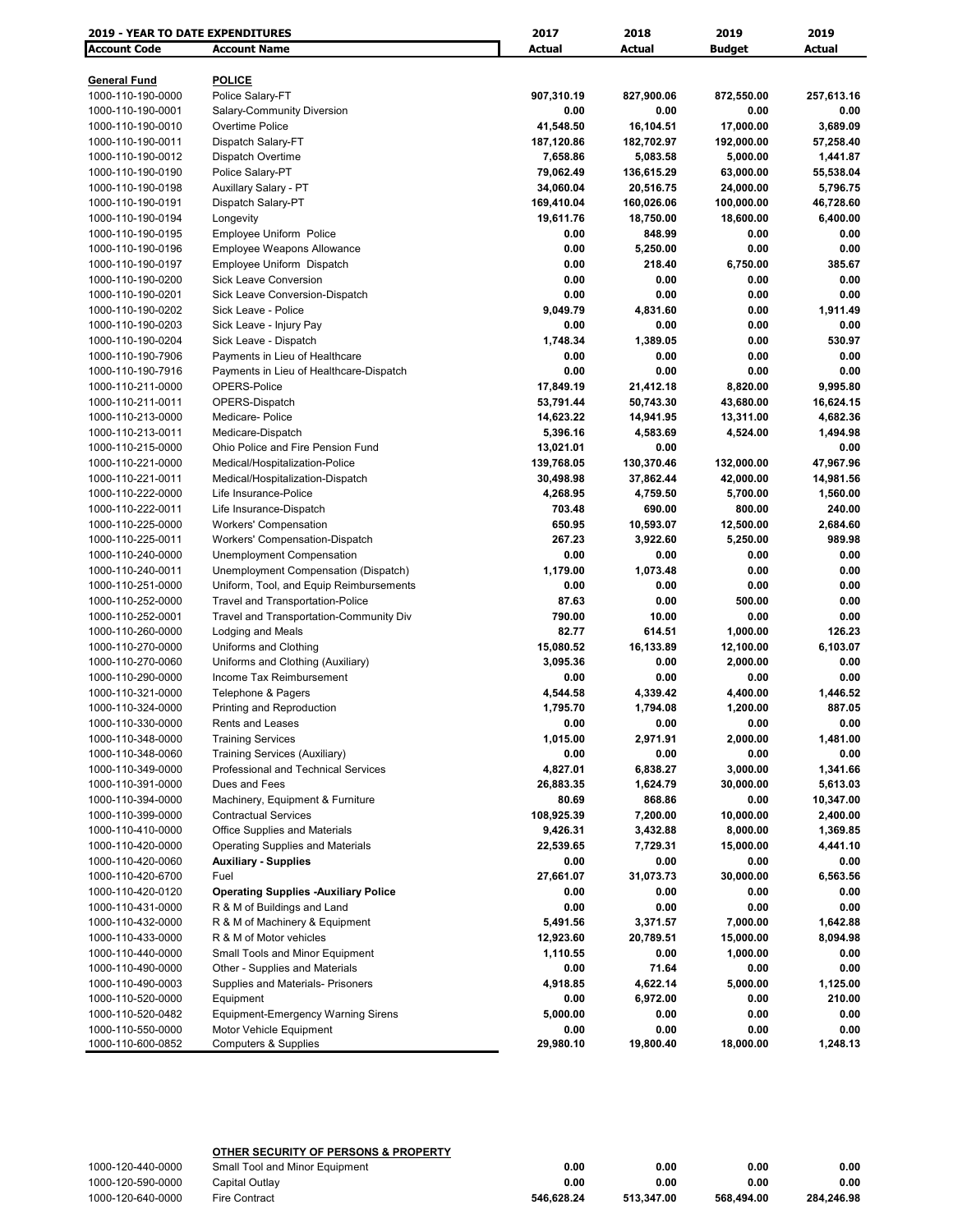| 2019 - YEAR TO DATE EXPENDITURES       |                                                                         | 2017                  | 2018                   | 2019                   | 2019                |
|----------------------------------------|-------------------------------------------------------------------------|-----------------------|------------------------|------------------------|---------------------|
| <b>Account Code</b>                    | <b>Account Name</b>                                                     | Actual                | Actual                 | <b>Budget</b>          | <b>Actual</b>       |
|                                        |                                                                         |                       |                        |                        |                     |
| 1000-130-311-0000                      | <b>Electricity- Street Lights</b>                                       | 0.00                  | 0.00                   | 0.00                   | 0.00                |
| 1000-140-399-0000                      | <b>Contractual Services</b>                                             | 3,500.00              | 3,500.00               | 3,500.00               | 0.00                |
| 1000-150-311-0000                      | <b>Electricity- Traffic Lights</b>                                      | 0.00                  | 0.00                   | 0.00                   | 0.00                |
| 1000-150-349-0000                      | <b>Professional and Technical Services</b>                              | 0.00                  | 0.00                   | 0.00                   | 928.00              |
| 1000-160-349-0000                      | <b>Other Professional</b>                                               | 3,061.85              | 1,932.35               | 3,000.00               | 0.00                |
| 1000-210-349-2110                      | Board of Health                                                         | 9,397.72              | 9,397.72               | 9,000.00               | 5,405.97            |
|                                        |                                                                         |                       |                        |                        |                     |
|                                        | <b>RECREATION and COMMUNITY LIFE</b>                                    |                       |                        |                        |                     |
| 1000-310-190-0000                      | Salary                                                                  | 53,576.11             | 54,634.94              | 62,000.00              | 16,384.05           |
| 1000-310-190-0010<br>1000-310-190-0192 | Overtime                                                                | 1,136.94<br>36,948.09 | 1,017.77               | 0.00                   | 127.50              |
| 1000-310-190-0193                      | Seasonal Salary                                                         | 14,784.38             | 28,316.24<br>18,442.65 | 36,000.00<br>15,000.00 | 193.50<br>4,135.90  |
| 1000-310-211-0000                      | <b>Transportation Salary</b><br>Ohio Public Employees Retirement System | 14,669.88             | 14,267.55              | 15,820.00              | 3,347.05            |
| 1000-310-212-0000                      | Social Security                                                         | 0.00                  | 0.00                   | 0.00                   | 0.00                |
| 1000-310-213-0000                      | Medicare                                                                | 1,543.48              | 1,477.54               | 1,638.00               | 302.20              |
| 1000-310-225-0000                      | <b>Workers' Compensation</b>                                            | 74.80                 | 1,060.20               | 1,250.00               | 266.67              |
| 1000-310-252-0000                      | <b>Travel &amp; Transportation</b>                                      | 0.00                  | 0.00                   | 200.00                 | 75.40               |
| 1000-310-260-0000                      | Lodging & Meals                                                         | 499.54                | 0.00                   | 1,000.00               | 402.69              |
| 1000-310-270-0000                      | Uniforms                                                                | 174.00                | 0.00                   | 0.00                   | 0.00                |
| 1000-310-324-0000                      | Printing and Reproduction                                               | 0.00                  | 0.00                   | 0.00                   | 0.00                |
| 1000-310-330-0000                      | Rents and Leases                                                        | 0.00                  | 0.00                   | 0.00                   | 0.00                |
| 1000-310-348-0000                      | Training                                                                | 0.00                  | 750.00                 | 0.00                   | 100.00              |
| 1000-310-349-0000                      | Professional and Technical Services                                     | 3,568.01              | 2,404.31               | 1,200.00               | 562.55              |
| 1000-310-349-2569                      | Professional - Golf Outing                                              | 0.00                  | 0.00                   | 0.00                   | 0.00                |
| 1000-310-349-3101                      | Trips                                                                   | 1,688.33              | 1,319.43               | 3,000.00               | 405.34              |
| 1000-310-349-3102                      | <b>Exercise Program</b>                                                 | 0.00                  | 0.00                   | 0.00                   | 0.00                |
| 1000-310-349-3104                      | <b>Special Events</b>                                                   | 14,294.02             | 15,255.69              | 13,000.00              | 2,761.31            |
| 1000-310-349-3105                      | Garage Sale                                                             | 242.50                | 634.03                 | 0.00                   | 377.62              |
| 1000-310-349-3106                      | Parker program                                                          | 8,693.99              | 10,365.63              | 10,000.00              | 668.51              |
| 1000-310-349-3107                      | Baseball                                                                | 2,967.62              | 7,232.94               | 7,000.00               | 0.00                |
| 1000-310-349-4587                      | <b>Community Day</b>                                                    | 24,349.22             | 0.00                   | 0.00                   | 0.00                |
| 1000-310-349-9633                      | Music                                                                   | 0.00                  | 0.00                   | 0.00                   | 0.00                |
| 1000-310-351-0000                      | Insurance and Bonding                                                   | 263.00                | 0.00                   | 0.00                   | 0.00                |
| 1000-310-353-3107                      | Liability Insurance                                                     | 0.00                  | 0.00                   | 0.00                   | 0.00                |
| 1000-310-391-0000                      | Dues & Fees                                                             | 771.58                | 429.47                 | 1,000.00               | 129.47              |
| 1000-310-394-0000                      | Machinery, Equipment & Furniture                                        | 1,592.21              | 75.99                  | 1,000.00               | 0.00                |
| 1000-310-399-0000<br>1000-310-420-0000 | Contractual<br><b>Operating Supplies and Materials</b>                  | 20,000.00<br>3,464.12 | 18,000.00<br>2,077.80  | 18,000.00<br>2,000.00  | 18,000.00<br>549.70 |
| 1000-310-420-3108                      | <b>Operating Supplies -Concessions</b>                                  | 1,940.08              | 1,040.26               | 2,000.00               | 0.00                |
| 1000-310-420-3110                      | <b>Senior Services</b>                                                  | 9,144.32              | 8,372.04               | 6,500.00               | 2,461.39            |
| 1000-310-420-6700                      | Fuel                                                                    | 2,312.89              | 2,793.05               | 4,000.00               | 367.48              |
| 1000-310-420-8522                      | Operating Supplies and Materials-TGY                                    | 91.07                 | 80.58                  | 100.00                 | 0.00                |
| 1000-310-431-0000                      | Land & Buildings                                                        | 3,113.31              | 3,964.73               | 750.00                 | 1,674.07            |
| 1000-310-432-0000                      | Repairs and Maint of Machinery & Equip                                  | 236.50                | 517.73                 | 0.00                   | 0.00                |
| 1000-310-433-0000                      | Repairs and Maint of Motor Vehicles                                     | 1,627.13              | 2,234.35               | 2,000.00               | 363.46              |
| 1000-310-440-0000                      | Small Tools and Minor Equipment                                         | 0.00                  | 20.96                  | 0.00                   | 0.00                |
| 1000-310-500-0000                      | Capital Outlay                                                          | 0.00                  | 0.00                   | 0.00                   | 0.00                |
| 1000-310-600-0852                      | Other-Computers & Supplies                                              | 0.00                  | 1,009.98               | 0.00                   | 0.00                |
| 1000-310-610-3103                      | Deposits Refunded                                                       | 0.00                  | 100.00                 | 0.00                   | 0.00                |
|                                        |                                                                         |                       |                        |                        |                     |
|                                        | <b>BUILDING DEPARTMENT</b>                                              |                       |                        |                        |                     |
| 1000-410-190-0000                      | Salary                                                                  | 13,999.96             | 13,999.96              | 14,000.00              | 4,307.68            |
| 1000-410-190-0010                      | Overtime                                                                | 0.00                  | 0.00                   | 0.00                   | 0.00                |
| 1000-410-190-0190                      | Part-Time                                                               | 0.00                  | 0.00                   | 0.00                   | 0.00                |
| 1000-410-190-0192                      | Seasonal Salary                                                         | 0.00                  | 0.00                   | 0.00                   | 0.00                |
| 1000-410-190-0200                      | Sick Leave Conversion                                                   | 0.00                  | 0.00                   | 0.00                   | 0.00                |
| 1000-410-190-0202                      | <b>Sick Leave</b>                                                       | 0.00                  | 0.00                   | 0.00                   | 0.00                |
| 1000-410-190-7906                      | Payments in Lieu of Healthcare                                          | 0.00                  | 0.00                   | 0.00                   | 0.00                |
| 1000-410-211-0000                      | Ohio Public Employees Retirement System                                 | 11,161.18             | 1,956.89               | 1,960.00               | 678.46              |
| 1000-410-213-0000                      | Medicare                                                                | 203.06                | 203.06                 | 203.00                 | 62.48               |
|                                        |                                                                         |                       |                        |                        |                     |
|                                        | <b>BUILDING DEPARTMENT (continued)</b>                                  |                       |                        |                        |                     |
| 1000-410-221-0000                      | Medical/Hospitalization                                                 | 0.00                  | 0.00                   | 0.00                   | 0.00                |
| 1000-410-222-0000                      | Life Insurance                                                          | 0.00                  | 0.00                   | 0.00                   | 0.00                |
| 1000-410-225-0000                      | <b>Workers' Compensation</b>                                            | 16.47                 | 261.06                 | 315.00                 | 66.23               |
| 1000-410-240-0000                      | Unemployment Compensation                                               | 0.00                  | 0.00                   | 0.00                   | 0.00                |
| 1000-410-252-0000                      | <b>Travel and Transportation</b>                                        | 639.82                | 0.00                   | 500.00                 | 0.00                |
| 1000-410-260-0000                      | Lodging and Meals                                                       | 0.00                  | 0.00                   | 500.00                 | 0.00                |

1000-410-270-0000 Uniforms **0.00 0.00 0.00 0.00** 1000-410-320-0000 Communications, Printing and Advertising **0.00 0.00 0.00 0.00**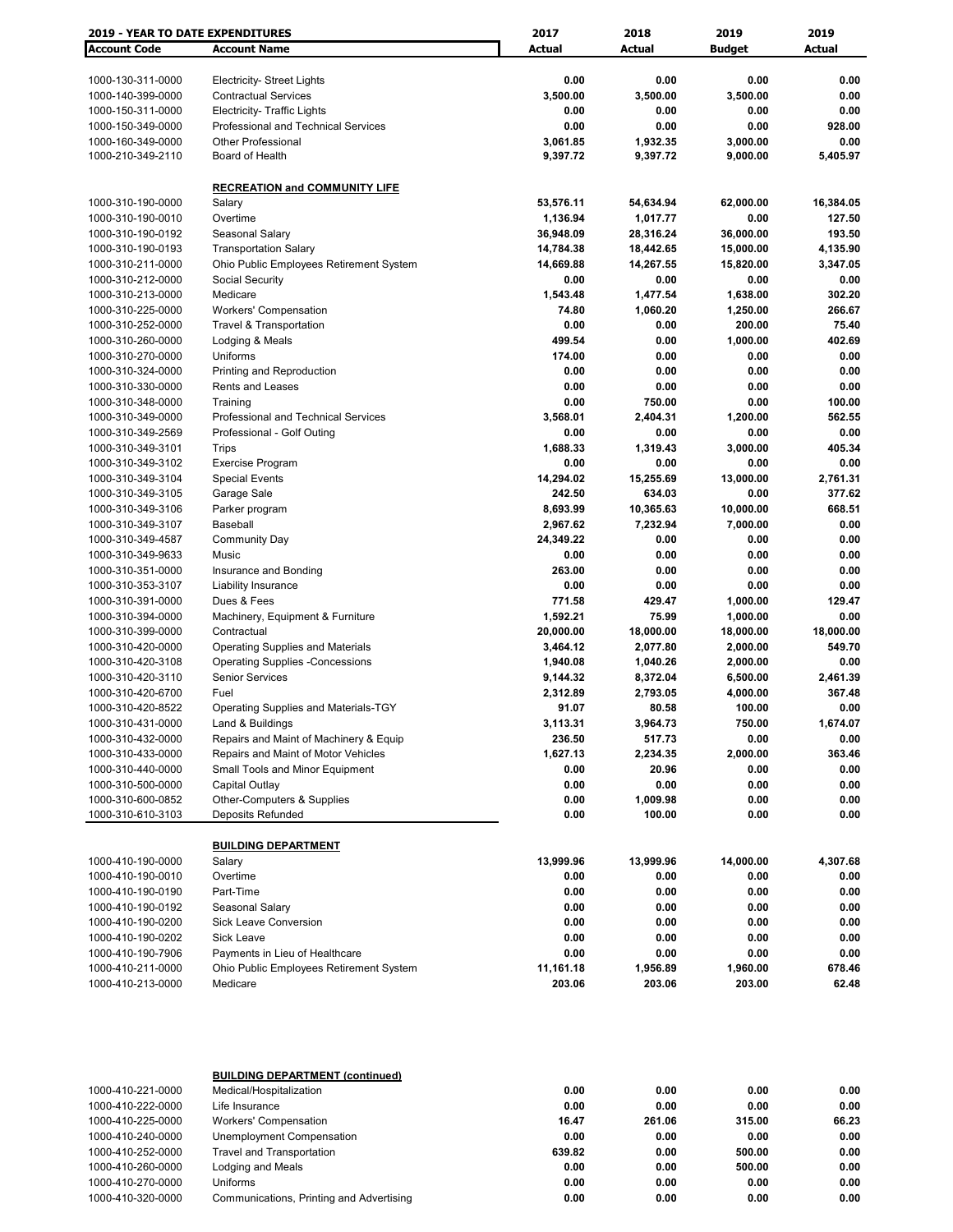| <b>2019 - YEAR TO DATE EXPENDITURES</b> |                                                   | 2017       | 2018          | 2019          | 2019      |
|-----------------------------------------|---------------------------------------------------|------------|---------------|---------------|-----------|
| <b>Account Code</b>                     | <b>Account Name</b>                               | Actual     | <b>Actual</b> | <b>Budget</b> | Actual    |
|                                         |                                                   |            |               |               |           |
| 1000-410-348-0000                       | Training                                          | 0.00       | 0.00          | 500.00        | 0.00      |
| 1000-410-349-0000                       | <b>Professional and Technical Services</b>        | 24,963.00  | 16,986.25     | 25,000.00     | 5,953.50  |
| 1000-410-391-0000                       | Dues & Fees                                       | 424.28     | 284.86        | 600.00        | 146.71    |
| 1000-410-394-0000                       | Machinery, Equipment & Furniture                  | 0.00       | 0.00          | 0.00          | 0.00      |
| 1000-410-395-0000                       | Land and Land Improvements                        | 0.00       | 0.00          | 0.00          | 0.00      |
| 1000-410-410-0000                       | <b>Office Supplies and Materials</b>              | 0.00       | 135.97        | 500.00        | 0.00      |
| 1000-410-410-0852                       | <b>Computers &amp; Supplies</b>                   | 867.52     | 1,041.12      | 500.00        | 347.04    |
| 1000-410-420-0000                       | <b>Operating Supplies</b>                         | 241.53     | 0.99          | 500.00        | 0.00      |
| 1000-410-420-6700                       | <b>FUEL</b>                                       | 0.00       | 0.00          | 0.00          | 0.00      |
| 1000-410-433-0000                       | <b>Repairs &amp; Maint Motor Vehicles</b>         | 0.00       | 0.00          | 0.00          | 0.00      |
| 1000-410-610-0000                       | <b>Deposits Refunded</b>                          | 0.00       | 0.00          | 0.00          | 0.00      |
|                                         | <b>ENGINEERING</b>                                |            |               |               |           |
| 1000-490-190-0000                       | Salary                                            | 20,330.44  | 20,499.96     | 20,500.00     | 6,307.68  |
| 1000-490-211-0000                       | Ohio Public Employees Retirement System           | 2,822.56   | 2,870.00      | 2,870.00      | 993.46    |
| 1000-490-213-0000                       | Medicare                                          | 294.72     | 297.18        | 297.00        | 91.44     |
| 1000-490-225-0000                       | <b>Workers' Compensation</b>                      | 9.77       | 165.10        | 188.00        | 42.05     |
| 1000-490-346-0000                       | <b>Engineering Services</b>                       | 0.00       | 0.00          | 0.00          | 0.00      |
| 1000-490-391-0000                       | Dues and Fees                                     | 0.00       | 0.00          | 0.00          | 0.00      |
| 1000-490-399-0000                       | Contractual Services-Engineering                  | 0.00       | 0.00          | 0.00          | 0.00      |
|                                         |                                                   |            |               |               |           |
|                                         | <b>UTILITIES</b>                                  |            |               |               |           |
| 1000-519-311-0000                       | Electricity                                       | 66,799.66  | 84,942.37     | 75,000.00     | 23,148.65 |
| 1000-529-313-0000                       | <b>Natural Gas</b>                                | 21,555.67  | 22,432.25     | 22,000.00     | 12,349.24 |
| 1000-539-312-0000                       | Water and Sewage                                  | 2,788.53   | 4,255.17      | 5,000.00      | 2,263.50  |
| 1000-549-312-0000                       | Water and Sewage                                  | 0.00       | 843.05        | 0.00          | 759.00    |
| 1000-551-349-0000                       | Other- Professional and Technical Services        | 0.00       | 0.00          | 0.00          | 0.00      |
| 1000-559-347-0000                       | <b>Planning Consultants</b>                       | 0.00       | 0.00          | 0.00          | 0.00      |
| 1000-569-398-0000                       | Garbage and Trash Removal                         | 150,392.69 | 155,049.03    | 150,000.00    | 48,109.46 |
| 1000-592-349-0000                       | <b>Other- Professional and Technical Services</b> | 0.00       | 3,895.86      | 0.00          | 0.00      |
| 1000-599-321-0000                       | Telephone                                         | 23,157.72  | 23,591.28     | 20,000.00     | 7,101.97  |
| 1000-599-329-0000                       | Other communications                              | 28,392.44  | 25,583.75     | 22,000.00     | 6,276.68  |
|                                         | <b>SERVICE DEPARTMENT</b>                         |            |               |               |           |
| 1000-620-190-0000                       | Salary                                            | 59,554.52  | 54,401.66     | 59,100.00     | 17,983.25 |
|                                         | Overtime                                          |            |               |               |           |
| 1000-620-190-0010<br>1000-620-190-0190  |                                                   | 2,366.66   | 3,654.15      | 5,000.00      | 3,624.10  |
|                                         | Part-time                                         | 0.00       | 0.00          | 0.00          | 0.00      |
| 1000-620-190-0193                       | Salary -Seasonal                                  | 0.00       | 0.00          | 0.00          | 0.00      |
| 1000-620-190-0200                       | <b>Sick Leave Conversion</b>                      | 0.00       | 0.00          | 0.00          | 0.00      |
| 1000-620-190-0202                       | Sick Leave                                        | 0.00       | 4,997.10      | 0.00          | 329.35    |
| 1000-620-211-0000                       | Ohio Public Employees Retirement System           | 8,738.51   | 8,817.47      | 8,974.00      | 3,470.60  |
| 1000-620-213-0000                       | Medicare                                          | 870.96     | 880.00        | 929.00        | 308.53    |
| 1000-620-221-0000                       | Medical/Hospitalization                           | 30,614.56  | 15,484.22     | 14,000.00     | 12,229.11 |
| 1000-620-222-0000                       | Life Insurance                                    | 265.00     | 210.00        | 265.00        | 60.00     |
| 1000-620-225-0000                       | <b>Workers' Compensation</b>                      | 45.89      | 1,012.75      | 46.00         | 266.13    |
| 1000-620-252-0000                       | <b>Travel and Transportation</b>                  | 0.00       | 0.00          | 0.00          | 0.00      |
| 1000-620-260-0000                       | Lodging and Meals                                 | 0.00       | 0.00          | 0.00          | 0.00      |
| 1000-620-270-0000                       | Uniforms and Clothing                             | 1,958.73   | 2,461.09      | 0.00          | 1,330.60  |
| 1000-620-330-0000                       | Rents and Leases                                  | 0.00       | 0.00          | 0.00          | 0.00      |
| 1000-620-346-0000                       | <b>Engineering Services</b>                       | 0.00       | 0.00          | 0.00          | 0.00      |
| 1000-620-348-0000                       | <b>Training Services</b>                          | 0.00       | 0.00          | 0.00          | 0.00      |
| 1000-620-349-0000                       | Professional and Technical Services               | 4,678.01   | 3,995.00      | 5,000.00      | 4,450.00  |
| 1000-620-391-0000                       | Dues and Fees                                     | 0.00       | 0.00          | 0.00          | 0.00      |
| 1000-620-394-0000                       | Machinery, Equipment & Furniture                  | 0.00       | 2,145.90      | 0.00          | 0.00      |

|                   | <b>SERVICE DEPARTMENT (continued)</b>   |           |           |           |           |
|-------------------|-----------------------------------------|-----------|-----------|-----------|-----------|
| 1000-620-395-5001 | Land and Improvements-Recycling         | 0.00      | 0.00      | 0.00      | 0.00      |
| 1000-620-420-0000 | Operating Supplies and Materials        | 32.988.11 | 8.962.61  | 5,000.00  | 2,805.00  |
| 1000-620-420-6700 | Fuel                                    | 0.00      | 0.00      | 0.00      | 0.00      |
| 1000-620-431-0000 | Repairs and Maint of Buildings and Land | 72,765.05 | 49.374.97 | 75,000.00 | 23,304.65 |
| 1000-620-431-6208 | <b>Building Supplies</b>                | 0.00      | 0.00      | 0.00      | 0.00      |
| 1000-620-431-6209 | <b>Hardware Supplies</b>                | 0.00      | 0.00      | 0.00      | 0.00      |
| 1000-620-432-0000 | R & M of Machinery & Equip              | 1.349.94  | 2.045.81  | 2.000.00  | 165.50    |
| 1000-620-432-6220 | R & M of Machinery & Equip-Major        | 0.00      | 0.00      | 0.00      | 0.00      |
| 1000-620-432-6230 | R & M of Machinery & Equip-Minor        | 0.00      | 0.00      | 0.00      | 0.00      |
| 1000-620-433-0000 | R & M of Motor Vehicles                 | 0.00      | 0.00      | 0.00      | 0.00      |
| 1000-620-433-6110 | R & M of Motor Vehicles                 | 0.00      | 0.00      | 0.00      | 0.00      |
| 1000-620-433-6225 | R & M of Motor Vehicles                 | 0.00      | 0.00      | 0.00      | 0.00      |
| 1000-620-433-6310 | R & M of Motor Vehicles                 | 0.00      | 0.00      | 0.00      | 0.00      |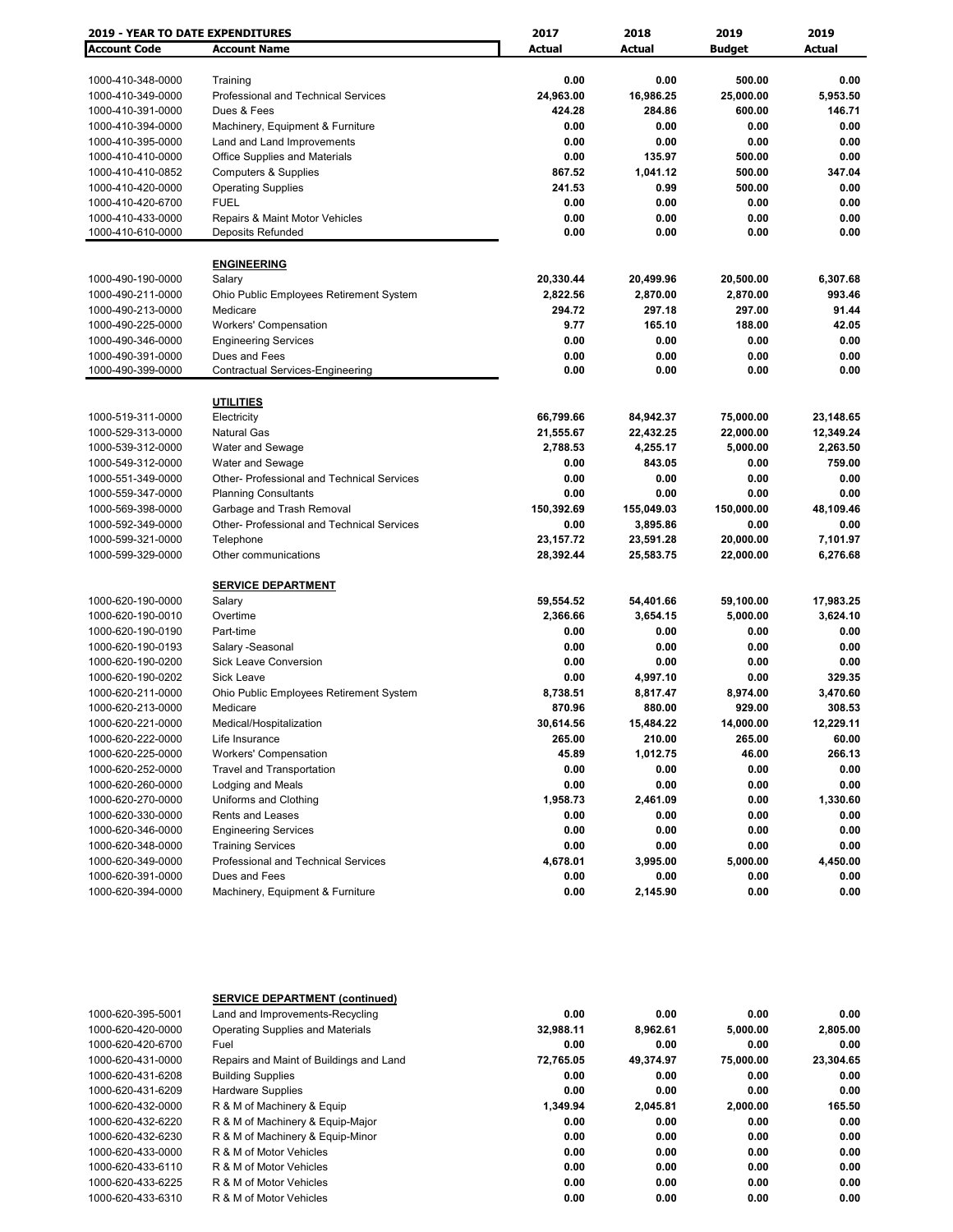| <b>2019 - YEAR TO DATE EXPENDITURES</b> |                                            | 2017      | 2018          | 2019          | 2019      |
|-----------------------------------------|--------------------------------------------|-----------|---------------|---------------|-----------|
| <b>Account Code</b>                     | <b>Account Name</b>                        | Actual    | <b>Actual</b> | <b>Budget</b> | Actual    |
|                                         |                                            |           |               |               |           |
| 1000-620-440-0000                       | Small Tools and Minor Equipment            | 0.00      | 0.00          | 0.00          | 181.15    |
| 1000-620-490-0000                       | Other - Supplies and Materials             | 0.00      | 0.00          | 0.00          | 0.00      |
| 1000-620-490-0000-1                     |                                            | 0.00      | 0.00          | 0.00          | 0.00      |
|                                         | <b>Other Operating Supplies</b>            |           |               |               |           |
| 1000-620-520-0000                       | Equipment                                  | 0.00      | 0.00          | 0.00          | 0.00      |
| 1000-620-640-0000                       | Leaf Dumping                               | 0.00      | 0.00          | 0.00          | 0.00      |
| 1000-630-349-0000                       | Professional and Technical Services        | 0.00      | 0.00          | 0.00          | 0.00      |
| 1000-630-390-0000                       | Contractual -Senior Snow plowing           | 0.00      | 0.00          | 0.00          | 0.00      |
| 1000-630-420-0000                       | <b>Operating Supplies -Salt</b>            | 0.00      | 0.00          | 0.00          | 0.00      |
| 1000-630-432-6320                       | R & M - Snow Plows                         | 0.00      | 0.00          | 0.00          | 0.00      |
| 1000-640-399-6201                       | R & M-Sanitary Sewers                      | 46,175.32 | 5,859.69      | 10,000.00     | 0.00      |
|                                         |                                            |           |               |               |           |
|                                         | <b>MAYOR</b>                               |           |               |               |           |
| 1000-710-131-0000                       | Salary - MAYOR                             | 57,887.96 | 55,642.74     | 46,500.00     | 14,307.68 |
| 1000-710-131-7906                       | Payments in Lieu of Healthcare             | 0.00      | 0.00          | 0.00          | 0.00      |
| 1000-710-211-0000                       | Ohio Public Employees Retirement System    | 10,512.30 | 9,368.63      | 6,510.00      | 2,253.46  |
| 1000-710-213-0000                       | Medicare                                   | 955.70    | 803.70        | 677.00        | 207.44    |
|                                         |                                            |           |               |               |           |
| 1000-710-221-0000                       | Medical/Hospitalization                    | 15,137.40 | 11,068.74     | 0.00          | 0.00      |
| 1000-710-222-0000                       | Life Insurance                             | 145.75    | 180.00        | 159.00        | 60.00     |
| 1000-710-225-0000                       | <b>Workers' Compensation</b>               | 36.68     | 600.73        | 700.00        | 152.93    |
| 1000-710-252-0000                       | <b>Travel and Transportation</b>           | 536.55    | 530.35        | 800.00        | 0.00      |
| 1000-710-259-0000                       | Other - Employee Reimbursements            | 0.00      | 0.00          | 0.00          | 0.00      |
| 1000-710-260-0000                       | Housing & Meals                            | 3,164.47  | 1,611.98      | 3,000.00      | 0.00      |
| 1000-710-324-0000                       | Printing and Reproduction                  | 0.00      | 0.00          | 0.00          | 0.00      |
| 1000-710-330-0000                       | <b>Rents and Leases</b>                    | 0.00      | 0.00          | 0.00          | 0.00      |
| 1000-710-349-0000                       | <b>Professional and Technical Services</b> | 93.81     | 0.00          | 0.00          | 0.00      |
| 1000-710-349-7150                       | <b>Education Expenses</b>                  | 0.00      | 0.00          | 0.00          | 0.00      |
| 1000-710-391-0000                       | Dues and Fees                              | 1,093.03  | 1,083.98      | 2,000.00      | 0.00      |
|                                         |                                            |           |               |               |           |
| 1000-710-394-0000                       | Machinery, Equipment & Furniture           | 0.00      | 0.00          | 0.00          | 0.00      |
| 1000-710-399-0000                       | <b>Contractual Services</b>                | 0.00      | 0.00          | 0.00          | 0.00      |
| 1000-710-410-0000                       | Office Supplies and Materials              | 138.01    | 0.00          | 500.00        | 0.00      |
| 1000-710-420-0000                       | <b>Operating Supplies and Materials</b>    | 123.19    | 0.00          | 0.00          | 0.00      |
|                                         |                                            |           |               |               |           |
|                                         | <b>COUNCIL</b>                             |           |               |               |           |
| 1000-715-111-0000                       | Salaries - Council                         | 66,236.82 | 65,964.76     | 69,000.00     | 20,957.52 |
| 1000-715-211-0000                       | Ohio Public Employees Retirement System    | 9,265.84  | 9,229.22      | 9,273.00      | 3,286.41  |
| 1000-715-212-0000                       | Social Security                            |           | 0.00          | 0.00          | 0.00      |
| 1000-715-213-0000                       | Medicare                                   | 961.46    | 956.45        | 960.00        | 303.92    |
| 1000-715-225-0000                       | <b>Workers' Compensation</b>               | 39.46     | 665.81        | 800.00        | 169.76    |
| 1000-715-252-0000                       | <b>Travel and Transportation</b>           | 0.00      | 0.00          | 0.00          | 0.00      |
| 1000-715-260-0000                       |                                            | 0.00      | 0.00          | 0.00          | 0.00      |
|                                         | Lodging & Meals                            |           |               |               |           |
| 1000-715-324-0000                       | Printing and Reproduction                  | 0.00      | 0.00          | 0.00          | 0.00      |
| 1000-715-325-0000                       | Advertising                                | 0.00      | 0.00          | 0.00          | 0.00      |
| 1000-715-348-0000                       | Training                                   | 0.00      | 0.00          | 0.00          | 0.00      |
| 1000-715-349-0000                       | Professional and Technical Services        | 0.00      | 0.00          | 0.00          | 0.00      |
| 1000-715-349-7150                       | <b>Education Exp</b>                       | 0.00      | 0.00          | 0.00          | 0.00      |
| 1000-715-391-0000                       | Dues and Fees                              | 0.00      | 0.00          | 0.00          | 0.00      |
| 1000-715-399-0000                       | <b>Contractual Services</b>                | 0.00      | 0.00          | 0.00          | 0.00      |
| 1000-715-399-7150                       | Contractual Services-Education Exp         | 0.00      | 0.00          | 0.00          | 0.00      |
| 1000-715-399-7151                       | Contractual Services- Master Plan          | 0.00      | 0.00          | 0.00          | 0.00      |
| 1000-715-410-0000                       | Office Supplies and Materials              | 0.00      | 0.00          | 0.00          | 0.00      |
| 1000-715-420-0000                       | <b>Operating Supplies and Materials</b>    | 0.00      | 0.00          | 0.00          | 0.00      |
| 1000-715-600-6584                       | Unemployment Compensation                  | 0.00      | 0.00          | 0.00          | 0.00      |
|                                         |                                            |           |               |               |           |
|                                         |                                            |           |               |               |           |
|                                         |                                            |           |               |               |           |
|                                         |                                            |           |               |               |           |
|                                         | <b>MAYOR'S COURT</b>                       |           |               |               |           |
| 1000-720-141-0000                       | Salary - Legal Counsel-Prosecutor          | 26,307.72 | 24,000.08     | 24,000.00     | 7,384.64  |
| 1000-720-141-0141                       | Magistrate                                 | 18,800.00 | 13,350.00     | 11,700.00     | 3,575.00  |
| 1000-720-190-0000                       | Salary- Mayor's Court Clerk                | 42,416.00 | 42,452.40     | 42,432.00     | 13,056.00 |
| 1000-720-190-0001                       | <b>Community Diversion Program</b>         | 0.00      | 0.00          | 0.00          | 0.00      |
| 1000-720-190-0010                       | Overtime                                   | 0.00      | 0.00          | 0.00          | 0.00      |
| 1000-720-190-0195                       | Employee Uniform Allowance                 | 0.00      | 0.00          | 0.00          | 0.00      |
| 1000-720-190-0202                       | Sick Leave                                 | 0.00      | 0.00          | 0.00          | 0.00      |
| 1000-720-211-0000                       | Ohio Public Employees Retirement System    | 9,922.52  | 9,485.32      | 11,988.00     | 3,537.89  |
|                                         | Medicare                                   |           |               |               |           |
| 1000-720-213-0000                       |                                            | 1,103.78  | 1,091.04      | 1,241.00      | 325.50    |
| 1000-720-221-0000                       | Medical/Hospitalization                    | 19,397.22 | 20,831.52     | 20,832.00     | 7,880.52  |
| 1000-720-222-0000                       | Life Insurance                             | 0.00      | 0.00          | 0.00          | 0.00      |
| 1000-720-225-0000                       | <b>Workers' Compensation</b>               | 41.93     | 707.60        | 810.00        | 180.38    |
| 1000-720-240-0000                       | Unemployment Compensation                  | 655.00    | 1,179.00      | 0.00          | 0.00      |
| 1000-720-252-0000                       | <b>Travel &amp; Transportation</b>         | 0.00      | 0.00          | 2,000.00      | 0.00      |
| 1000-720-260-0000                       | Lodging & Meals                            | 0.00      | 0.00          | 0.00          | 0.00      |
| 1000-720-270-0000                       | Uniforms and Clothing                      | 0.00      | 0.00          | 0.00          | 0.00      |
| 1000-720-340-0853                       | <b>Technical Services-Software Support</b> | 0.00      | 0.00          | 0.00          | 0.00      |
| 1000-720-348-0000                       | Training                                   | 270.00    | 360.00        | 0.00          | 0.00      |
|                                         |                                            |           |               |               |           |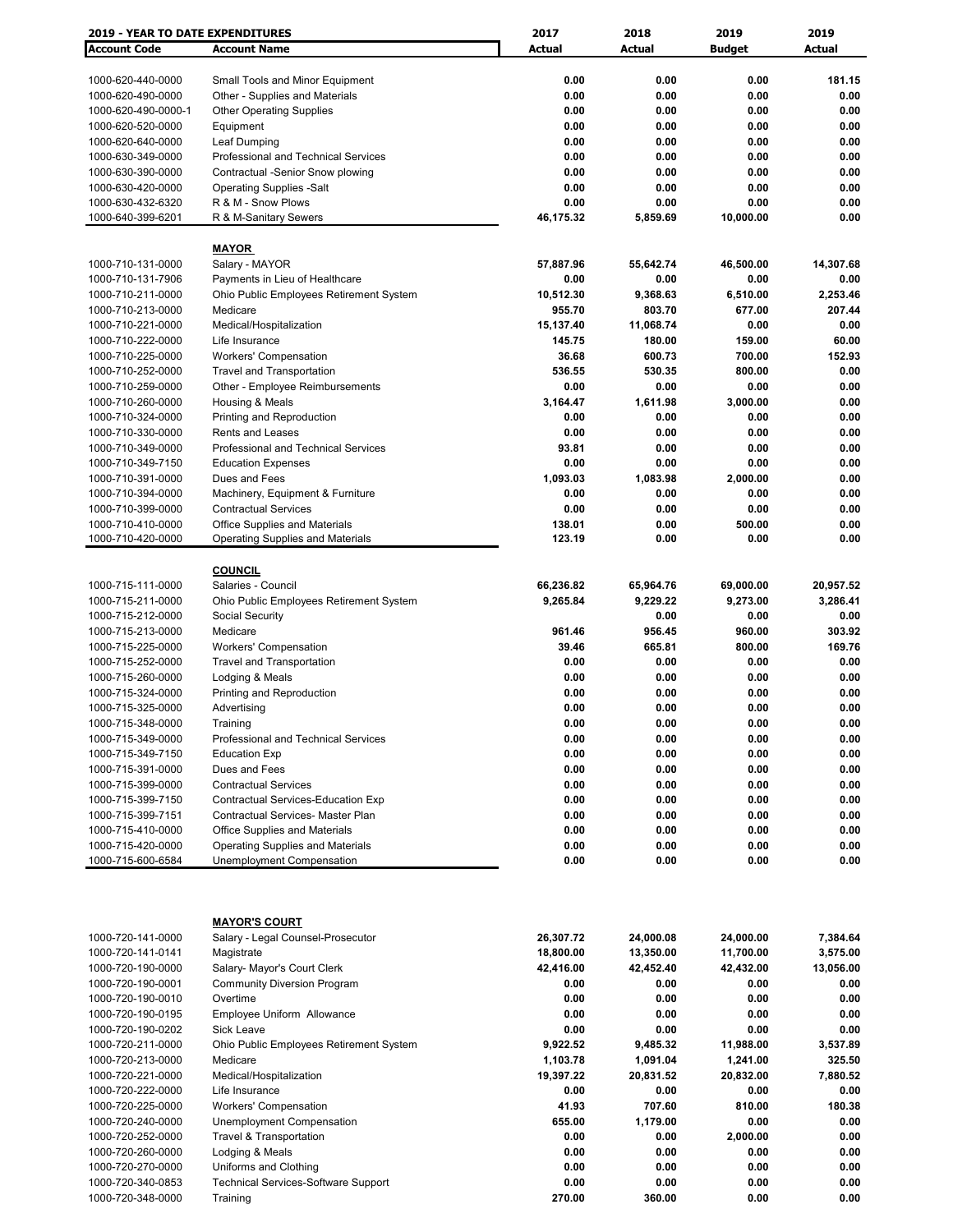| <b>2019 - YEAR TO DATE EXPENDITURES</b> |                                             | 2017          | 2018          | 2019          | 2019          |
|-----------------------------------------|---------------------------------------------|---------------|---------------|---------------|---------------|
| <b>Account Code</b>                     | <b>Account Name</b>                         | <b>Actual</b> | <b>Actual</b> | <b>Budget</b> | <b>Actual</b> |
|                                         |                                             |               |               |               |               |
| 1000-720-348-0001                       | <b>Training- Community Diversion</b>        | 0.00          | 0.00          | 0.00          | 0.00          |
| 1000-720-349-0000                       | Other - Professional and Technicl Services  | 0.00          | 600.00        | 0.00          | 0.00          |
| 1000-720-391-0000                       | Dues and Fees                               | 675.00        | 100.00        | 200.00        | 50.00         |
| 1000-720-391-0001                       | Dues and Fees (Community Diversion Program) | 0.00          | 0.00          | 0.00          | 0.00          |
| 1000-720-394-0000                       | Machinery, Equipment & Furniture            | 0.00          | 0.00          | 0.00          | 0.00          |
| 1000-720-399-0000                       | <b>Contractual Services</b>                 | 0.00          | 0.00          | 0.00          | 0.00          |
| 1000-720-410-0000                       | Office Supplies and Materials               | 2,745.44      | 4,125.17      | 1,500.00      | 175.78        |
| 1000-720-410-0001                       | Office Supplies (Community Diversion)       | 0.00          | 0.00          | 0.00          | 0.00          |
| 1000-720-420-0000                       | <b>Operating Supplies and Materials</b>     | 24.37         | 0.00          | 0.00          | 0.00          |
| 1000-720-640-0000                       | Payment to Another Political Subdivision    | 0.00          | 0.00          | 0.00          | 0.00          |
|                                         | <b>BOARDS &amp; COMMISSIONS</b>             |               |               |               |               |
| 1000-735-150-0000                       | <b>Compensation of Planning Commission</b>  | 2,054.93      | 2,080.00      | 1,890.00      | 570.00        |
| 1000-735-150-0701                       | <b>Compensation of Zoning Board Members</b> | 2,782.32      | 2,670.00      | 3,150.00      | 950.00        |
| 1000-735-190-0000                       | <b>Other- Personal Services</b>             | 0.00          | 0.00          | 0.00          | 0.00          |
| 1000-735-211-0000                       | <b>OPERS</b>                                | 280.00        | 319.20        | 264.00        | 112.00        |
| 1000-735-211-0701                       | OPERS-BZA                                   | 257.60        | 429.10        | 441.00        | 340.20        |
| 1000-735-213-0000                       | Medicare                                    | 34.65         | 26.55         | 27.41         | 8.27          |
| 1000-735-213-0701                       | Medicare-BZA                                | 42.64         | 42.36         | 45.68         | 13.78         |
| 1000-735-225-0000                       | <b>Workers' Compensation</b>                | 1.27          | 57.61         | 50.00         | 5.49          |
| 1000-735-225-0701                       | Workers' Compensation-BZA                   | 2.51          | 43.61         | 25.00         | 10.81         |
| 1000-735-240-0701                       | Unemployment Compensation                   | 0.00          | 0.00          | 0.00          | 0.00          |
| 1000-735-252-0000                       | <b>Travel and Transportation</b>            | 0.00          | 0.00          | 0.00          | 0.00          |
| 1000-735-349-000                        | <b>Professional Services</b>                | 0.00          | 0.00          | 0.00          | 0.00          |
| 1000-735-410-0000                       | Office Supplies and Materials               | 0.00          | 0.00          | 0.00          | 0.00          |
|                                         | <b>AOS FEES</b>                             |               |               |               |               |
| 1000-745-342-0000                       | <b>Auditor of State Audit Services</b>      | 1,845.00      | 17,737.50     | 0.00          | 948.00        |
| 1000-745-343-0000                       | Uniform Accounting Network Fees             | 3,870.00      | 2,394.00      | 4,500.00      | 0.00          |
|                                         | <b>SOLICITOR</b>                            |               |               |               |               |
| 1000-750-141-0000                       | Salary - Legal Counsel                      | 60,000.00     | 0.00          | 0.00          | 0.00          |
| 1000-750-141-0001                       | Salary - Legal Counsel-Comm Diversion       | 0.00          | 0.00          | 0.00          | 0.00          |
| 1000-750-211-0000                       | <b>OPERS</b>                                | 0.00          | 0.00          | 0.00          | 0.00          |
| 1000-750-211-0001                       | <b>OPERS-Community Diversion</b>            | 0.00          | 0.00          | 0.00          | 0.00          |
| 1000-750-211-0001-1                     | <b>OPERS (Community Diversion)</b>          | 0.00          | 0.00          | 0.00          | 0.00          |
| 1000-750-213-0000                       | Medicare                                    | 0.00          | 0.00          | 0.00          | 0.00          |
| 1000-750-213-0001                       | <b>Medicare-Community Diversion</b>         | 0.00          | 0.00          | 0.00          | 0.00          |
| 1000-750-213-0001-1                     | Medicare (Community Diversion Program)      | 0.00          | 0.00          | 0.00          | 0.00          |
| 1000-750-225-0000                       | <b>Workers' Compensation</b>                | 0.00          | 560.13        | 0.00          | 142.62        |
| 1000-750-349-0000                       | Professional and Technical Services         | 3,935.50      | 55,701.09     | 75,000.00     | 5,195.00      |
| 1000-750-391-0000                       | Dues & Fees                                 | 0.00          | 0.00          | 0.00          | 0.00          |
| 1000-750-399-0000                       | <b>Contractual Services</b>                 | 14,221.30     | 16,175.00     | 0.00          | 0.00          |

|                     | <b>INCOME TAX</b>                   |            |            |            |           |
|---------------------|-------------------------------------|------------|------------|------------|-----------|
| 1000-755-322-0000   | Postage                             | 0.00       | 0.00       | 600.00     | 0.00      |
| 1000-755-342-0000   | <b>Auditing Services</b>            | 0.00       | 0.00       | 0.00       | 0.00      |
| 1000-755-344-0013   | Tax Collection Fees (Net Profit)    |            | 24.30      | 0.00       | 0.00      |
| 1000-755-348-0000   | Training                            | 0.00       | 0.00       | 0.00       | 0.00      |
| 1000-755-348-0000-1 | <b>Training Services</b>            | 0.00       | 0.00       | 0.00       | 0.00      |
| 1000-755-349-0000   | Other Technical Services-Software   | 1,263.50   | 3,699.65   | 3,000.00   | 179.51    |
| 1000-755-349-0000-1 | <b>Other Contractual Services</b>   | 0.00       | 0.00       | 0.00       | 0.00      |
| 1000-755-391-0000   | Dues and Fees                       | 0.00       | 0.00       | 0.00       | 0.00      |
| 1000-755-391-0000-1 | Dues and Fees                       | 0.00       | 0.00       | 0.00       | 0.00      |
| 1000-755-399-0000   | <b>Contractual Services</b>         | 0.00       | 0.00       | 0.00       | 0.00      |
| 1000-755-420-0000   | <b>Operating Supplies</b>           | 0.00       | 0.00       | 0.00       | 0.00      |
| 1000-760-690-0000   | Tax Refunds                         | 74,543.16  | 112,143.46 | 50,000.00  | 4,372.97  |
|                     |                                     |            |            |            |           |
|                     | <b>ADMINISTRATIVE &amp; FINANCE</b> |            |            |            |           |
| 1000-790-190-0000   | Salary                              | 210,751.16 | 167,803.54 | 170,000.00 | 46,836.42 |
| 1000-790-190-0010   | Overtime                            | 0.00       | 0.00       | 0.00       | 0.00      |
| 1000-790-190-0190   | Part-time                           | 3,072.84   | 8,196.85   | 0.00       | 0.00      |
| 1000-790-190-0192   | Salary Seasonal                     | 0.00       | 0.00       | 0.00       | 0.00      |
| 1000-790-190-0200   | Sick Leave conversion               | 0.00       | 0.00       | 0.00       | 0.00      |
| 1000-790-190-0202   | <b>Sick Leave</b>                   | 2,487.13   | 4,549.30   | 0.00       | 2,577.38  |
| 1000-790-190-7906   | Payments in Lieu of Healthcare      | 0.00       | 0.00       | 0.00       | 0.00      |
| 1000-790-211-0000   | <b>OPERS</b>                        | 28,957.78  | 24,445.38  | 23,800.00  | 7,778.74  |
| 1000-790-213-0000   | Medicare                            | 2.920.14   | 2,481.53   | 2,465.00   | 676.53    |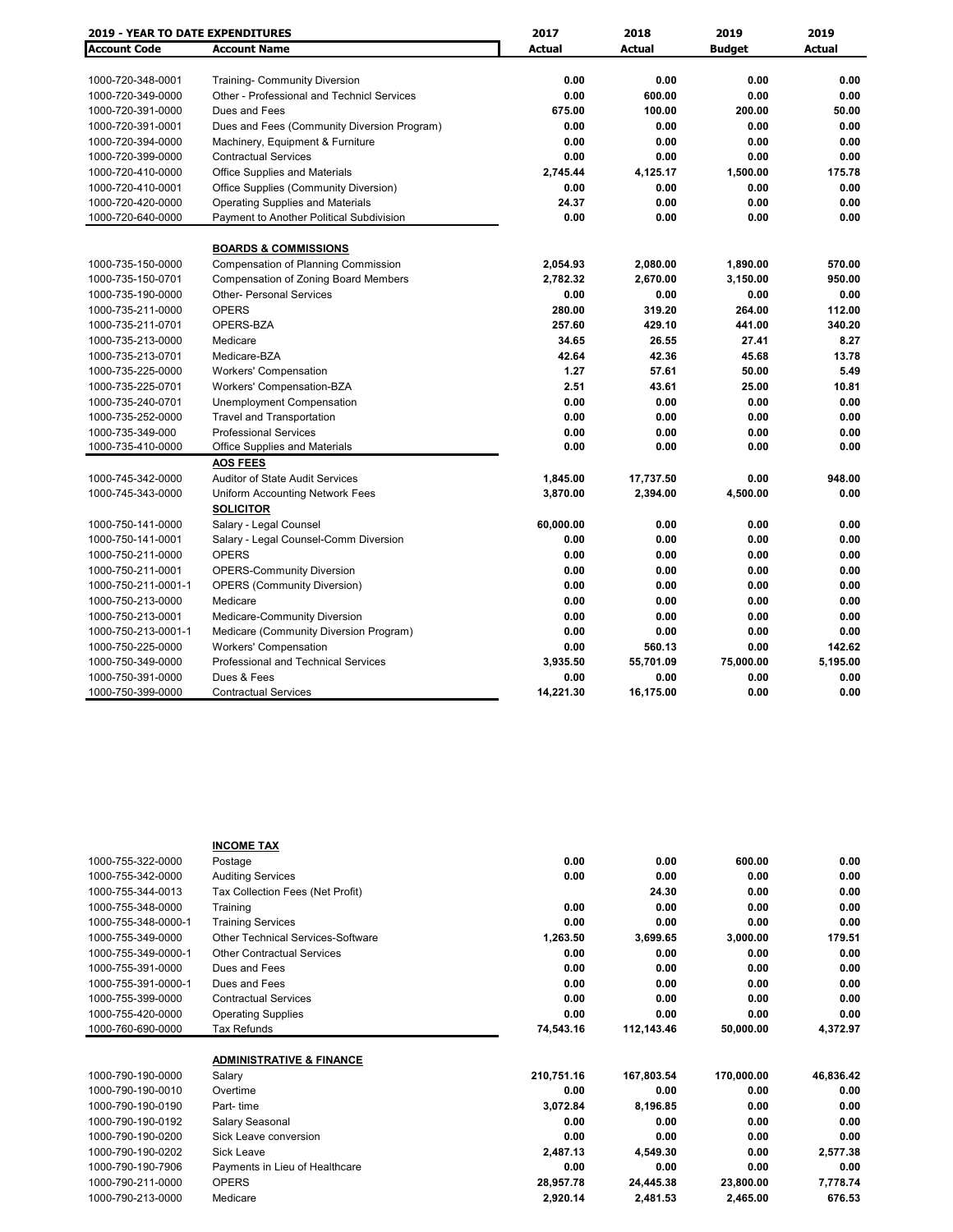| <b>2019 - YEAR TO DATE EXPENDITURES</b> |                                         | 2017         | 2018         | 2019          | 2019          |
|-----------------------------------------|-----------------------------------------|--------------|--------------|---------------|---------------|
| <b>Account Code</b>                     | <b>Account Name</b>                     | Actual       | Actual       | <b>Budget</b> | <b>Actual</b> |
|                                         |                                         |              |              |               |               |
| 1000-790-221-0000                       | Medical/Hospitalization                 | 51,948.81    | 40,932.20    | 35,000.00     | 14,623.22     |
| 1000-790-222-0000                       | Life Insurance                          | 304.75       | 765.00       | 650.00        | 240.00        |
| 1000-790-222-1790                       | Life Insurance-RETIREE                  | 1,363.16     | 1,358.30     | 2,400.00      | 252.05        |
| 1000-790-225-0000                       | <b>Workers' Compensation</b>            | 162.71       | 1,965.74     | 2,500.00      | 496.71        |
| 1000-790-252-0000                       | <b>Travel and Transportation</b>        | 181.60       | 16.00        | 500.00        | 0.00          |
| 1000-790-260-0000                       | Meals & Lodging                         | 742.58       | 269.23       | 500.00        | 202.32        |
| 1000-790-322-0000                       | Postage                                 | 3,233.95     | 3,566.80     | 3,000.00      | 600.00        |
| 1000-790-323-0000                       | Postage Machine Rental                  | 174.00       | 1,044.00     | 696.00        | 174.00        |
| 1000-790-324-0000                       | Printing and Reproduction               | 1,157.64     | 1,972.10     | 2,500.00      | 152.62        |
| 1000-790-324-0005                       | Printing and Reproduction               | 121.08       | 0.00         | 19,000.00     | 0.00          |
| 1000-790-325-0000                       | Advertising                             | 1,023.47     | 822.22       | 6,000.00      | 0.00          |
| 1000-790-330-0000                       | <b>Rents and Leases</b>                 | 0.00         | 0.00         | 0.00          | 0.00          |
| 1000-790-345-0000                       | <b>Election Expenses</b>                | 0.00         | 7,595.02     | 0.00          | 0.00          |
| 1000-790-348-0000                       | Training                                | 300.00       | 165.00       | 500.00        | 0.00          |
| 1000-790-349-0000                       | Professional and Technical Services     | 170,606.01   | 165,237.29   | 114,000.00    | 50,629.94     |
| 1000-790-351-0000                       | Insurance and Bonding                   | 55,887.00    | 52,866.00    | 52,000.00     | 25,200.00     |
| 1000-790-391-0000                       | Dues and Fees                           | 16,672.57    | 11,196.44    | 9,000.00      | 1,897.13      |
| 1000-790-394-0000                       | Machinery, Equipment & Furniture        | 944.98       | 2,832.03     | 5,000.00      | 2,220.00      |
| 1000-790-399-0000                       | <b>Contractual Services</b>             | 8,344.49     | 6,180.24     | 15,600.00     | 1,443.44      |
| 1000-790-410-0000                       | Office Supplies and Materials           | 4,022.80     | 3,433.91     | 4,000.00      | 224.85        |
| 1000-790-420-0000                       | <b>Operating Supplies and Materials</b> | 3,230.57     | 2,934.74     | 4,000.00      | 873.70        |
| 1000-790-431-0000                       | R & M of Buildings and Land             | 390.20       | 1,290.97     | 0.00          | 1,490.00      |
| 1000-790-432-0000                       | R & M of Machinery & Equip              | 1,735.00     | 0.00         | 0.00          | 0.00          |
| 1000-790-490-0000                       | Econ Dev - Supplies & Materials         | 0.00         | 0.00         | 0.00          | 0.00          |
| 1000-790-640-0000                       | Payment to County Treasurer             | 17.14        | 9.62         | 0.00          | 7,516.53      |
|                                         | <b>CAPITAL &amp; TRANSFERS</b>          |              |              |               |               |
| 1000-800-520-0000                       | Equipment                               |              |              |               |               |
| 1000-910-910-0000                       | Transfers - Out OP&F                    | 489,000.00   | 140,200.00   | 112,147.00    | 0.00          |
| 1000-910-910-0620                       | Transfers - Out S.C.M.R. & Int          | 500,000.00   | 580,000.00   | 620,000.00    | 0.00          |
| 1000-910-910-0000-1                     | Transfers - Out VETERAN'S MEM           | 0.00         | 0.00         | 0.00          | 0.00          |
| 1000-910-910-4901                       | Transfers - Out Interest to Capital     | 100,000.00   | 147,218.99   | 620,000.00    | 0.00          |
| 1000-910-910-0000-2                     | Transfers - Out Water Meter Repair      | 0.00         | 0.00         | 0.00          | 0.00          |
| 1000-920-920-0000                       | Advances - Out                          | 0.00         | 0.00         | 0.00          | 0.00          |
| 1000-930-930-0000                       | Contingencies                           | 0.00         | 0.00         | 0.00          | 0.00          |
|                                         |                                         | 5.556.220.78 | 4,942,560.57 | 5,291,217.09  | 1.383.525.56  |

| <b>SCMR Fund</b>  |                                           |            |            |            |            |
|-------------------|-------------------------------------------|------------|------------|------------|------------|
| 2011-620-190-0000 | Salary                                    | 391,054.16 | 372,080.17 | 388,000.00 | 118,815.08 |
| 2011-620-190-0010 | Overtime                                  | 21,813.40  | 24,421.40  | 22,000.00  | 15,974.96  |
| 2011-620-190-0190 | Part -time                                | 0.00       | 0.00       | 0.00       | 0.00       |
| 2011-620-190-0192 | Salary - Seasonal                         | 0.00       | 0.00       | 0.00       | 0.00       |
| 2011-620-190-0200 | Sick Leave conversion                     | 0.00       | 0.00       | 0.00       | 0.00       |
| 2011-620-190-0202 | <b>Sick Leave</b>                         | 22,230.56  | 8,437.75   | 0.00       | 2,237.47   |
| 2011-620-190-0203 | <b>Injury Pay</b>                         | 0.00       | 0.00       | 0.00       | 0.00       |
| 2011-620-190-7906 | In Lieu of Healthcare                     | 0.00       | 0.00       | 0.00       | 0.00       |
| 2011-620-211-0000 | Ohio Public Employees Retirement System   | 52,293.70  | 56,325.23  | 57,400.00  | 20,766.79  |
| 2011-620-213-0000 | Medicare                                  | 4,332.28   | 4.588.63   | 5,945.00   | 1,599.29   |
| 2011-620-221-0000 | Medical/Hospitalization                   | 59,739.48  | 97,516.04  | 83,000.00  | 29,738.99  |
| 2011-620-222-0000 | Life Insurance                            | 1,311.75   | 1,215.00   | 1,200.00   | 420.00     |
| 2011-620-225-0000 | <b>Workers' Compensation</b>              | 195.33     | 3.221.51   | 6.600.00   | 805.40     |
| 2011-620-252-0000 | <b>Travel and Transportation</b>          | 0.00       | 0.00       | 0.00       | 0.00       |
| 2011-620-259-0000 | Sick Leave Conversion                     | 0.00       | 0.00       | 0.00       | 772.00     |
| 2011-620-260-0000 | Lodging and Meals                         | 0.00       | 0.00       | 0.00       | 0.00       |
| 2011-620-270-0000 | Uniforms and Clothing                     | 1.656.42   | 1.208.72   | 3,000.00   | 415.47     |
| 2011-620-325-0000 | Advertising                               | 0.00       | 0.00       | 0.00       | 0.00       |
| 2011-620-346-0000 | <b>Engineering Services</b>               | 0.00       | 0.00       | 0.00       | 0.00       |
| 2011-620-348-0000 | Training                                  | 60.00      | 180.00     | 0.00       | 0.00       |
| 2011-620-349-0000 | Professional and Technical Services       | 13,424.53  | 12,851.50  | 9,000.00   | 2,515.14   |
| 2011-620-391-0000 | Dues and Fees                             | 222.78     | 346.56     | 600.00     | 415.02     |
| 2011-620-420-0000 | <b>Operating Supplies and Materials</b>   | 47,881.41  | 14,611.81  | 45,000.00  | 4,443.62   |
| 2011-620-420-6700 | Fuel                                      | 20,842.52  | 23,236.20  | 25,000.00  | 6,714.62   |
| 2011-620-431-0000 | R & M of Buildings and Land               | 26,837.97  | 2.413.85   | 10.000.00  | 1,477.21   |
| 2011-620-432-0000 | R & M of Machinery & Equip                | 6,388.74   | 31,479.04  | 20,000.00  | 6,181.32   |
| 2011-620-433-0000 | Repairs and Maintenance of Motor Vehicles | 21,936.08  | 10,852.73  | 30,000.00  | 346.99     |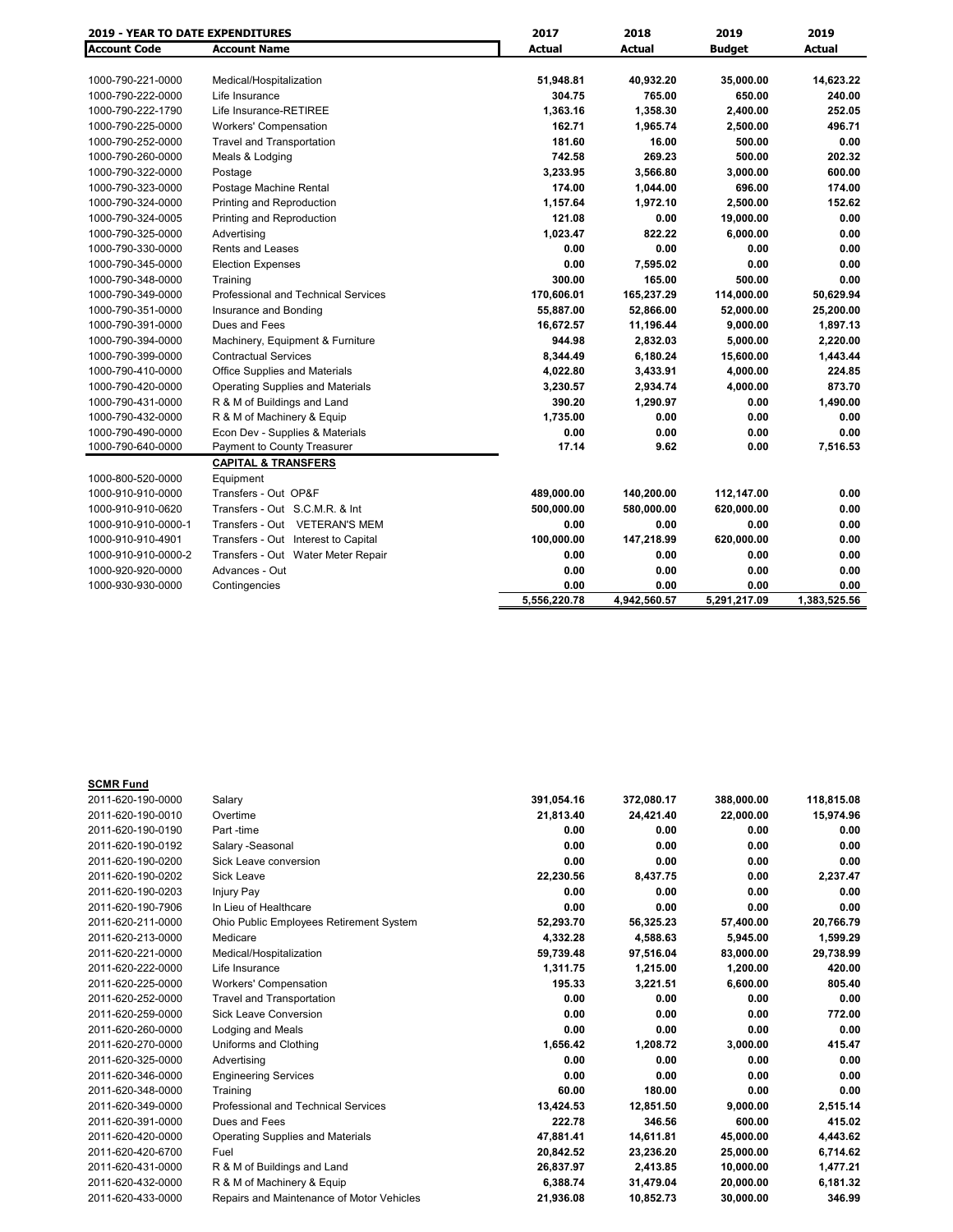| <b>2019 - YEAR TO DATE EXPENDITURES</b>                                         |                                                                        | 2017               | 2018               | 2019              | 2019              |
|---------------------------------------------------------------------------------|------------------------------------------------------------------------|--------------------|--------------------|-------------------|-------------------|
| <b>Account Code</b>                                                             | <b>Account Name</b>                                                    | <b>Actual</b>      | Actual             | <b>Budget</b>     | Actual            |
|                                                                                 |                                                                        |                    |                    |                   |                   |
| 2011-620-440-0000                                                               | Minor equipment                                                        | 0.00               | 0.00               | 0.00              | 0.00              |
| 2011-630-420-0000                                                               | Materials-Salt, Cold Patch & Gravel                                    | 64,091.14          | 63,785.33          | 100,000.00        | 93,787.24         |
| 2011-630-432-0000                                                               | Repairs and Maintenance - Snow Plows                                   | 0.00               | 0.00               | 0.00              | 0.00              |
| 2011-800-555-0000                                                               | Streets, Highways, Sidewalks and Curbs                                 | 0.00               | 2,980.00           | 0.00              | 0.00              |
| 2011-920-920-0000                                                               | Advances - Out                                                         | 0.00               | 0.00               | 0.00              | 0.00              |
|                                                                                 |                                                                        | 756,312.25         | 731,751.47         | 806,745.00        | 307,426.61        |
|                                                                                 |                                                                        |                    |                    |                   |                   |
| <b>State Highway Fund</b>                                                       |                                                                        | 0.00               | 0.00               |                   |                   |
| 2021-610-430-4569<br>2021-620-420-0000                                          | Repairs and Maintenance-Signals<br>Materials-Salt                      | 0.00               | 0.00               | 0.00<br>15,000.00 | 0.00<br>0.00      |
| 2021-650-349-0000                                                               | Professional and Technical Services                                    | 0.00               | 0.00               | 0.00              | 0.00              |
| 2021-620-431-0000                                                               | R & M of Buildings and Land                                            | 0.00               | 0.00               | 0.00              | 0.00              |
| 2021-630-432-0000                                                               | R & M of Machinery & Equip                                             | 0.00               | 0.00               | 0.00              | 0.00              |
| 2021-800-555-0000                                                               | Streets, Highways, Sidewalks and Curbs                                 | 0.00               | 0.00               | 0.00              | 0.00              |
| 2021-800-555-0802                                                               | Streets, Highways, Sidewalks and Curbs                                 | 0.00               | 0.00               | 0.00              | 0.00              |
| 2021-800-590-0802                                                               | Other - Capital Outlay                                                 | 0.00               | 0.00               | 0.00              | 0.00              |
| 2021-800-590-0803                                                               | Advances - Out                                                         | 0.00               | 0.00               | 0.00              | 0.00              |
| 2021-650-349-0000-1                                                             | Other-Professional & Technical Services                                | 0.00               | 0.00               | 0.00              | 0.00              |
| 2021-800-555-0000-1                                                             | Streets, Highways, Sidewalks and Curbs                                 | 0.00               | 0.00               | 0.00              | 0.00              |
|                                                                                 |                                                                        |                    |                    |                   |                   |
|                                                                                 |                                                                        | 0.00               | 0.00               | 15,000.00         | 0.00              |
|                                                                                 |                                                                        |                    |                    |                   |                   |
| <b>Law Enforcement Trust Fund</b>                                               |                                                                        |                    |                    |                   |                   |
| 2091-110-100-0101                                                               | <b>Personal Services-DARE</b>                                          | 0.00               | 0.00               | 0.00              | 0.00              |
| 2091-110-213-0000                                                               | Medicare                                                               | 0.00               | 0.00               | 0.00              | 0.00              |
| 2091-110-348-0000                                                               | Training                                                               | 0.00               | 0.00               | 0.00              | 0.00              |
| 2091-110-349-0102                                                               | Professional Services                                                  | 3,105.30           | 3,321.53           | 3,000.00          | 1,382.60          |
| 2091-110-420-0000                                                               | <b>Operating Supplies and Materials</b>                                | 666.34             | 0.00               | 1,000.00          | 0.00              |
| 2091-110-420-0101                                                               | Operating Supplies and Materials-DARE                                  | 0.00               | 0.00               | 0.00              | 0.00              |
| 2091-110-640-0000<br>2091-800-520-0000                                          | Payment to Another Political Subdivision<br>Equipment                  | 0.00<br>0.00       | 0.00<br>0.00       | 0.00<br>0.00      | 0.00<br>0.00      |
|                                                                                 |                                                                        | 3,771.64           | 3,321.53           | 4,000.00          | 1,382.60          |
|                                                                                 |                                                                        |                    |                    |                   |                   |
| <b>Motor Vehicle License Tax Fund</b><br>2101-610-420-0000<br>2101-760-431-0000 | <b>Operating Supplies and Materials</b><br>R & M of Buildings and Land | 0.00<br>0.00       | 0.00<br>0.00       | 0.00<br>0.00      | 0.00<br>0.00      |
| 2101-760-432-0000                                                               | R & M of Machinery & Equip                                             | 0.00               | 0.00               | 0.00              | 0.00              |
| 2101-800-555-0000                                                               | Streets, Highways, Sidewalks and Curbs                                 | 0.00               | 0.00               | 0.00              | 0.00              |
|                                                                                 |                                                                        | 0.00               | 0.00               | 0.00              | 0.00              |
|                                                                                 |                                                                        |                    |                    |                   |                   |
| <b>Police Pension Fund</b>                                                      |                                                                        |                    |                    |                   |                   |
| 2131-110-215-0000                                                               | Ohio Police and Fire Pension Fund                                      | 174,288.75         | 166,988.23         | 159,967.00        | 57,549.36         |
| 2131-110-344-0000                                                               | Property Tax Collection Fees                                           | 557.25             | 582.93             | 1,000.00          | 669.33            |
| 2131-110-345-0000                                                               | <b>Election Expense</b>                                                | 0.00               | 0.00               | 0.00              | 0.00              |
| 2131-910-910-0000                                                               | Transfer out                                                           | 0.00<br>174,846.00 | 0.00<br>167,571.16 | 0.00              | 0.00<br>58,218.69 |
|                                                                                 |                                                                        |                    |                    | 160,967.00        |                   |
|                                                                                 |                                                                        |                    |                    |                   |                   |
| <b>Water Meter &amp; Repair Fund</b>                                            |                                                                        |                    |                    |                   |                   |
| 2901-539-312-0000                                                               | Water and Sewage                                                       | 0.00               | 0.00               | 0.00              | 0.00              |
| 2901-539-431-0000                                                               | R & M of Buildings and Land                                            | 0.00               | 0.00               | 0.00              | 0.00              |
| 2901-800-560-0000                                                               | <b>Utility Distribution Systems</b>                                    | 10,371.88          | 10,371.88          | 11,147.00         | 11,072.59         |
|                                                                                 |                                                                        | 10,371.88          | 10,371.88          | 11,147.00         | 11,072.59         |
| <b>FEMA Fund</b>                                                                |                                                                        |                    |                    |                   |                   |
| 2902-110-420-0000                                                               | <b>Operating Supplies and Materials</b>                                | 0.00               | 0.00               | 0.00              | 0.00              |
|                                                                                 |                                                                        | 0.00               | 0.00               | 0.00              | 0.00              |
|                                                                                 |                                                                        |                    |                    |                   |                   |
| <b>Mayor's Court Computer Fund</b>                                              | Pro and Tech Services                                                  |                    |                    |                   | 0.00              |
| 2903-720-340-0000<br>2903-720-340-0853                                          | <b>Technical &amp; Software</b>                                        | 0.00<br>0.00       | 0.00<br>0.00       | 0.00<br>0.00      | 0.00              |
| 2903-720-394-0000                                                               | Machinery, Equipment & Furniture                                       | 0.00               | 0.00               | 0.00              | 0.00              |
| 2903-720-410-0000                                                               | <b>Office Supplies</b>                                                 | 0.00               | 0.00               | 0.00              | 0.00              |
| 2903-720-420-0001                                                               | Operating Supplies - Comm Diversion                                    | 0.00               | 0.00               | 0.00              | 0.00              |
| 2903-720-600-0852                                                               | <b>Computers &amp; Supplies</b>                                        | 2,246.37           | 2,026.00           | 3,000.00          | 0.00              |
| 2903-800-520-0000                                                               | Equipment                                                              | 0.00               | 0.00               | 0.00              | 0.00              |
|                                                                                 |                                                                        | 2,246.37           | 2,026.00           | 3,000.00          | 0.00              |
| <b>Special Bond Retirement Fund</b>                                             |                                                                        |                    |                    |                   |                   |
| 3101-740-344-0000                                                               | Property Tax Collection Fees                                           | 0.00               | 0.00               | 0.00              | 0.00              |
| 3101-800-346-4905                                                               | Eng services -Dunham san sewer                                         | 0.00               | 0.00               | 0.00              | 0.00              |
| 3101-850-710-0000                                                               | Principal                                                              | 0.00               | 0.00               | 0.00              | 0.00              |
| 3101-850-710-4905-1                                                             | Principal                                                              | 1,720,000.00       | 0.00               | 0.00              | 0.00              |
| 3101-850-720-0000                                                               | Interest                                                               | 0.00               | 0.00               | 0.00              | 0.00              |
|                                                                                 |                                                                        |                    |                    |                   |                   |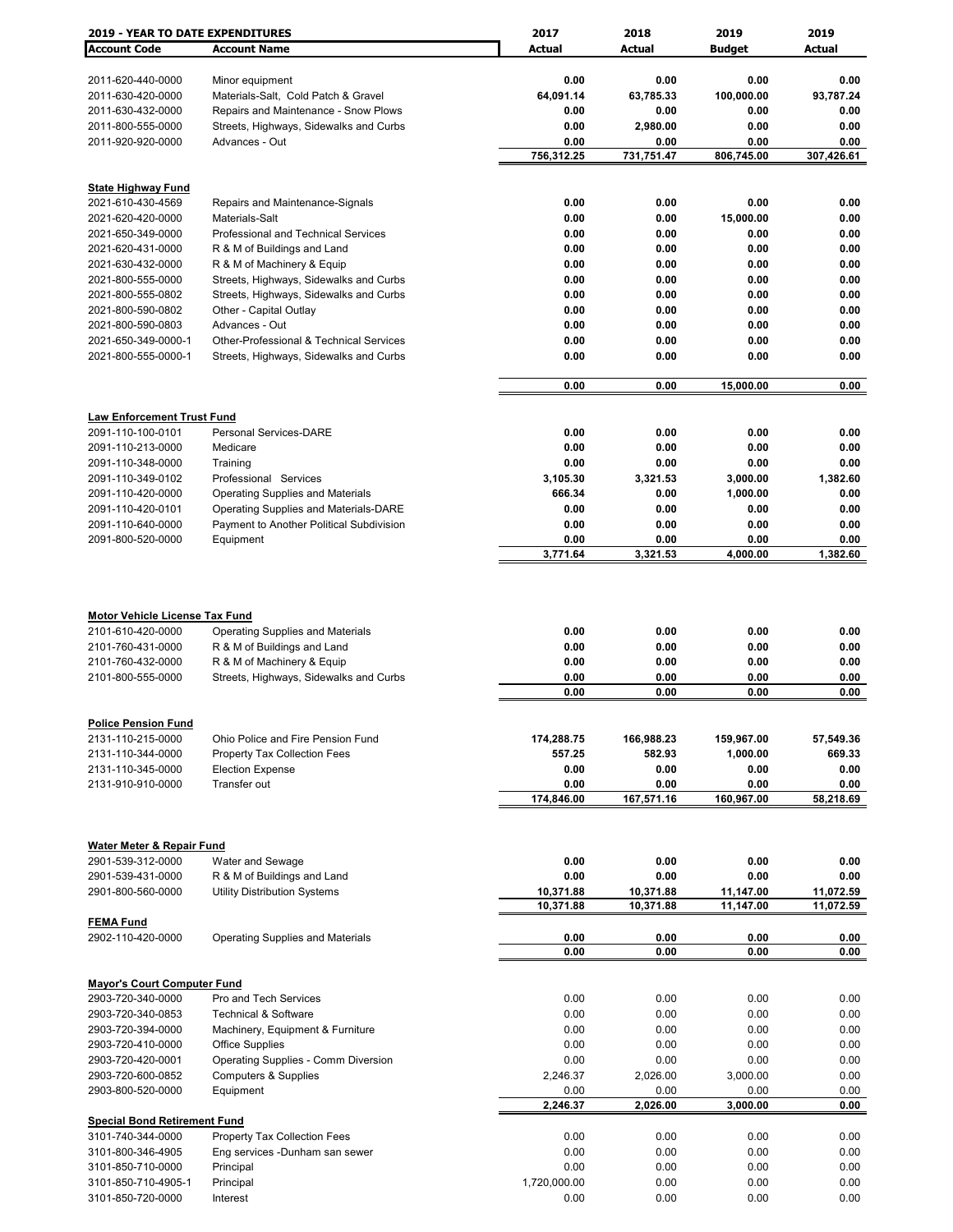| <b>2019 - YEAR TO DATE EXPENDITURES</b> |                                                       | 2017         | 2018         | 2019          | 2019      |
|-----------------------------------------|-------------------------------------------------------|--------------|--------------|---------------|-----------|
| <b>Account Code</b>                     | <b>Account Name</b>                                   | Actual       | Actual       | <b>Budget</b> | Actual    |
|                                         |                                                       |              |              |               |           |
| 3101-850-710-4905                       | Principal-Dunham Rd Sanitary Sewer                    | 0.00         | 1,710,000.00 | 0.00          | 0.00      |
| 3101-850-710-4906                       | Principal- Dunham Rd Water Main Rehab                 | 18,594.18    | 40,562.46    | 0.00          | 20,281.23 |
| 3101-850-720-4906                       | Interest                                              | 36,087.05    | 34,200.00    | 0.00          | 0.00      |
| 3101-850-790-0000                       | Other - Debt Service                                  | 6,954.00     | 6,634.40     | 1,645,565.00  | 0.00      |
| 3101-850-790-0000-1                     | Other - Debt Service                                  | 0.00         | 0.00         | 0.00          | 0.00      |
| 3101-850-790-4905                       | Other - Debt service                                  | 0.00         | 0.00         | 0.00          | 0.00      |
|                                         |                                                       |              | 0.00         |               | 0.00      |
|                                         | <b>Walton Road</b>                                    | 0.00         |              | 0.00          |           |
|                                         | Alex/Dunham Traffic                                   | 0.00         | 0.00         | 0.00          | 0.00      |
|                                         |                                                       | 1,781,635.23 | 1,791,396.86 | 1,645,565.00  | 20,281.23 |
|                                         |                                                       |              |              |               |           |
| <b>Third Party Services</b>             |                                                       |              |              |               |           |
| 4101-790-620-3110                       | Senior Lawn Care & Benevolent Events                  | 0.00         | 0.00         | 0.00          | 0.00      |
| 4101-800-610-6589                       | Deposits Refunded                                     | 0.00         | 0.00         | 0.00          | 0.00      |
| 4101-800-620-0000                       | Deposits Applied                                      | 0.00         | 0.00         | 0.00          | 0.00      |
|                                         |                                                       | 0.00         | 0.00         | 0.00          | 0.00      |
|                                         |                                                       |              |              |               |           |
|                                         |                                                       |              |              |               |           |
| <b>Issue I and II Capital Funds</b>     |                                                       | 0.00         | 0.00         | 0.00          | 0.00      |
| 4201-800-555-0000                       | Streets, Highways, Sidewalks and Curbs                |              |              |               |           |
| 4201-800-560-4905                       | <b>Utility Distribution Systems</b>                   | 0.00         | 0.00         | 0.00          | 0.00      |
| 4201-800-560-4906                       | <b>Utility Distribution Systems</b>                   | 0.00         | 0.00         | 0.00          | 0.00      |
| 4201-920-920-0000                       | Advances Out                                          | 0.00         | 0.00         | 0.00          | 0.00      |
|                                         |                                                       | 0.00         | 0.00         | 0.00          | 0.00      |
|                                         |                                                       |              |              |               |           |
|                                         |                                                       |              |              |               |           |
| <b>Capital Improvements Fund</b>        |                                                       |              |              |               |           |
| 4901-410-610-0000                       | Deposits Refunded                                     | 0.00         | 0.00         | 0.00          | 0.00      |
| 4901-800-312-0000                       | Water & sewage                                        | 0.00         | 0.00         | 0.00          | 0.00      |
| 4901-800-325-0000                       | Advertising                                           | 449.32       | 0.00         | 0.00          | 0.00      |
| 4901-800-346-0000                       | <b>Engineering Services</b>                           | 0.00         | 0.00         | 0.00          | 0.00      |
| 4901-800-349-0000                       | Other- Pro services                                   | 133,830.78   | 75,887.00    | 75,000.00     | 60,278.50 |
| 4901-800-420-0480                       | Advertising                                           | 0.00         | 0.00         | 0.00          | 0.00      |
| 4901-800-433-0000                       | Repairs and Main. Of Motor Vehicles                   | 15,300.00    | 0.00         | 0.00          | 0.00      |
| 4901-800-510-0000                       | Land and Land Improvements                            | 63,240.48    | 0.00         | 0.00          | 0.00      |
|                                         |                                                       |              |              |               |           |
| 4901-800-510-0489                       | Land and Land Imp Sagamore Creek                      | 0.00         | 0.00         | 0.00          | 0.00      |
| 4901-800-510-0491                       | Land and Land Improvements-Egbert Rd                  | 0.00         | 0.00         | 0.00          | 0.00      |
| 4901-800-520-0000                       | Equipment                                             | 18,973.06    | 949.50       | 0.00          | 0.00      |
| 4901-800-520-0480                       | Equipment                                             | 0.00         | 0.00         | 0.00          | 0.00      |
| 4901-800-520-0481                       | Equipment-Police                                      | 0.00         | 0.00         | 0.00          | 0.00      |
| 4901-800-520-0483                       | Equipment                                             | 0.00         | 0.00         | 0.00          | 0.00      |
| 4901-800-520-0484                       | Equipment-Service Dept                                | 0.00         | 0.00         | 0.00          | 0.00      |
| 4901-800-520-0487                       | Equipment- Finance Computer Upgrade                   | 0.00         | 0.00         | 0.00          | 0.00      |
| 4901-800-530-0000                       | Buildings & Structures- Toiletry & Sinks              | 107,348.41   | 6,568.55     | 0.00          | 0.00      |
| 4901-800-530-0000-1                     | <b>Buildings and Other Structures</b>                 | 0.00         | 0.00         | 0.00          | 0.00      |
| 4901-800-530-5896                       | <b>Buildings and Other Structures</b>                 | 0.00         | 0.00         | 0.00          | 0.00      |
| 4901-800-540-0000                       | Machinery, and Equip-                                 | 2,650.00     | 0.00         | 0.00          | 0.00      |
| 4901-800-540-0487                       | Equipment- Finance Computer Upgrade                   | 0.00         | 0.00         | 0.00          | 0.00      |
|                                         |                                                       |              |              |               |           |
| 4901-800-550-0000                       | Motor Vehicles - Recreation                           | 0.00         | 0.00         | 0.00          | 0.00      |
| 4901-800-550-0000-1                     | Motor Vehicles - Road Dept                            | 0.00         | 0.00         | 0.00          | 0.00      |
| 4901-800-550-0488                       | <b>Motor Vehicles- POLICE</b>                         | 122,374.26   | 0.00         | 0.00          | 0.00      |
| 4901-800-555-0000                       | Streets, Highways, Sidewalks and Curbs                | 51,741.20    | 18,430.00    | 1,259,200.00  | 20,956.00 |
| 4901-800-555-6202                       | Streets, Highways, Sidewalks and Curbs (Storm Sewers) | 71,343.93    | 5,810.35     | 0.00          | 0.00      |
| 4901-800-560-0000                       | <b>Utility Distribution Systems</b>                   | 0.00         | 0.00         | 0.00          | 0.00      |
| 4901-800-560-0803                       | Utility Systems-Alexander Storm Sewer                 | 0.00         | 0.00         | 0.00          | 0.00      |
| 4901-800-560-4905                       | Utility Systems-Dunham Rd Sanitary                    | 0.00         | 0.00         | 0.00          | 0.00      |
| 4901-800-560-4906                       | Utility Systems-Dunham Rd Water Main                  | 0.00         | 0.00         | 0.00          | 0.00      |
| 4901-800-560-4908                       | Utility Systems-Dunham Rd Resurfacing                 | 0.00         | 0.00         | 0.00          | 0.00      |
| 4901-800-690-0000                       | Other - Engineering                                   | 0.00         | 0.00         | 0.00          | 0.00      |
| 4901-800-690-0801                       | Other Capital<br>Culvert                              | 0.00         | 0.00         | 0.00          | 0.00      |
| 4901-800-690-6523                       | Other- Storm damage                                   | 0.00         | 0.00         | 0.00          | 0.00      |
|                                         |                                                       |              |              |               |           |
| 4901-990-990-0000                       | Other - Other Financing Uses                          | 0.00         | 0.00         | 0.00          | 0.00      |
| 4901-910-910-0000                       | Transfers - Out (Debt Service)                        | 50,000.00    | 147,000.00   | 100,000.00    | 0.00      |
| 4901-920-920-0000                       | Advances Out (capital Lease)                          | 0.00         | 0.00         | 0.00          | 0.00      |
| <b>Veteran's Memorial Fund</b>          |                                                       | 637,251.44   | 254,645.40   | 1,434,200.00  | 81,234.50 |
| 4902-800-349-0000                       | <b>Professional Services</b>                          | 308.36       | 327.47       | 0.00          | 0.00      |
| 4902-800-530-0000                       | <b>Buildings and Other Structures</b>                 | 2,782.43     | 116.12       | 500.00        | 0.00      |
|                                         |                                                       | 3,090.79     | 443.59       | 500.00        | 0.00      |
| <b>Building Bond Fund</b>               |                                                       |              |              |               |           |
| 7001-410-610-0000                       |                                                       |              |              |               |           |
|                                         | Deposits Refunded                                     | 0.00         | 0.00         | 0.00          | 0.00      |
| 7001-910-910-0000                       | Transfers - Out                                       | 0.00         | 0.00         | 0.00          | 0.00      |
|                                         |                                                       | 0.00         | 0.00         | 0.00          | 0.00      |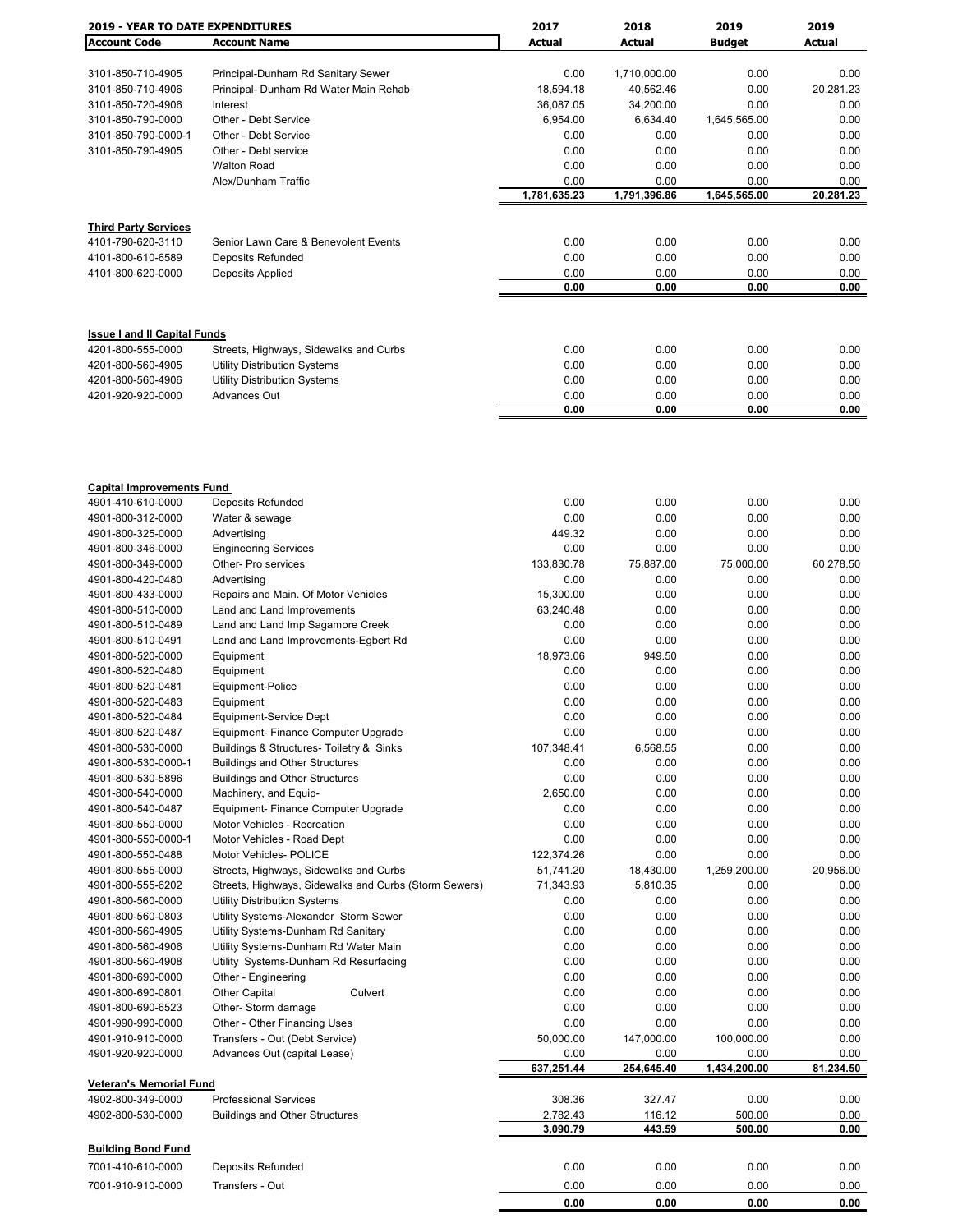| 2019 - YEAR TO DATE EXPENDITURES |                                          | 2017             | 2018         | 2019          | 2019          |
|----------------------------------|------------------------------------------|------------------|--------------|---------------|---------------|
| <b>Account Code</b>              | <b>Account Name</b>                      | <b>Actual</b>    | Actual       | <b>Budget</b> | <b>Actual</b> |
|                                  |                                          |                  |              |               |               |
| <b>Unclaimed Monies Fund</b>     |                                          |                  |              |               |               |
| 9101-790-690-0000                | Other - Other                            | 0.00             | 0.00         | 0.00          | 0.00          |
|                                  |                                          | 0.00             | 0.00         | 0.00          | 0.00          |
| <b>Unclaimed Monies Fund</b>     |                                          |                  |              |               |               |
| 9901-410-610-0000                | Deposits Refunded                        | 2,050.00         | 4,125.00     | 0.00          | 0.00          |
| 9901-410-620-0000                | Deposits Applied                         | 0.00             | 0.00         | 0.00          | 0.00          |
| 9901-790-690-0000                | Other - Other                            | 0.00             | 0.00         | 0.00          | 0.00          |
| 9901-790-690-3110                | <b>Other- Senior Services</b>            | 0.00             | 0.00         | 0.00          | 0.00          |
| <b>Mayor's Court</b>             |                                          |                  |              |               |               |
| 9902-720-620-0000                | Deposits Applied                         | 303,999.33       | 288,738.61   | 0.00          | 118,272.58    |
| <b>Second Party Service</b>      |                                          |                  |              |               |               |
| 9903-110-349-0013                | Professional Serv - Animal Fund          | 585.00           | 0.00         | 0.00          | 0.00          |
| 9903-310-420-0007                | Operating Exp. Benevolent Fund General   | 422.62           | 600.00       | 0.00          | 106.48        |
| 9903-310-420-0008                | Operating Exp. Benevolent Fund Events    | 0.00             | 0.00         | 0.00          | 0.00          |
| 9903-730-620-3110                | Deposits Applied (Senior Services)       | 33,813.00        | 38,112.50    | 0.00          | 10,587.50     |
|                                  |                                          | 34,820.62        | 38,712.50    | 0.00          | 10,693.98     |
| Walton Hills/Sagamore Hills JEDD |                                          |                  |              |               |               |
| 9904-790-640-0000                | Payment to another political subdivision | 352,172.15       | 667,998.70   | 800,000.00    | 195,045.92    |
| 9904-910-910-0000                | Transfers - Out                          | 485,788.60       | 0.00         | 0.00          | 0.00          |
|                                  |                                          | 837,960.75       | 667,998.70   | 800,000.00    | 195,045.92    |
|                                  | <b>TOTALS</b>                            | 10,104,577.08    | 8,903,663.27 | 10,172,341.09 | 2,187,154.26  |
|                                  | Payroll Infringes                        | 3,311,752.74     | 3,129,073.05 | 3,018,242.09  | 1,004,573.54  |
|                                  |                                          |                  |              |               |               |
|                                  |                                          | 8,918,217.74     | 9,129,142.18 | 10,252,164.92 | 2,679,609.93  |
|                                  |                                          | 10,104,577.08    | 8,903,663.27 | 10,172,341.09 | 2,187,154.26  |
|                                  |                                          | (1, 186, 359.34) | 225,478.91   | 79,823.83     | 492,455.67    |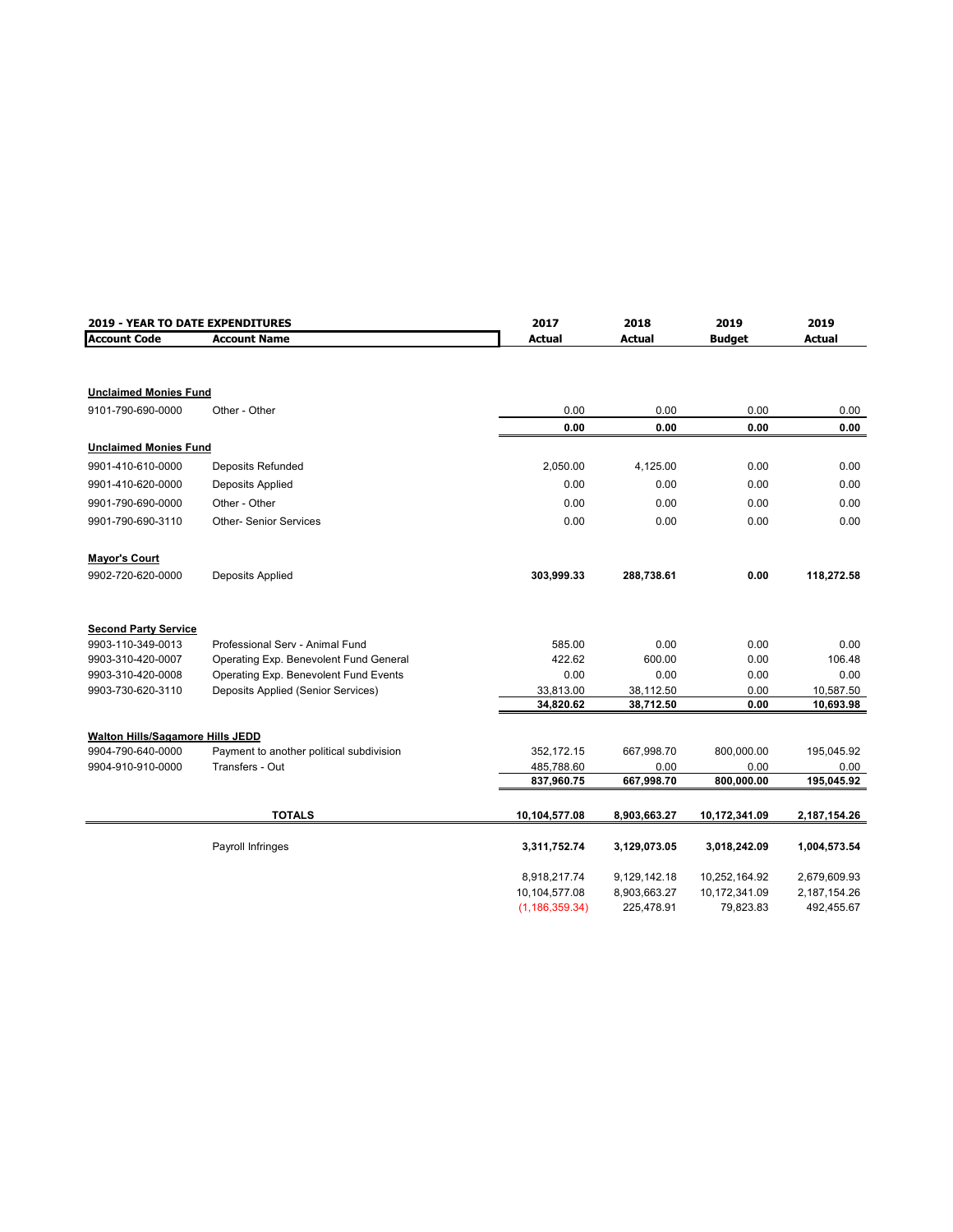|                                   |                                                                                                                                                                                                                                                                                                                                                                                                                                                                                                                                                                                                                                                                                                                                                                                                                                                                                                                                                                                                                                                                                                                                                                                                                                                                                                                                                                                                                                                                                                                                                                                                                                                                                                                                                                                                                                                                                                                                                                                                                                                                                                                                                                                                                                                                                                                                                                                                                                                                                                                                                                                                                                                                                                                                                                                                                                    | 2017         | 2018         | 2019         | 2019<br>Actual               |
|-----------------------------------|------------------------------------------------------------------------------------------------------------------------------------------------------------------------------------------------------------------------------------------------------------------------------------------------------------------------------------------------------------------------------------------------------------------------------------------------------------------------------------------------------------------------------------------------------------------------------------------------------------------------------------------------------------------------------------------------------------------------------------------------------------------------------------------------------------------------------------------------------------------------------------------------------------------------------------------------------------------------------------------------------------------------------------------------------------------------------------------------------------------------------------------------------------------------------------------------------------------------------------------------------------------------------------------------------------------------------------------------------------------------------------------------------------------------------------------------------------------------------------------------------------------------------------------------------------------------------------------------------------------------------------------------------------------------------------------------------------------------------------------------------------------------------------------------------------------------------------------------------------------------------------------------------------------------------------------------------------------------------------------------------------------------------------------------------------------------------------------------------------------------------------------------------------------------------------------------------------------------------------------------------------------------------------------------------------------------------------------------------------------------------------------------------------------------------------------------------------------------------------------------------------------------------------------------------------------------------------------------------------------------------------------------------------------------------------------------------------------------------------------------------------------------------------------------------------------------------------|--------------|--------------|--------------|------------------------------|
|                                   |                                                                                                                                                                                                                                                                                                                                                                                                                                                                                                                                                                                                                                                                                                                                                                                                                                                                                                                                                                                                                                                                                                                                                                                                                                                                                                                                                                                                                                                                                                                                                                                                                                                                                                                                                                                                                                                                                                                                                                                                                                                                                                                                                                                                                                                                                                                                                                                                                                                                                                                                                                                                                                                                                                                                                                                                                                    |              |              |              |                              |
| <b>Balance - January 1st</b>      |                                                                                                                                                                                                                                                                                                                                                                                                                                                                                                                                                                                                                                                                                                                                                                                                                                                                                                                                                                                                                                                                                                                                                                                                                                                                                                                                                                                                                                                                                                                                                                                                                                                                                                                                                                                                                                                                                                                                                                                                                                                                                                                                                                                                                                                                                                                                                                                                                                                                                                                                                                                                                                                                                                                                                                                                                                    | 1,224,404.90 | 276,565.87   | 276,565.87   | 133,787.60                   |
| <b>Revenues</b>                   |                                                                                                                                                                                                                                                                                                                                                                                                                                                                                                                                                                                                                                                                                                                                                                                                                                                                                                                                                                                                                                                                                                                                                                                                                                                                                                                                                                                                                                                                                                                                                                                                                                                                                                                                                                                                                                                                                                                                                                                                                                                                                                                                                                                                                                                                                                                                                                                                                                                                                                                                                                                                                                                                                                                                                                                                                                    |              |              |              |                              |
|                                   | Actual<br>Actual<br><b>Budget</b><br><b>GENERAL FUND #1000</b><br><b>Municipal Income Tax</b><br>3,504,076.94<br>3,732,345.10<br>3,760,000.00<br>Income Tax<br>3,697,337.09<br>3,750,000.00<br>3,503,831.01<br>Public Utility - Net Profit Tax<br>245.93<br>35,008.01<br>10,000.00<br>11,484.28<br>68,115.68<br>742,960.00<br>Admissions<br>9,754.64<br>91.08<br>580,000.00<br>Special Assessments<br>1,729.64<br>68,024.60<br>162,960.00<br><b>Licenses &amp; Permits &amp; Inspections</b><br>41,785.88<br>37,868.43<br>40,500.00<br><b>Building Permits</b><br>14,501.68<br>12,437.83<br>17,500.00<br>0.00<br>300.00<br>0.00<br>Tap Fees<br>Zoning<br>8,669.20<br>6,920.60<br>8,000.00<br><b>Street Opening</b><br>400.00<br>0.00<br>0.00<br>Other<br>18,215.00<br>18,210.00<br>15,000.00<br>67,795.39<br>66,083.51<br>48,693.00<br>Grants<br>12,676.78<br>12,072.40<br>10,000.00<br>Shared Taxes and Permits (Track)<br>28,569.50<br>28,810.68<br>20,000.00<br>20,746.27<br>Local Gov't Fund - State of Ohio<br>20,454.16<br>17,693.00<br>Local Gov't Fund - County<br>0.00<br>0.00<br>0.00<br>Cigarette Tax - Ohio<br>74.25<br>86.86<br>0.00<br>Liquor & Beer Permits - Ohio<br>6,020,70<br>4,367.30<br>1,000.00<br>Estate (Inheritance) Tax<br>0.00<br>0.00<br>0.00<br>Other<br>0.00<br>0.00<br>0.00<br>350,788.24<br><b>Charges for Services</b><br>241,954.09<br>352,429.92<br>Concessions<br>2,154.00<br>1,492.85<br>3,500.00<br>10,593.60<br><b>Recreation Entry Fees</b><br>7,286.00<br>10,000.00<br><b>Cultural &amp; Recreation</b><br>19,930.00<br>27,921.00<br>19,000.00<br>Comm. Room<br>10,605.00<br>42,376.00<br>55,000.00<br>Antenna Lease<br>0.00<br>0.00<br>0.00<br>Cable TV<br>30,227.63<br>31,955.79<br>35,000.00<br>200.00<br>0.00<br>Fire<br>0.00<br>Other<br>168,243.86<br>239,756.60<br>229,929.92<br>4,720.72<br>9,691.74<br>2,000.00<br>4,720.72<br>9,691.74<br>2,000.00<br>Interest Earnings<br>202,969.19<br>482,815.22<br>345,000.00<br><b>Court Fines</b><br>122,875.38<br>397,891.77<br>270,000.00<br>69,593.81<br>70,000.00<br>Court Costs<br>79,716.33<br>10,500.00<br>5,207.12<br>5,000.00<br>Forfeiture<br>0.00<br>0.00<br><b>Witness Fees</b><br>0.00<br>533,108.93<br>52,074.38<br>11,000.00<br>Special Assessments - Direct<br>0.00<br>0.00<br>0.00<br><b>Unclaimed Property</b><br>0.00<br>0.00<br>0.00<br>Prisoner Housing (County)<br>0.00<br>0.00<br>0.00<br>Donations and Contributions<br>0.00<br>5,864.00<br>2,000.00<br>Garage Sale<br>631.00<br>768.00<br>0.00<br><b>Asset Sales</b><br>0.00<br>0.00<br>0.00<br>Other<br>526,613.93<br>51,306.38<br>9,000.00<br><b>Operating Transfers - In</b><br>0.00<br>0.00<br>0.00<br>0.00<br>0.00<br>0.00<br>Transfer In (Political Subdivision Fund)<br>0.00<br>0.00<br>0.00<br>Advances In<br><b>Non Revenue</b><br>0.00<br>0.00<br>0.00 |              |              |              |                              |
|                                   |                                                                                                                                                                                                                                                                                                                                                                                                                                                                                                                                                                                                                                                                                                                                                                                                                                                                                                                                                                                                                                                                                                                                                                                                                                                                                                                                                                                                                                                                                                                                                                                                                                                                                                                                                                                                                                                                                                                                                                                                                                                                                                                                                                                                                                                                                                                                                                                                                                                                                                                                                                                                                                                                                                                                                                                                                                    |              |              |              | 1,457,305.11<br>1,439,421.75 |
|                                   |                                                                                                                                                                                                                                                                                                                                                                                                                                                                                                                                                                                                                                                                                                                                                                                                                                                                                                                                                                                                                                                                                                                                                                                                                                                                                                                                                                                                                                                                                                                                                                                                                                                                                                                                                                                                                                                                                                                                                                                                                                                                                                                                                                                                                                                                                                                                                                                                                                                                                                                                                                                                                                                                                                                                                                                                                                    |              |              |              | 17,883.36                    |
| <b>Other Local Taxes</b>          |                                                                                                                                                                                                                                                                                                                                                                                                                                                                                                                                                                                                                                                                                                                                                                                                                                                                                                                                                                                                                                                                                                                                                                                                                                                                                                                                                                                                                                                                                                                                                                                                                                                                                                                                                                                                                                                                                                                                                                                                                                                                                                                                                                                                                                                                                                                                                                                                                                                                                                                                                                                                                                                                                                                                                                                                                                    |              |              |              | 297,588.50                   |
|                                   |                                                                                                                                                                                                                                                                                                                                                                                                                                                                                                                                                                                                                                                                                                                                                                                                                                                                                                                                                                                                                                                                                                                                                                                                                                                                                                                                                                                                                                                                                                                                                                                                                                                                                                                                                                                                                                                                                                                                                                                                                                                                                                                                                                                                                                                                                                                                                                                                                                                                                                                                                                                                                                                                                                                                                                                                                                    |              |              |              | 0.00<br>297,588.50           |
|                                   |                                                                                                                                                                                                                                                                                                                                                                                                                                                                                                                                                                                                                                                                                                                                                                                                                                                                                                                                                                                                                                                                                                                                                                                                                                                                                                                                                                                                                                                                                                                                                                                                                                                                                                                                                                                                                                                                                                                                                                                                                                                                                                                                                                                                                                                                                                                                                                                                                                                                                                                                                                                                                                                                                                                                                                                                                                    |              |              |              | 25,490.72                    |
|                                   |                                                                                                                                                                                                                                                                                                                                                                                                                                                                                                                                                                                                                                                                                                                                                                                                                                                                                                                                                                                                                                                                                                                                                                                                                                                                                                                                                                                                                                                                                                                                                                                                                                                                                                                                                                                                                                                                                                                                                                                                                                                                                                                                                                                                                                                                                                                                                                                                                                                                                                                                                                                                                                                                                                                                                                                                                                    |              |              |              | 3,482.72                     |
|                                   |                                                                                                                                                                                                                                                                                                                                                                                                                                                                                                                                                                                                                                                                                                                                                                                                                                                                                                                                                                                                                                                                                                                                                                                                                                                                                                                                                                                                                                                                                                                                                                                                                                                                                                                                                                                                                                                                                                                                                                                                                                                                                                                                                                                                                                                                                                                                                                                                                                                                                                                                                                                                                                                                                                                                                                                                                                    |              |              |              | 0.00                         |
|                                   |                                                                                                                                                                                                                                                                                                                                                                                                                                                                                                                                                                                                                                                                                                                                                                                                                                                                                                                                                                                                                                                                                                                                                                                                                                                                                                                                                                                                                                                                                                                                                                                                                                                                                                                                                                                                                                                                                                                                                                                                                                                                                                                                                                                                                                                                                                                                                                                                                                                                                                                                                                                                                                                                                                                                                                                                                                    |              |              |              | 11,233.00                    |
|                                   |                                                                                                                                                                                                                                                                                                                                                                                                                                                                                                                                                                                                                                                                                                                                                                                                                                                                                                                                                                                                                                                                                                                                                                                                                                                                                                                                                                                                                                                                                                                                                                                                                                                                                                                                                                                                                                                                                                                                                                                                                                                                                                                                                                                                                                                                                                                                                                                                                                                                                                                                                                                                                                                                                                                                                                                                                                    |              |              |              | 0.00                         |
|                                   |                                                                                                                                                                                                                                                                                                                                                                                                                                                                                                                                                                                                                                                                                                                                                                                                                                                                                                                                                                                                                                                                                                                                                                                                                                                                                                                                                                                                                                                                                                                                                                                                                                                                                                                                                                                                                                                                                                                                                                                                                                                                                                                                                                                                                                                                                                                                                                                                                                                                                                                                                                                                                                                                                                                                                                                                                                    |              |              |              | 10,775.00                    |
| Intergovernmental                 |                                                                                                                                                                                                                                                                                                                                                                                                                                                                                                                                                                                                                                                                                                                                                                                                                                                                                                                                                                                                                                                                                                                                                                                                                                                                                                                                                                                                                                                                                                                                                                                                                                                                                                                                                                                                                                                                                                                                                                                                                                                                                                                                                                                                                                                                                                                                                                                                                                                                                                                                                                                                                                                                                                                                                                                                                                    |              |              |              | 20,486.87                    |
|                                   |                                                                                                                                                                                                                                                                                                                                                                                                                                                                                                                                                                                                                                                                                                                                                                                                                                                                                                                                                                                                                                                                                                                                                                                                                                                                                                                                                                                                                                                                                                                                                                                                                                                                                                                                                                                                                                                                                                                                                                                                                                                                                                                                                                                                                                                                                                                                                                                                                                                                                                                                                                                                                                                                                                                                                                                                                                    |              |              |              | 1,930.06                     |
|                                   |                                                                                                                                                                                                                                                                                                                                                                                                                                                                                                                                                                                                                                                                                                                                                                                                                                                                                                                                                                                                                                                                                                                                                                                                                                                                                                                                                                                                                                                                                                                                                                                                                                                                                                                                                                                                                                                                                                                                                                                                                                                                                                                                                                                                                                                                                                                                                                                                                                                                                                                                                                                                                                                                                                                                                                                                                                    |              |              |              | 6,745.70                     |
|                                   |                                                                                                                                                                                                                                                                                                                                                                                                                                                                                                                                                                                                                                                                                                                                                                                                                                                                                                                                                                                                                                                                                                                                                                                                                                                                                                                                                                                                                                                                                                                                                                                                                                                                                                                                                                                                                                                                                                                                                                                                                                                                                                                                                                                                                                                                                                                                                                                                                                                                                                                                                                                                                                                                                                                                                                                                                                    |              |              |              | 9,260.31                     |
|                                   |                                                                                                                                                                                                                                                                                                                                                                                                                                                                                                                                                                                                                                                                                                                                                                                                                                                                                                                                                                                                                                                                                                                                                                                                                                                                                                                                                                                                                                                                                                                                                                                                                                                                                                                                                                                                                                                                                                                                                                                                                                                                                                                                                                                                                                                                                                                                                                                                                                                                                                                                                                                                                                                                                                                                                                                                                                    |              |              |              | 0.00                         |
|                                   |                                                                                                                                                                                                                                                                                                                                                                                                                                                                                                                                                                                                                                                                                                                                                                                                                                                                                                                                                                                                                                                                                                                                                                                                                                                                                                                                                                                                                                                                                                                                                                                                                                                                                                                                                                                                                                                                                                                                                                                                                                                                                                                                                                                                                                                                                                                                                                                                                                                                                                                                                                                                                                                                                                                                                                                                                                    |              |              |              | 0.00<br>2,550.80             |
|                                   |                                                                                                                                                                                                                                                                                                                                                                                                                                                                                                                                                                                                                                                                                                                                                                                                                                                                                                                                                                                                                                                                                                                                                                                                                                                                                                                                                                                                                                                                                                                                                                                                                                                                                                                                                                                                                                                                                                                                                                                                                                                                                                                                                                                                                                                                                                                                                                                                                                                                                                                                                                                                                                                                                                                                                                                                                                    |              |              |              | 0.00                         |
|                                   |                                                                                                                                                                                                                                                                                                                                                                                                                                                                                                                                                                                                                                                                                                                                                                                                                                                                                                                                                                                                                                                                                                                                                                                                                                                                                                                                                                                                                                                                                                                                                                                                                                                                                                                                                                                                                                                                                                                                                                                                                                                                                                                                                                                                                                                                                                                                                                                                                                                                                                                                                                                                                                                                                                                                                                                                                                    |              |              |              | 0.00                         |
|                                   |                                                                                                                                                                                                                                                                                                                                                                                                                                                                                                                                                                                                                                                                                                                                                                                                                                                                                                                                                                                                                                                                                                                                                                                                                                                                                                                                                                                                                                                                                                                                                                                                                                                                                                                                                                                                                                                                                                                                                                                                                                                                                                                                                                                                                                                                                                                                                                                                                                                                                                                                                                                                                                                                                                                                                                                                                                    |              |              |              | 39,764.77                    |
|                                   |                                                                                                                                                                                                                                                                                                                                                                                                                                                                                                                                                                                                                                                                                                                                                                                                                                                                                                                                                                                                                                                                                                                                                                                                                                                                                                                                                                                                                                                                                                                                                                                                                                                                                                                                                                                                                                                                                                                                                                                                                                                                                                                                                                                                                                                                                                                                                                                                                                                                                                                                                                                                                                                                                                                                                                                                                                    |              |              |              | 0.00                         |
|                                   |                                                                                                                                                                                                                                                                                                                                                                                                                                                                                                                                                                                                                                                                                                                                                                                                                                                                                                                                                                                                                                                                                                                                                                                                                                                                                                                                                                                                                                                                                                                                                                                                                                                                                                                                                                                                                                                                                                                                                                                                                                                                                                                                                                                                                                                                                                                                                                                                                                                                                                                                                                                                                                                                                                                                                                                                                                    |              |              |              | 1,477.00                     |
|                                   |                                                                                                                                                                                                                                                                                                                                                                                                                                                                                                                                                                                                                                                                                                                                                                                                                                                                                                                                                                                                                                                                                                                                                                                                                                                                                                                                                                                                                                                                                                                                                                                                                                                                                                                                                                                                                                                                                                                                                                                                                                                                                                                                                                                                                                                                                                                                                                                                                                                                                                                                                                                                                                                                                                                                                                                                                                    |              |              |              | 5,152.00                     |
|                                   |                                                                                                                                                                                                                                                                                                                                                                                                                                                                                                                                                                                                                                                                                                                                                                                                                                                                                                                                                                                                                                                                                                                                                                                                                                                                                                                                                                                                                                                                                                                                                                                                                                                                                                                                                                                                                                                                                                                                                                                                                                                                                                                                                                                                                                                                                                                                                                                                                                                                                                                                                                                                                                                                                                                                                                                                                                    |              |              |              | 10,450.00                    |
|                                   |                                                                                                                                                                                                                                                                                                                                                                                                                                                                                                                                                                                                                                                                                                                                                                                                                                                                                                                                                                                                                                                                                                                                                                                                                                                                                                                                                                                                                                                                                                                                                                                                                                                                                                                                                                                                                                                                                                                                                                                                                                                                                                                                                                                                                                                                                                                                                                                                                                                                                                                                                                                                                                                                                                                                                                                                                                    |              |              |              | 0.00                         |
|                                   |                                                                                                                                                                                                                                                                                                                                                                                                                                                                                                                                                                                                                                                                                                                                                                                                                                                                                                                                                                                                                                                                                                                                                                                                                                                                                                                                                                                                                                                                                                                                                                                                                                                                                                                                                                                                                                                                                                                                                                                                                                                                                                                                                                                                                                                                                                                                                                                                                                                                                                                                                                                                                                                                                                                                                                                                                                    |              |              |              | 8,259.39                     |
|                                   |                                                                                                                                                                                                                                                                                                                                                                                                                                                                                                                                                                                                                                                                                                                                                                                                                                                                                                                                                                                                                                                                                                                                                                                                                                                                                                                                                                                                                                                                                                                                                                                                                                                                                                                                                                                                                                                                                                                                                                                                                                                                                                                                                                                                                                                                                                                                                                                                                                                                                                                                                                                                                                                                                                                                                                                                                                    |              |              |              | 150.00                       |
|                                   |                                                                                                                                                                                                                                                                                                                                                                                                                                                                                                                                                                                                                                                                                                                                                                                                                                                                                                                                                                                                                                                                                                                                                                                                                                                                                                                                                                                                                                                                                                                                                                                                                                                                                                                                                                                                                                                                                                                                                                                                                                                                                                                                                                                                                                                                                                                                                                                                                                                                                                                                                                                                                                                                                                                                                                                                                                    |              |              |              | 14,276.38                    |
| <b>Interest</b>                   |                                                                                                                                                                                                                                                                                                                                                                                                                                                                                                                                                                                                                                                                                                                                                                                                                                                                                                                                                                                                                                                                                                                                                                                                                                                                                                                                                                                                                                                                                                                                                                                                                                                                                                                                                                                                                                                                                                                                                                                                                                                                                                                                                                                                                                                                                                                                                                                                                                                                                                                                                                                                                                                                                                                                                                                                                                    |              |              |              | 4,181.90                     |
|                                   |                                                                                                                                                                                                                                                                                                                                                                                                                                                                                                                                                                                                                                                                                                                                                                                                                                                                                                                                                                                                                                                                                                                                                                                                                                                                                                                                                                                                                                                                                                                                                                                                                                                                                                                                                                                                                                                                                                                                                                                                                                                                                                                                                                                                                                                                                                                                                                                                                                                                                                                                                                                                                                                                                                                                                                                                                                    |              |              |              | 4,181.90                     |
| <b>Municipal Court</b>            |                                                                                                                                                                                                                                                                                                                                                                                                                                                                                                                                                                                                                                                                                                                                                                                                                                                                                                                                                                                                                                                                                                                                                                                                                                                                                                                                                                                                                                                                                                                                                                                                                                                                                                                                                                                                                                                                                                                                                                                                                                                                                                                                                                                                                                                                                                                                                                                                                                                                                                                                                                                                                                                                                                                                                                                                                                    |              |              |              | 211,548.79                   |
|                                   |                                                                                                                                                                                                                                                                                                                                                                                                                                                                                                                                                                                                                                                                                                                                                                                                                                                                                                                                                                                                                                                                                                                                                                                                                                                                                                                                                                                                                                                                                                                                                                                                                                                                                                                                                                                                                                                                                                                                                                                                                                                                                                                                                                                                                                                                                                                                                                                                                                                                                                                                                                                                                                                                                                                                                                                                                                    |              |              |              | 174,155.50                   |
|                                   |                                                                                                                                                                                                                                                                                                                                                                                                                                                                                                                                                                                                                                                                                                                                                                                                                                                                                                                                                                                                                                                                                                                                                                                                                                                                                                                                                                                                                                                                                                                                                                                                                                                                                                                                                                                                                                                                                                                                                                                                                                                                                                                                                                                                                                                                                                                                                                                                                                                                                                                                                                                                                                                                                                                                                                                                                                    |              |              |              | 35,695.29                    |
|                                   |                                                                                                                                                                                                                                                                                                                                                                                                                                                                                                                                                                                                                                                                                                                                                                                                                                                                                                                                                                                                                                                                                                                                                                                                                                                                                                                                                                                                                                                                                                                                                                                                                                                                                                                                                                                                                                                                                                                                                                                                                                                                                                                                                                                                                                                                                                                                                                                                                                                                                                                                                                                                                                                                                                                                                                                                                                    |              |              |              | 1,698.00                     |
|                                   |                                                                                                                                                                                                                                                                                                                                                                                                                                                                                                                                                                                                                                                                                                                                                                                                                                                                                                                                                                                                                                                                                                                                                                                                                                                                                                                                                                                                                                                                                                                                                                                                                                                                                                                                                                                                                                                                                                                                                                                                                                                                                                                                                                                                                                                                                                                                                                                                                                                                                                                                                                                                                                                                                                                                                                                                                                    |              |              |              | 0.00                         |
| <b>All Other Revenue</b>          |                                                                                                                                                                                                                                                                                                                                                                                                                                                                                                                                                                                                                                                                                                                                                                                                                                                                                                                                                                                                                                                                                                                                                                                                                                                                                                                                                                                                                                                                                                                                                                                                                                                                                                                                                                                                                                                                                                                                                                                                                                                                                                                                                                                                                                                                                                                                                                                                                                                                                                                                                                                                                                                                                                                                                                                                                                    |              |              |              | 4,751.41                     |
|                                   |                                                                                                                                                                                                                                                                                                                                                                                                                                                                                                                                                                                                                                                                                                                                                                                                                                                                                                                                                                                                                                                                                                                                                                                                                                                                                                                                                                                                                                                                                                                                                                                                                                                                                                                                                                                                                                                                                                                                                                                                                                                                                                                                                                                                                                                                                                                                                                                                                                                                                                                                                                                                                                                                                                                                                                                                                                    |              |              |              | 0.00                         |
|                                   |                                                                                                                                                                                                                                                                                                                                                                                                                                                                                                                                                                                                                                                                                                                                                                                                                                                                                                                                                                                                                                                                                                                                                                                                                                                                                                                                                                                                                                                                                                                                                                                                                                                                                                                                                                                                                                                                                                                                                                                                                                                                                                                                                                                                                                                                                                                                                                                                                                                                                                                                                                                                                                                                                                                                                                                                                                    |              |              |              | 0.00                         |
|                                   |                                                                                                                                                                                                                                                                                                                                                                                                                                                                                                                                                                                                                                                                                                                                                                                                                                                                                                                                                                                                                                                                                                                                                                                                                                                                                                                                                                                                                                                                                                                                                                                                                                                                                                                                                                                                                                                                                                                                                                                                                                                                                                                                                                                                                                                                                                                                                                                                                                                                                                                                                                                                                                                                                                                                                                                                                                    |              |              |              | 0.00                         |
|                                   |                                                                                                                                                                                                                                                                                                                                                                                                                                                                                                                                                                                                                                                                                                                                                                                                                                                                                                                                                                                                                                                                                                                                                                                                                                                                                                                                                                                                                                                                                                                                                                                                                                                                                                                                                                                                                                                                                                                                                                                                                                                                                                                                                                                                                                                                                                                                                                                                                                                                                                                                                                                                                                                                                                                                                                                                                                    |              |              |              | 100.00<br>0.00               |
|                                   |                                                                                                                                                                                                                                                                                                                                                                                                                                                                                                                                                                                                                                                                                                                                                                                                                                                                                                                                                                                                                                                                                                                                                                                                                                                                                                                                                                                                                                                                                                                                                                                                                                                                                                                                                                                                                                                                                                                                                                                                                                                                                                                                                                                                                                                                                                                                                                                                                                                                                                                                                                                                                                                                                                                                                                                                                                    |              |              |              | 0.00                         |
|                                   |                                                                                                                                                                                                                                                                                                                                                                                                                                                                                                                                                                                                                                                                                                                                                                                                                                                                                                                                                                                                                                                                                                                                                                                                                                                                                                                                                                                                                                                                                                                                                                                                                                                                                                                                                                                                                                                                                                                                                                                                                                                                                                                                                                                                                                                                                                                                                                                                                                                                                                                                                                                                                                                                                                                                                                                                                                    |              |              |              | 4,651.41                     |
|                                   |                                                                                                                                                                                                                                                                                                                                                                                                                                                                                                                                                                                                                                                                                                                                                                                                                                                                                                                                                                                                                                                                                                                                                                                                                                                                                                                                                                                                                                                                                                                                                                                                                                                                                                                                                                                                                                                                                                                                                                                                                                                                                                                                                                                                                                                                                                                                                                                                                                                                                                                                                                                                                                                                                                                                                                                                                                    |              |              |              | 0.00                         |
|                                   |                                                                                                                                                                                                                                                                                                                                                                                                                                                                                                                                                                                                                                                                                                                                                                                                                                                                                                                                                                                                                                                                                                                                                                                                                                                                                                                                                                                                                                                                                                                                                                                                                                                                                                                                                                                                                                                                                                                                                                                                                                                                                                                                                                                                                                                                                                                                                                                                                                                                                                                                                                                                                                                                                                                                                                                                                                    |              |              |              | 0.00                         |
|                                   |                                                                                                                                                                                                                                                                                                                                                                                                                                                                                                                                                                                                                                                                                                                                                                                                                                                                                                                                                                                                                                                                                                                                                                                                                                                                                                                                                                                                                                                                                                                                                                                                                                                                                                                                                                                                                                                                                                                                                                                                                                                                                                                                                                                                                                                                                                                                                                                                                                                                                                                                                                                                                                                                                                                                                                                                                                    |              |              |              | 0.00                         |
|                                   |                                                                                                                                                                                                                                                                                                                                                                                                                                                                                                                                                                                                                                                                                                                                                                                                                                                                                                                                                                                                                                                                                                                                                                                                                                                                                                                                                                                                                                                                                                                                                                                                                                                                                                                                                                                                                                                                                                                                                                                                                                                                                                                                                                                                                                                                                                                                                                                                                                                                                                                                                                                                                                                                                                                                                                                                                                    |              |              |              | 0.00                         |
|                                   | Miscellaneous Revenue                                                                                                                                                                                                                                                                                                                                                                                                                                                                                                                                                                                                                                                                                                                                                                                                                                                                                                                                                                                                                                                                                                                                                                                                                                                                                                                                                                                                                                                                                                                                                                                                                                                                                                                                                                                                                                                                                                                                                                                                                                                                                                                                                                                                                                                                                                                                                                                                                                                                                                                                                                                                                                                                                                                                                                                                              | 0.00         | 0.00         | 0.00         | 0.00                         |
|                                   | <b>RITA Refund</b>                                                                                                                                                                                                                                                                                                                                                                                                                                                                                                                                                                                                                                                                                                                                                                                                                                                                                                                                                                                                                                                                                                                                                                                                                                                                                                                                                                                                                                                                                                                                                                                                                                                                                                                                                                                                                                                                                                                                                                                                                                                                                                                                                                                                                                                                                                                                                                                                                                                                                                                                                                                                                                                                                                                                                                                                                 | 0.00         | 0.00         | 0.00         | 0.00                         |
|                                   | Other - Adjustment                                                                                                                                                                                                                                                                                                                                                                                                                                                                                                                                                                                                                                                                                                                                                                                                                                                                                                                                                                                                                                                                                                                                                                                                                                                                                                                                                                                                                                                                                                                                                                                                                                                                                                                                                                                                                                                                                                                                                                                                                                                                                                                                                                                                                                                                                                                                                                                                                                                                                                                                                                                                                                                                                                                                                                                                                 | 0.00         | 0.00         | 0.00         | 0.00                         |
| <b>Total Receipts</b>             |                                                                                                                                                                                                                                                                                                                                                                                                                                                                                                                                                                                                                                                                                                                                                                                                                                                                                                                                                                                                                                                                                                                                                                                                                                                                                                                                                                                                                                                                                                                                                                                                                                                                                                                                                                                                                                                                                                                                                                                                                                                                                                                                                                                                                                                                                                                                                                                                                                                                                                                                                                                                                                                                                                                                                                                                                                    | 4,607,895.42 | 4,799,782.30 | 5,302,582.92 | 2,061,118.07                 |
| <b>Total Receipts and Balance</b> |                                                                                                                                                                                                                                                                                                                                                                                                                                                                                                                                                                                                                                                                                                                                                                                                                                                                                                                                                                                                                                                                                                                                                                                                                                                                                                                                                                                                                                                                                                                                                                                                                                                                                                                                                                                                                                                                                                                                                                                                                                                                                                                                                                                                                                                                                                                                                                                                                                                                                                                                                                                                                                                                                                                                                                                                                                    | 5,832,300.32 | 5,076,348.17 | 5,579,148.79 | 2,194,905.67                 |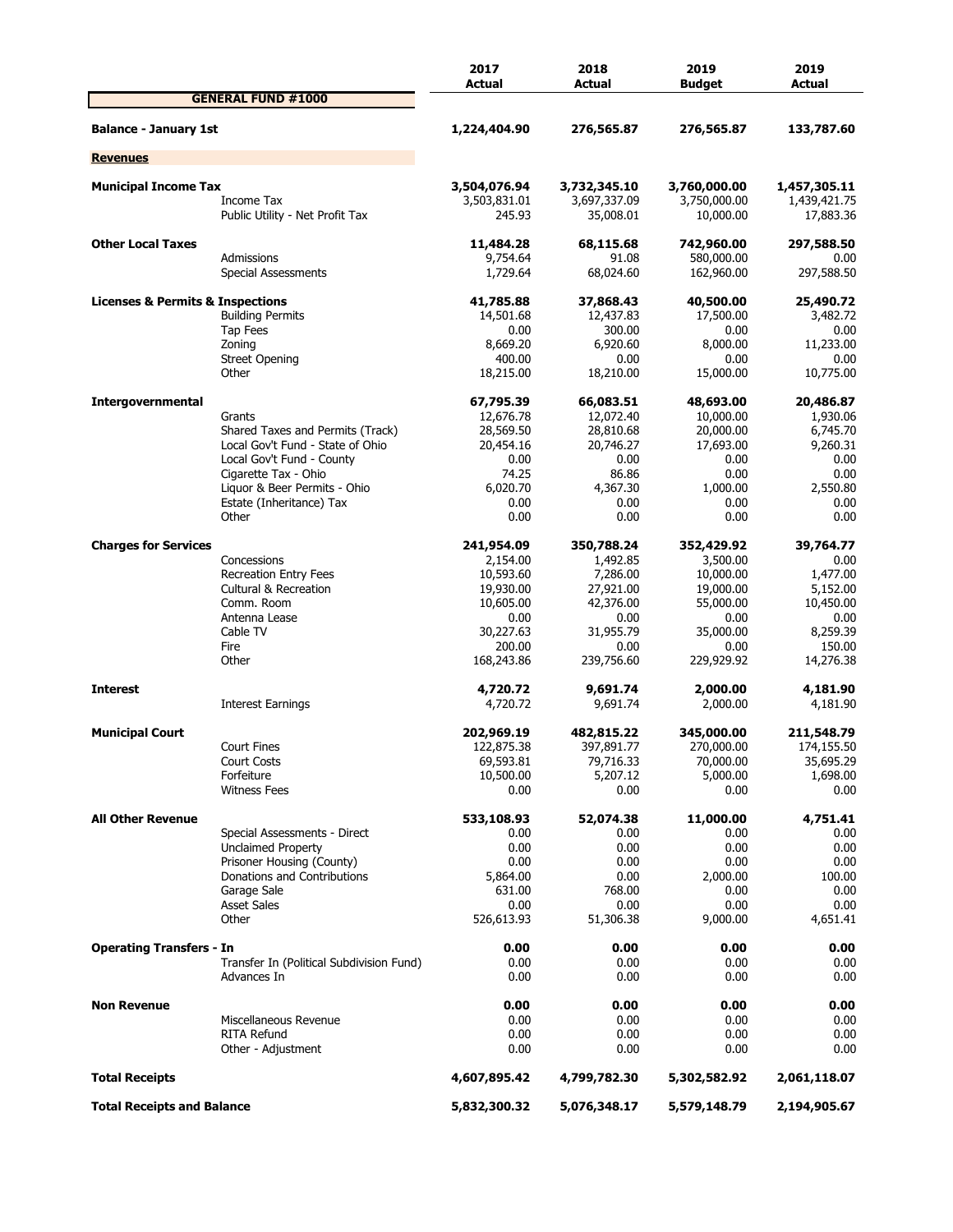|                                        |                                                                                                                         | 2017<br><b>Actual</b>                                                               | 2018<br><b>Actual</b>                                                                 | 2019<br><b>Budget</b>                                                               | 2019<br><b>Actual</b>                                                                |
|----------------------------------------|-------------------------------------------------------------------------------------------------------------------------|-------------------------------------------------------------------------------------|---------------------------------------------------------------------------------------|-------------------------------------------------------------------------------------|--------------------------------------------------------------------------------------|
| <b>GENERAL FUND (continued)</b>        |                                                                                                                         |                                                                                     |                                                                                       |                                                                                     |                                                                                      |
| <b>Expenditures</b>                    |                                                                                                                         |                                                                                     |                                                                                       |                                                                                     |                                                                                      |
| <b>Police</b>                          | Personal Services & Benefits<br>Other Operations & Maintenance<br>Capital Outlay                                        | 2,031,420.07<br>1,757,734.81<br>273,685.26<br>0.00                                  | 1,806,881.19<br>1,677,948.33<br>128,932.86<br>0.00                                    | 1,739,185.00<br>1,583,085.00<br>156,100.00<br>0.00                                  | 593,884.49<br>544,744.73<br>49,139.76<br>0.00                                        |
| <b>Fire</b>                            | Other Operations & Maintenance                                                                                          | 546,628.24<br>546,628.24                                                            | 513,347.00<br>513,347.00                                                              | 568,494.00<br>568,494.00                                                            | 284,246.98<br>284,246.98                                                             |
| Health                                 | Personal Services & Benefits<br>Other Operations & Maintenance                                                          | 9,397.72<br>0.00<br>9,397.72                                                        | 9,397.72<br>0.00<br>9,397.72                                                          | 9,000.00<br>0.00<br>9,000.00                                                        | 5,405.97<br>0.00<br>5,405.97                                                         |
| <b>Recreation &amp; Community Life</b> | Personal Services & Benefits<br>Other Operations & Maintenance<br>Capital Outlay                                        | 223,767.12<br>123,233.22<br>100,533.90                                              | 197,895.86<br>119,216.89<br>78,678.97                                                 | 204,458.00<br>132,908.00<br>71,550.00                                               | 53,655.86<br>25,234.96<br>28,420.90                                                  |
| <b>Housing and Building</b>            | Personal Services & Benefits<br>Other Operations & Maintenance                                                          | 52,516.82<br>26,020.49<br>26,496.33                                                 | 34,870.16<br>16,420.97<br>18,449.19                                                   | 45,078.00<br>17,478.00<br>27,600.00                                                 | 11,562.10<br>5,114.85<br>6,447.25                                                    |
| <b>Engineering</b>                     | Personal Services & Benefits<br>Other Operations & Maintenance                                                          | 23,457.49<br>23,457.49<br>0.00                                                      | 23,832.24<br>23,832.24<br>0.00                                                        | 23,855.00<br>23,855.00<br>0.00                                                      | 7,434.63<br>7,434.63<br>0.00                                                         |
| <b>Basic Utility</b>                   | Electricity<br><b>Natural Gas</b><br>Water & Sewage<br>Sewer Fees - Residential<br>Refuse<br>Telephone & Communications | 293,086.71<br>66,799.66<br>21,555.67<br>2,788.53<br>0.00<br>150,392.69<br>51,550.16 | 320,592.76<br>84,942.37<br>22,432.25<br>4,255.17<br>843.05<br>155,049.03<br>53,070.89 | 294,000.00<br>75,000.00<br>22,000.00<br>5,000.00<br>0.00<br>150,000.00<br>42,000.00 | 100,008.50<br>23,148.65<br>12,349.24<br>2,263.50<br>759.00<br>48,109.46<br>13,378.65 |
| <b>Service</b>                         | Personal Services & Benefits<br>Other Operations & Maintenance                                                          | 262,371.26<br>104,414.83<br>157,956.43                                              | 164,302.42<br>91,918.44<br>72,383.98                                                  | 185,314.00<br>88,314.00<br>97,000.00                                                | 70,507.97<br>39,601.67<br>30,906.30                                                  |
| Mayor                                  | Personal Services & Benefits<br>Other Operations & Maintenance                                                          | 89,824.85<br>88,376.81<br>1,448.04                                                  | 80,890.85<br>79,806.87<br>1,083.98                                                    | 60,846.00<br>58,346.00<br>2,500.00                                                  | 16,981.51<br>16,981.51<br>0.00                                                       |
| Council                                | Personal Services & Benefits<br>Other Operations & Maintenance                                                          | 76,503.58<br>76,503.58<br>0.00                                                      | 76,816.24<br>76,816.24<br>0.00                                                        | 80,033.00<br>80,033.00<br>0.00                                                      | 24,717.61<br>24,717.61<br>0.00                                                       |
| <b>Municipal Court</b>                 | Personal Services & Benefits<br>Other Operations & Maintenance                                                          | 122,358.98<br>118,644.17<br>3,714.81                                                | 118,282.13<br>113,096.96<br>5,185.17                                                  | 116,703.00<br>115,003.00<br>1,700.00                                                | 36,165.71<br>35,939.93<br>225.78                                                     |
| <b>Clerk Treasurer</b>                 | Personal Services & Benefits<br>Other Operations & Maintenance                                                          | 0.00                                                                                | 0.00                                                                                  | 0.00                                                                                | 0.00                                                                                 |
| <b>Planning Commission</b>             | Personal Services & Benefits                                                                                            | 2,370.85<br>2,370.85                                                                | 2,483.36<br>2,483.36                                                                  | 2,231.41<br>2,231.41                                                                | 695.76<br>695.76                                                                     |
| <b>Zoning Commission</b>               | Personal Services & Benefits<br>Other Operations & Maintenance                                                          | 3,085.07<br>3,085.07<br>0.00                                                        | 3,185.07<br>3,185.07<br>0.00                                                          | 3,661.68<br>3,661.68<br>0.00                                                        | 1,314.79<br>1,314.79<br>0.00                                                         |
| Law                                    | Personal Services & Benefits<br>Other Operations & Maintenance                                                          | 78,156.80<br>60,000.00<br>18,156.80                                                 | 72,436.22<br>560.13<br>71,876.09                                                      | 75,000.00<br>0.00<br>75,000.00                                                      | 5,337.62<br>142.62<br>5,195.00                                                       |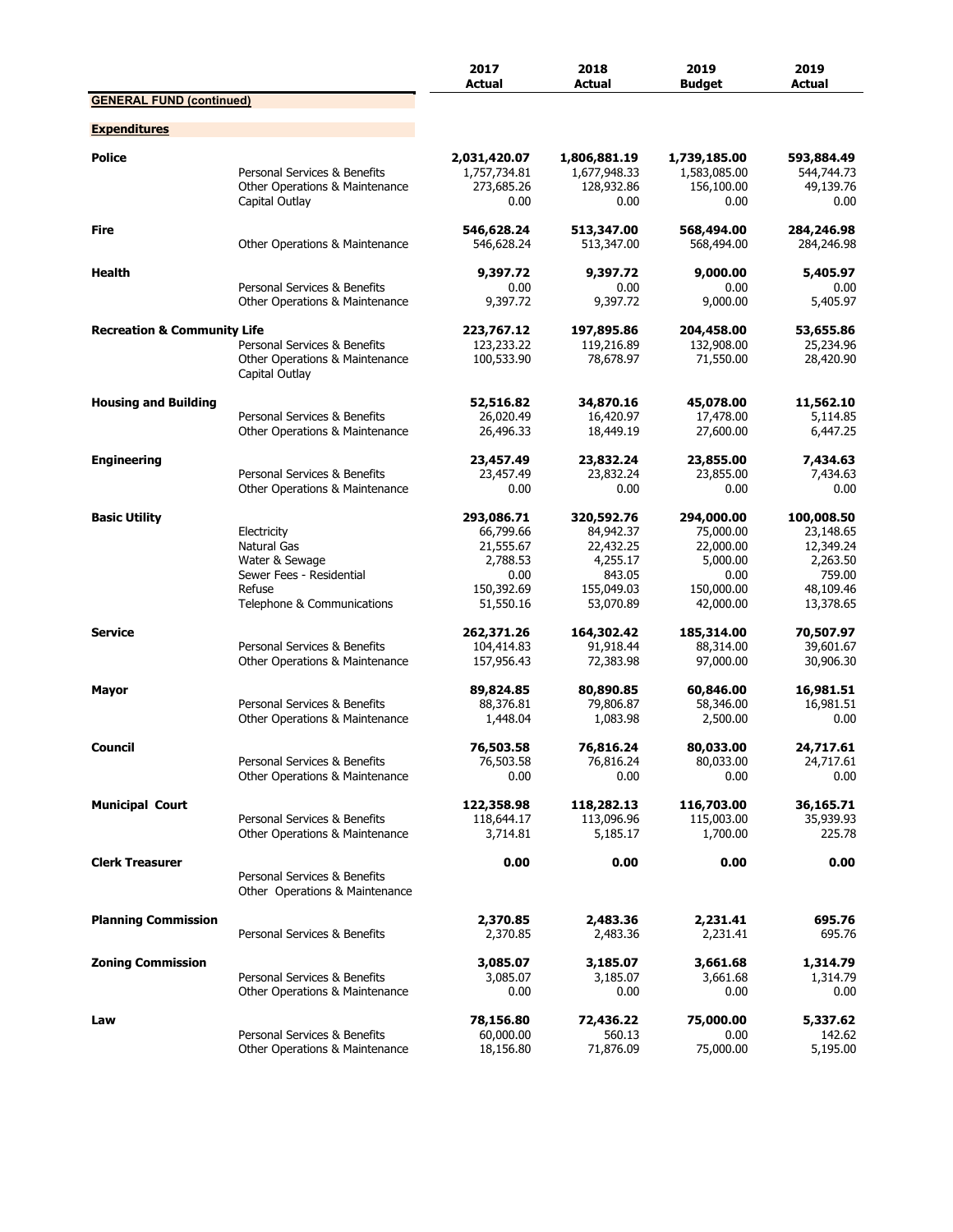|                                   |                                                                | 2017<br><b>Actual</b> | 2018<br><b>Actual</b> | 2019<br><b>Budget</b> | 2019<br><b>Actual</b> |
|-----------------------------------|----------------------------------------------------------------|-----------------------|-----------------------|-----------------------|-----------------------|
| <b>GENERAL FUND (continued)</b>   |                                                                |                       |                       |                       |                       |
| Income tax                        |                                                                | 75,806.66             | 115,867.41            | 53,600.00             | 4,552.48              |
|                                   | Personal Services & Benefits<br>Other Operations & Maintenance | 75,806.66             | 115,867.41            | 53,600.00             | 4,552.48              |
| <b>General Office</b>             |                                                                | 576,468.56            | 534,060.95            | 477,611.00            | 167,053.58            |
|                                   | Personal Services & Benefits                                   | 302,892.66            | 252,783.07            | 237,815.00            | 73,683.37             |
|                                   | Other Operations & Maintenance                                 | 269,705.90            | 278,883.88            | 235,296.00            | 93,370.21             |
|                                   | <b>UAN Fees</b>                                                | 3,870.00              | 2,394.00              | 4,500.00              | 0.00                  |
|                                   | Capital Outlay                                                 | 0.00                  | 0.00                  | 0.00                  | 0.00                  |
| <b>Total General Government</b>   |                                                                | 1,024,575.35          | 1,004,022.23          | 869,686.09            | 256,819.06            |
| <b>Non-Departmental</b>           |                                                                | 1,089,000.00          | 867,418.99            | 1,352,147.00          | 0.00                  |
|                                   | <b>Transfers</b>                                               | 1,089,000.00          | 867,418.99            | 1,352,147.00          | 0.00                  |
|                                   | Advances Out                                                   | 0.00                  | 0.00                  | 0.00                  | 0.00                  |
|                                   | Other Operations & Maintenance                                 | 0.00                  | 0.00                  | 0.00                  | 0.00                  |
| <b>Total Disbursements</b>        |                                                                | 5,556,220.78          | 4,942,560.57          | 5,291,217.09          | 1,383,525.56          |
| Adjustments                       |                                                                | 486.33                | 0.00                  | 0.00                  | 0.00                  |
| <b>Cash Balance</b>               |                                                                | 276,565.87            | 133,787.60            | 287,931.70            | 811,380.11            |
| <b>Less: Encumbrances</b>         |                                                                | 5,495.34              | 39,148.07             | 0.00                  | 913,710.84            |
| <b>Unencumbered Balance</b>       |                                                                | 271,070.53            | 94,639.53             | 287,931.70            | (102,330.73)          |
|                                   | SCMR Fund #2011                                                |                       |                       |                       |                       |
| <b>Balance - January 1st</b>      |                                                                | 100,087.01            | 24,019.26             | 24,019.26             | 47,342.97             |
| <b>Revenues</b>                   |                                                                | 680,244.50            | 755,075.18            | 784,000.00            | 56,978.57             |
|                                   | Gasoline Excise Tax                                            | 115,022.25            | 114,360.82            | 110,000.00            | 35,250.83             |
|                                   | State Motor Vehicle License Tax                                | 64,045.30             | 59,620.11             | 54,000.00             | 18,747.74             |
|                                   | Interest                                                       | 0.00                  | 0.00                  | 0.00                  | 0.00                  |
|                                   | Other                                                          | 1,176.95              | 1,094.25              | 0.00                  | 2,980.00              |
|                                   | Advances In                                                    | 0.00                  | 0.00                  |                       |                       |
|                                   | Transfers-In                                                   | 500,000.00            | 580,000.00            | 620,000.00            | 0.00                  |
| <b>Total Receipts and Balance</b> |                                                                | 780,331.51            | 779,094.44            | 808,019.26            | 104,321.54            |
| <b>Expenditures</b>               |                                                                | 756,312.25            | 731,751.47            | 806,745.00            | 307,426.61            |
|                                   | Personal Services & Benefits                                   | 554,627.08            | 569,014.45            | 567,145.00            | 191,545.45            |
|                                   | Other Operations & Maintenance<br>Capital Outlay               | 201,685.17            | 162,737.02            | 239,600.00            | 115,881.16            |
| <b>Total Disbursements</b>        |                                                                | 756,312.25            | 731,751.47            | 806,745.00            | 307,426.61            |
| <b>Adjustments</b>                |                                                                | 0.00                  | 0.00                  | 0.00                  | 0.00                  |
| <b>Cash Balance</b>               |                                                                | 24,019.26             | 47,342.97             | 1,274.26              | (203, 105.07)         |
| <b>Less: Encumbrances</b>         |                                                                | 0.00                  | 6,244.93              | 0.00                  | 86,284.92             |
| <b>Unencumbered Balance</b>       |                                                                | 24,019.26             | 41,098.04             | 1,274.26              | (289, 389.99)         |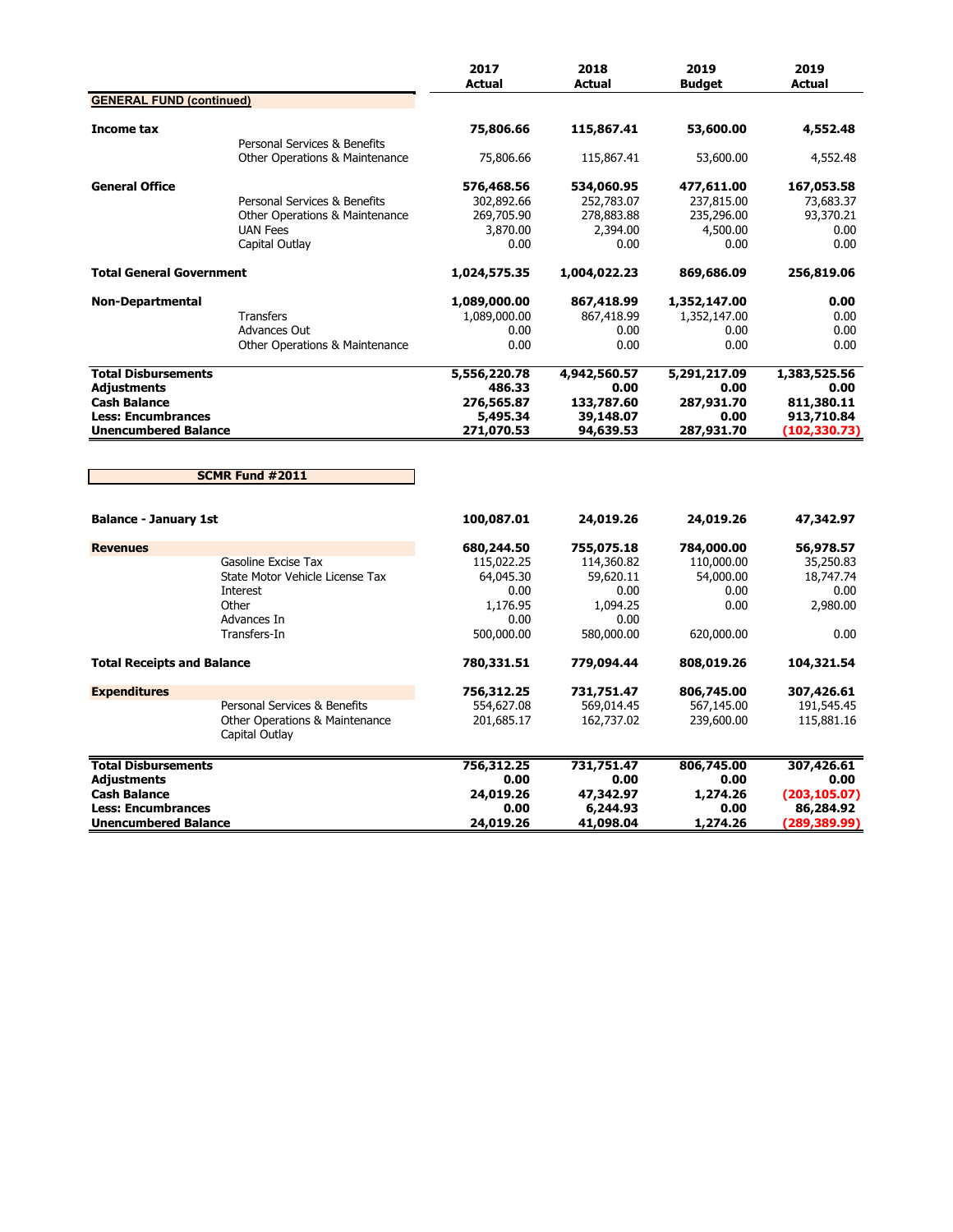|                                                  |                                                                                  | 2017<br><b>Actual</b> | 2018<br><b>Actual</b> | 2019<br><b>Budget</b> | 2019<br><b>Actual</b> |
|--------------------------------------------------|----------------------------------------------------------------------------------|-----------------------|-----------------------|-----------------------|-----------------------|
| <b>State Highway Fund #2021</b>                  |                                                                                  |                       |                       |                       |                       |
| <b>Balance - January 1st</b>                     |                                                                                  | 20,420.32             | 30,536.65             | 30,536.65             | 42,188.34             |
| <b>Revenues</b>                                  |                                                                                  | 10,116.33             | 11,651.69             | 14,000.00             | 4,378.23              |
|                                                  | Gasoline Excise Tax                                                              | 5,659.65              | 8,592.63              | 8,000.00              | 2,858.16              |
|                                                  | State Motor Vehicle License Tax                                                  | 4,456.68              | 3,059.06              | 6,000.00              | 1,520.07              |
|                                                  | Interest                                                                         | 0.00                  | 0.00                  | 0.00                  | 0.00                  |
|                                                  | Other                                                                            | 0.00                  | 0.00                  | 0.00                  | 0.00                  |
| <b>Total Receipts and Balance</b>                |                                                                                  | 30,536.65             | 42,188.34             | 44,536.65             | 46,566.57             |
| <b>Expenditures</b>                              |                                                                                  | 0.00                  | 0.00                  | 15,000.00             | 0.00                  |
|                                                  | Personal Services & Benefits<br>Other Operations & Maintenance<br>Capital Outlay | 0.00                  | 0.00                  | 15,000.00             | 0.00                  |
| <b>Total Disbursements</b>                       |                                                                                  | 0.00                  | 0.00                  | 15,000.00             | 0.00                  |
| <b>Adjustments</b>                               |                                                                                  |                       |                       |                       |                       |
| <b>Cash Balance</b><br><b>Less: Encumbrances</b> |                                                                                  | 30,536.65             | 42,188.34<br>0.00     | 29,536.65             | 46,566.57             |
| <b>Unencumbered Balance</b>                      |                                                                                  | 0.00<br>30,536.65     | 42,188.34             | 0.00<br>29,536.65     | 0.00<br>46,566.57     |
|                                                  |                                                                                  |                       |                       |                       |                       |
|                                                  |                                                                                  |                       |                       |                       |                       |
| Law Enforcement Trust Fund #2091                 |                                                                                  |                       |                       |                       |                       |
| <b>Balance - January 1st</b>                     |                                                                                  | 2,741.05              | 19,072.51             | 19,072.51             | 20,708.35             |
| <b>Revenues</b>                                  |                                                                                  | 20,103.10             | 4,957.37              | 4,000.00              | 397.00                |
|                                                  | Fines                                                                            | 1,910.00              | 1,806.37              | 4,000.00              | 397.00                |
|                                                  | Grant                                                                            | 0.00                  | 0.00                  | 0.00                  | 0.00                  |
|                                                  | Other                                                                            | 18,193.10             | 3,151.00              | 0.00                  | 0.00                  |
|                                                  | Transfers In                                                                     | 0.00                  | 0.00                  | 0.00                  | 0.00                  |
| <b>Total Receipts and Balance</b>                |                                                                                  | 22,844.15             | 24,029.88             | 23,072.51             | 21,105.35             |
| <b>Expenditures</b>                              |                                                                                  | 3,771.64              | 3,321.53              | 4,000.00              | 1,382.60              |
|                                                  | Personal Services & Benefits                                                     | 0.00                  | 0.00                  | 0.00                  | 0.00                  |
|                                                  | Other Operations & Maintenance                                                   | 3,771.64              | 3,321.53              | 4,000.00              | 1,382.60              |
|                                                  | Capital Outlay                                                                   | 0.00                  | 0.00                  | 0.00                  | 0.00                  |
| <b>Total Disbursements</b>                       |                                                                                  | 3,771.64              | 3,321.53              | 4,000.00              | 1,382.60              |
| Adjustments                                      |                                                                                  | 0.00                  | 0.00                  | 0.00                  | 0.00                  |
| <b>Cash Balance</b>                              |                                                                                  | 19,072.51             | 20,708.35             | 19,072.51             | 19,722.75             |
| <b>Less: Encumbrances</b>                        |                                                                                  | 0.00                  | 291.00                | 0.00                  | 1,357.40              |
| <b>Unencumbered Balance</b>                      |                                                                                  | 19,072.51             | 20,417.35             | 19,072.51             | 18,365.35             |
|                                                  | <b>Motor Vehicle License Tax #2101</b>                                           |                       |                       |                       |                       |
| <b>Balance - January 1st</b>                     |                                                                                  | 194,331.43            | 216,157.04            | 216,157.04            | 241,271.73            |
| <b>Revenues</b>                                  |                                                                                  | 21,825.61             | 25,114.69             | 25,000.00             | 7,015.17              |
|                                                  | State Motor Vehicle License Tax                                                  | 21,825.61             | 25,114.69             | 25,000.00             | 7,015.17              |
|                                                  | Interest                                                                         | 0.00                  | 0.00                  | 0.00                  | 0.00                  |
| <b>Total Receipts and Balance</b>                |                                                                                  | 216,157.04            | 241,271.73            | 241,157.04            | 248,286.90            |
| <b>Expenditures</b>                              |                                                                                  | 0.00                  | 0.00                  | 0.00                  | 0.00                  |
|                                                  | Other Operations & Maintenance                                                   | 0.00                  | 0.00                  | 0.00                  | 0.00                  |
|                                                  | Capital Outlay                                                                   | 0.00                  | 0.00                  | 0.00                  | 0.00                  |
| <b>Total Disbursements</b>                       |                                                                                  | 0.00                  | 0.00                  | 0.00                  | 0.00                  |
| <b>Adjustments</b><br><b>Cash Balance</b>        |                                                                                  | 216,157.04            | 241,271.73            | 241,157.04            | 248,286.90            |
| <b>Less: Encumbrances</b>                        |                                                                                  | 0.00                  | 0.00                  | 0.00                  | 0.00                  |
| <b>Unencumbered Balance</b>                      |                                                                                  | 216,157.04            | 241,271.73            | 241,157.04            | 248,286.90            |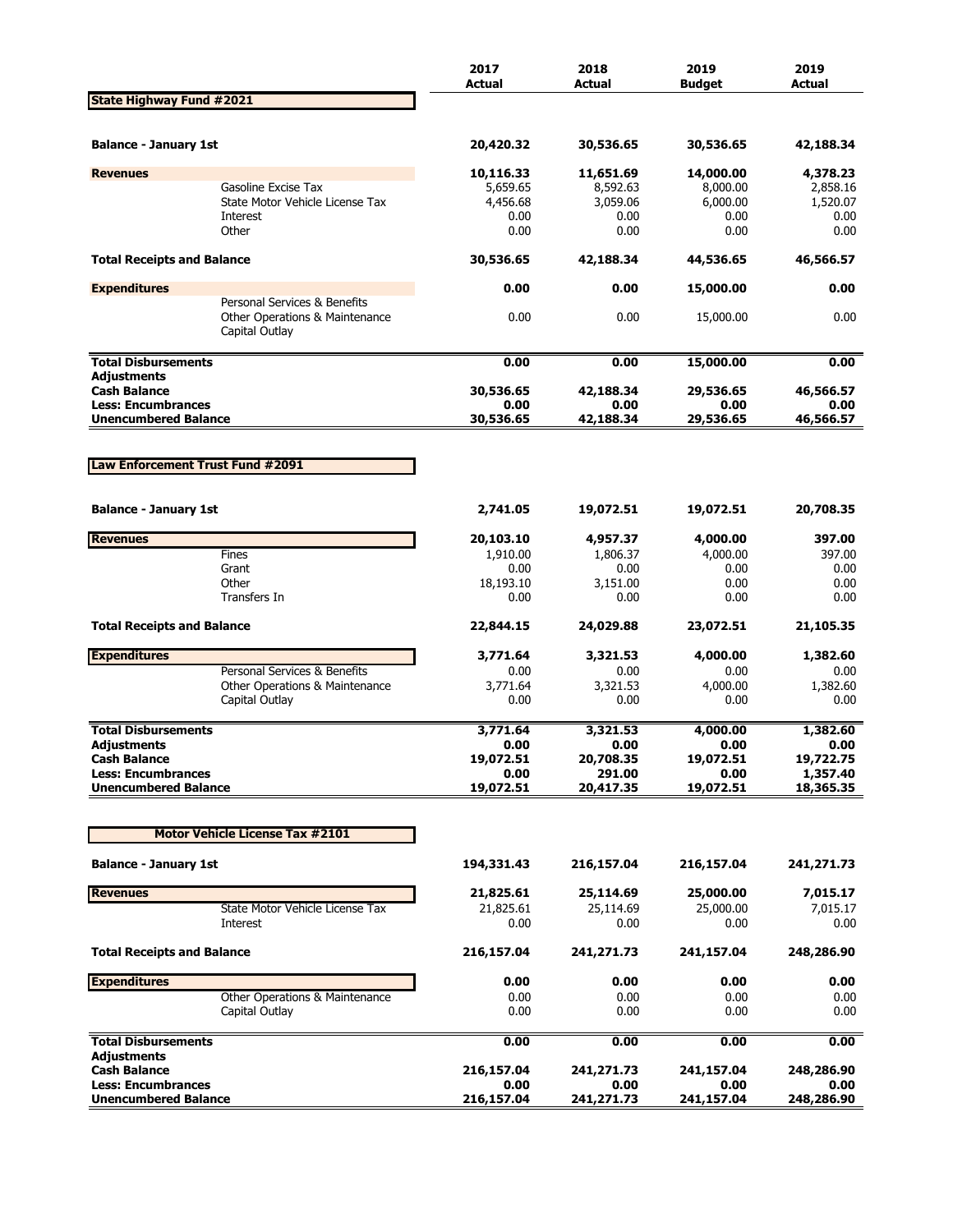|                                                          |                                                                                                                                                                                                                                                                                                                                                                                                                                                                                                                                                                                                                                                                                                                                                                                                                                                                                                                                                                                                                                                                                                                                                                                                                                                                                                                                                                                                                                                                                                                                                                                     | 2017       | 2018       | 2019       | 2019<br><b>Actual</b> |
|----------------------------------------------------------|-------------------------------------------------------------------------------------------------------------------------------------------------------------------------------------------------------------------------------------------------------------------------------------------------------------------------------------------------------------------------------------------------------------------------------------------------------------------------------------------------------------------------------------------------------------------------------------------------------------------------------------------------------------------------------------------------------------------------------------------------------------------------------------------------------------------------------------------------------------------------------------------------------------------------------------------------------------------------------------------------------------------------------------------------------------------------------------------------------------------------------------------------------------------------------------------------------------------------------------------------------------------------------------------------------------------------------------------------------------------------------------------------------------------------------------------------------------------------------------------------------------------------------------------------------------------------------------|------------|------------|------------|-----------------------|
|                                                          |                                                                                                                                                                                                                                                                                                                                                                                                                                                                                                                                                                                                                                                                                                                                                                                                                                                                                                                                                                                                                                                                                                                                                                                                                                                                                                                                                                                                                                                                                                                                                                                     |            |            |            |                       |
| <b>Balance - January 1st</b>                             |                                                                                                                                                                                                                                                                                                                                                                                                                                                                                                                                                                                                                                                                                                                                                                                                                                                                                                                                                                                                                                                                                                                                                                                                                                                                                                                                                                                                                                                                                                                                                                                     | 19,646.94  | 6,353.97   | 6,353.97   | 14,994.50             |
| <b>Revenues</b>                                          |                                                                                                                                                                                                                                                                                                                                                                                                                                                                                                                                                                                                                                                                                                                                                                                                                                                                                                                                                                                                                                                                                                                                                                                                                                                                                                                                                                                                                                                                                                                                                                                     | 161,553.03 | 176,211.69 | 155,000.00 | 50,999.41             |
|                                                          | <b>Actual</b><br><b>Actual</b><br><b>Budget</b><br><b>Police Pension Fund #2131</b><br>Real Estate & Public Utility<br>38,394.80<br>43,054.23<br>54,000.00<br>Tangible Personal Property<br>0.00<br>0.00<br>0.00<br>Homestead<br>3,158.23<br>3,157.46<br>0.00<br>Rollback<br>0.00<br>0.00<br>0.00<br>CAT Tax<br>0.00<br>0.00<br>0.00<br>Other - State Shared Taxes & Permit<br>0.00<br>0.00<br>0.00<br>Transfer in<br>120,000.00<br>130,000.00<br>101,000.00<br>181,199.97<br>182,565.66<br>161,353.97<br>174,846.00<br>167,571.16<br>160,967.00<br><b>Employers Share</b><br>174,288.75<br>166,988.23<br>159,967.00<br>557.25<br>582.93<br>County fees<br>1,000.00<br>174,846.00<br>167,571.16<br>160,967.00<br>6,353.97<br>14,994.50<br>386.97<br>0.00<br>0.00<br>0.00<br>14,994.50<br><b>Unencumbered Balance</b><br>6,353.97<br>386.97<br><b>Water Meter &amp; Repair Fund #2901</b><br>1,569.83<br>347.95<br>347.95<br>9,150.00<br>10,350.00<br>11,147.00<br><b>Tap Fees</b><br>0.00<br>150.00<br>150.00<br>Interest<br>Transfer (General Fund)<br>9,000.00<br>10,200.00<br>11,147.00<br>10,719.83<br>10,697.95<br>11,494.95<br>10,371.88<br>10,371.88<br>11,147.00<br>Other Operations & Maintenance<br>10,371.88<br>10,371.88<br>11,147.00<br>10,371.88<br>10,371.88<br>11,147.00<br>0.00<br>0.00<br>0.00<br>347.95<br>326.07<br>347.95<br>0.00<br>0.00<br>0.00<br>347.95<br>326.07<br>347.95<br><b>FEMA #2902</b><br>0.00<br>0.00<br>0.00<br>0.00<br>0.00<br>0.00<br>Donations and Contributions<br>0.00<br>0.00<br>0.00<br>0.00<br>0.00<br>0.00<br>Transfer (General Fund) | 50,999.41  |            |            |                       |
|                                                          |                                                                                                                                                                                                                                                                                                                                                                                                                                                                                                                                                                                                                                                                                                                                                                                                                                                                                                                                                                                                                                                                                                                                                                                                                                                                                                                                                                                                                                                                                                                                                                                     |            |            |            | 0.00<br>0.00          |
|                                                          |                                                                                                                                                                                                                                                                                                                                                                                                                                                                                                                                                                                                                                                                                                                                                                                                                                                                                                                                                                                                                                                                                                                                                                                                                                                                                                                                                                                                                                                                                                                                                                                     |            |            |            | 0.00                  |
|                                                          |                                                                                                                                                                                                                                                                                                                                                                                                                                                                                                                                                                                                                                                                                                                                                                                                                                                                                                                                                                                                                                                                                                                                                                                                                                                                                                                                                                                                                                                                                                                                                                                     |            |            |            | 0.00                  |
|                                                          |                                                                                                                                                                                                                                                                                                                                                                                                                                                                                                                                                                                                                                                                                                                                                                                                                                                                                                                                                                                                                                                                                                                                                                                                                                                                                                                                                                                                                                                                                                                                                                                     |            |            |            | 0.00                  |
|                                                          |                                                                                                                                                                                                                                                                                                                                                                                                                                                                                                                                                                                                                                                                                                                                                                                                                                                                                                                                                                                                                                                                                                                                                                                                                                                                                                                                                                                                                                                                                                                                                                                     |            |            |            | 0.00                  |
| <b>Total Receipts and Balance</b>                        |                                                                                                                                                                                                                                                                                                                                                                                                                                                                                                                                                                                                                                                                                                                                                                                                                                                                                                                                                                                                                                                                                                                                                                                                                                                                                                                                                                                                                                                                                                                                                                                     |            |            |            | 65,993.91             |
| <b>Expenditures</b>                                      |                                                                                                                                                                                                                                                                                                                                                                                                                                                                                                                                                                                                                                                                                                                                                                                                                                                                                                                                                                                                                                                                                                                                                                                                                                                                                                                                                                                                                                                                                                                                                                                     |            |            |            | 58,218.69             |
|                                                          |                                                                                                                                                                                                                                                                                                                                                                                                                                                                                                                                                                                                                                                                                                                                                                                                                                                                                                                                                                                                                                                                                                                                                                                                                                                                                                                                                                                                                                                                                                                                                                                     |            |            |            | 57,549.36             |
|                                                          |                                                                                                                                                                                                                                                                                                                                                                                                                                                                                                                                                                                                                                                                                                                                                                                                                                                                                                                                                                                                                                                                                                                                                                                                                                                                                                                                                                                                                                                                                                                                                                                     |            |            |            | 669.33                |
| <b>Total Disbursements</b><br><b>Adjustments</b>         |                                                                                                                                                                                                                                                                                                                                                                                                                                                                                                                                                                                                                                                                                                                                                                                                                                                                                                                                                                                                                                                                                                                                                                                                                                                                                                                                                                                                                                                                                                                                                                                     |            |            |            | 58,218.69             |
| <b>Cash Balance</b>                                      |                                                                                                                                                                                                                                                                                                                                                                                                                                                                                                                                                                                                                                                                                                                                                                                                                                                                                                                                                                                                                                                                                                                                                                                                                                                                                                                                                                                                                                                                                                                                                                                     |            |            |            | 7,775.22              |
| <b>Less: Encumbrances</b>                                |                                                                                                                                                                                                                                                                                                                                                                                                                                                                                                                                                                                                                                                                                                                                                                                                                                                                                                                                                                                                                                                                                                                                                                                                                                                                                                                                                                                                                                                                                                                                                                                     |            |            |            | 0.00<br>7,775.22      |
|                                                          |                                                                                                                                                                                                                                                                                                                                                                                                                                                                                                                                                                                                                                                                                                                                                                                                                                                                                                                                                                                                                                                                                                                                                                                                                                                                                                                                                                                                                                                                                                                                                                                     |            |            |            |                       |
| <b>Balance - January 1st</b>                             |                                                                                                                                                                                                                                                                                                                                                                                                                                                                                                                                                                                                                                                                                                                                                                                                                                                                                                                                                                                                                                                                                                                                                                                                                                                                                                                                                                                                                                                                                                                                                                                     |            |            |            | 326.07                |
| <b>Revenues</b>                                          |                                                                                                                                                                                                                                                                                                                                                                                                                                                                                                                                                                                                                                                                                                                                                                                                                                                                                                                                                                                                                                                                                                                                                                                                                                                                                                                                                                                                                                                                                                                                                                                     |            |            |            | 0.00                  |
|                                                          |                                                                                                                                                                                                                                                                                                                                                                                                                                                                                                                                                                                                                                                                                                                                                                                                                                                                                                                                                                                                                                                                                                                                                                                                                                                                                                                                                                                                                                                                                                                                                                                     |            |            |            | 0.00                  |
|                                                          |                                                                                                                                                                                                                                                                                                                                                                                                                                                                                                                                                                                                                                                                                                                                                                                                                                                                                                                                                                                                                                                                                                                                                                                                                                                                                                                                                                                                                                                                                                                                                                                     |            |            |            | 0.00                  |
| <b>Total Receipts and Balance</b>                        |                                                                                                                                                                                                                                                                                                                                                                                                                                                                                                                                                                                                                                                                                                                                                                                                                                                                                                                                                                                                                                                                                                                                                                                                                                                                                                                                                                                                                                                                                                                                                                                     |            |            |            | 326.07                |
| <b>Expenditures</b>                                      |                                                                                                                                                                                                                                                                                                                                                                                                                                                                                                                                                                                                                                                                                                                                                                                                                                                                                                                                                                                                                                                                                                                                                                                                                                                                                                                                                                                                                                                                                                                                                                                     |            |            |            | 11,072.59             |
|                                                          |                                                                                                                                                                                                                                                                                                                                                                                                                                                                                                                                                                                                                                                                                                                                                                                                                                                                                                                                                                                                                                                                                                                                                                                                                                                                                                                                                                                                                                                                                                                                                                                     |            |            |            | 11,072.59             |
| <b>Total Disbursements</b>                               |                                                                                                                                                                                                                                                                                                                                                                                                                                                                                                                                                                                                                                                                                                                                                                                                                                                                                                                                                                                                                                                                                                                                                                                                                                                                                                                                                                                                                                                                                                                                                                                     |            |            |            | 11,072.59             |
| Adjustments                                              |                                                                                                                                                                                                                                                                                                                                                                                                                                                                                                                                                                                                                                                                                                                                                                                                                                                                                                                                                                                                                                                                                                                                                                                                                                                                                                                                                                                                                                                                                                                                                                                     |            |            |            | 0.00                  |
| <b>Cash Balance</b>                                      |                                                                                                                                                                                                                                                                                                                                                                                                                                                                                                                                                                                                                                                                                                                                                                                                                                                                                                                                                                                                                                                                                                                                                                                                                                                                                                                                                                                                                                                                                                                                                                                     |            |            |            | (10,746.52)           |
| <b>Less: Encumbrances</b><br><b>Unencumbered Balance</b> |                                                                                                                                                                                                                                                                                                                                                                                                                                                                                                                                                                                                                                                                                                                                                                                                                                                                                                                                                                                                                                                                                                                                                                                                                                                                                                                                                                                                                                                                                                                                                                                     |            |            |            | 0.00<br>(10, 746.52)  |
|                                                          |                                                                                                                                                                                                                                                                                                                                                                                                                                                                                                                                                                                                                                                                                                                                                                                                                                                                                                                                                                                                                                                                                                                                                                                                                                                                                                                                                                                                                                                                                                                                                                                     |            |            |            |                       |
|                                                          |                                                                                                                                                                                                                                                                                                                                                                                                                                                                                                                                                                                                                                                                                                                                                                                                                                                                                                                                                                                                                                                                                                                                                                                                                                                                                                                                                                                                                                                                                                                                                                                     |            |            |            |                       |
| <b>Balance - January 1st</b>                             |                                                                                                                                                                                                                                                                                                                                                                                                                                                                                                                                                                                                                                                                                                                                                                                                                                                                                                                                                                                                                                                                                                                                                                                                                                                                                                                                                                                                                                                                                                                                                                                     |            |            |            | 0.00                  |
| <b>Revenues</b>                                          |                                                                                                                                                                                                                                                                                                                                                                                                                                                                                                                                                                                                                                                                                                                                                                                                                                                                                                                                                                                                                                                                                                                                                                                                                                                                                                                                                                                                                                                                                                                                                                                     |            |            |            | 0.00                  |
|                                                          |                                                                                                                                                                                                                                                                                                                                                                                                                                                                                                                                                                                                                                                                                                                                                                                                                                                                                                                                                                                                                                                                                                                                                                                                                                                                                                                                                                                                                                                                                                                                                                                     |            |            |            | 0.00                  |
|                                                          |                                                                                                                                                                                                                                                                                                                                                                                                                                                                                                                                                                                                                                                                                                                                                                                                                                                                                                                                                                                                                                                                                                                                                                                                                                                                                                                                                                                                                                                                                                                                                                                     |            |            |            | 0.00                  |
| <b>Total Receipts and Balance</b>                        |                                                                                                                                                                                                                                                                                                                                                                                                                                                                                                                                                                                                                                                                                                                                                                                                                                                                                                                                                                                                                                                                                                                                                                                                                                                                                                                                                                                                                                                                                                                                                                                     | 0.00       | 0.00       | 0.00       | 0.00                  |
| <b>Expenditures</b>                                      |                                                                                                                                                                                                                                                                                                                                                                                                                                                                                                                                                                                                                                                                                                                                                                                                                                                                                                                                                                                                                                                                                                                                                                                                                                                                                                                                                                                                                                                                                                                                                                                     | 0.00       | 0.00       | 0.00       | 0.00                  |
|                                                          | Personal Services & Benefits                                                                                                                                                                                                                                                                                                                                                                                                                                                                                                                                                                                                                                                                                                                                                                                                                                                                                                                                                                                                                                                                                                                                                                                                                                                                                                                                                                                                                                                                                                                                                        | 0.00       | 0.00       | 0.00       | 0.00                  |
|                                                          | Other Operations & Maintenance                                                                                                                                                                                                                                                                                                                                                                                                                                                                                                                                                                                                                                                                                                                                                                                                                                                                                                                                                                                                                                                                                                                                                                                                                                                                                                                                                                                                                                                                                                                                                      | 0.00       | 0.00       | 0.00       | 0.00                  |
|                                                          | Capital Outlay                                                                                                                                                                                                                                                                                                                                                                                                                                                                                                                                                                                                                                                                                                                                                                                                                                                                                                                                                                                                                                                                                                                                                                                                                                                                                                                                                                                                                                                                                                                                                                      | 0.00       | 0.00       | 0.00       | 0.00                  |
| <b>Total Disbursements</b>                               |                                                                                                                                                                                                                                                                                                                                                                                                                                                                                                                                                                                                                                                                                                                                                                                                                                                                                                                                                                                                                                                                                                                                                                                                                                                                                                                                                                                                                                                                                                                                                                                     | 0.00       | 0.00       | 0.00       | 0.00                  |
| <b>Cash Balance</b>                                      |                                                                                                                                                                                                                                                                                                                                                                                                                                                                                                                                                                                                                                                                                                                                                                                                                                                                                                                                                                                                                                                                                                                                                                                                                                                                                                                                                                                                                                                                                                                                                                                     | 0.00       | 0.00       | 0.00       | 0.00                  |
| <b>Less: Encumbrances</b>                                |                                                                                                                                                                                                                                                                                                                                                                                                                                                                                                                                                                                                                                                                                                                                                                                                                                                                                                                                                                                                                                                                                                                                                                                                                                                                                                                                                                                                                                                                                                                                                                                     | 0.00       | 0.00       | 0.00       | 0.00                  |
| <b>Unencumbered Balance</b>                              |                                                                                                                                                                                                                                                                                                                                                                                                                                                                                                                                                                                                                                                                                                                                                                                                                                                                                                                                                                                                                                                                                                                                                                                                                                                                                                                                                                                                                                                                                                                                                                                     | 0.00       | 0.00       | 0.00       | 0.00                  |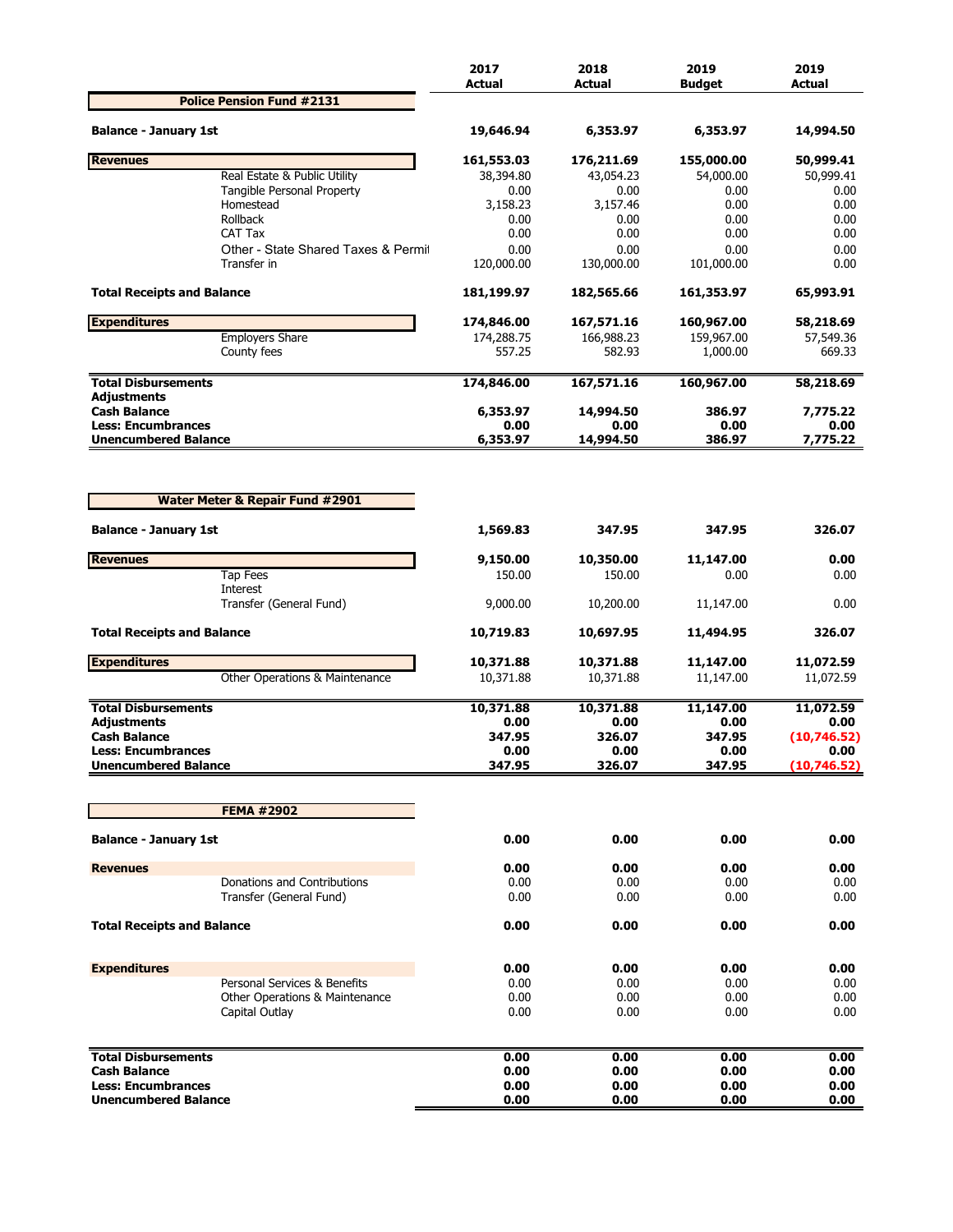|                                                          | 2017<br><b>Actual</b> | 2018<br>Actual    | 2019<br><b>Budaet</b> | 2019<br><b>Actual</b> |
|----------------------------------------------------------|-----------------------|-------------------|-----------------------|-----------------------|
| <b>Mayor's Court Computer #2903</b>                      |                       |                   |                       |                       |
| <b>Balance - January 1st</b>                             | 21,882.68             | 25,126.31         | 25,126.31             | 28,900.31             |
| <b>Revenues</b>                                          | 5,490.00              | 5,800.00          | 6,000.00              | 2,460.00              |
| <b>Court Fines</b>                                       | 5,490.00              | 5,800.00          | 6,000.00              | 2,460.00              |
| <b>Total Receipts and Balance</b>                        | 27,372.68             | 30,926.31         | 31,126.31             | 31,360.31             |
| <b>Expenditures</b>                                      | 2,246.37              | 2,026.00          | 3,000.00              | 0.00                  |
| Other Operations & Maintenance                           | 0.00                  | 0.00              | 0.00                  | 0.00                  |
| Capital Outlay                                           | 2,246.37              | 2,026.00          | 3,000.00              | 0.00                  |
| <b>Total Disbursements</b>                               | 2,246.37              | 2,026.00          | 3,000.00              | 0.00                  |
| <b>Adjustments</b>                                       | 0.00                  | 0.00              | 0.00                  | 0.00                  |
| <b>Cash Balance</b>                                      | 25,126.31             | 28,900.31         | 28,126.31             | 31,360.31             |
| <b>Less: Encumbrances</b><br><b>Unencumbered Balance</b> | 0.00<br>25,126.31     | 0.00<br>28,900.31 | 0.00<br>28,126.31     | 0.00<br>31,360.31     |
|                                                          |                       |                   |                       |                       |
| <b>Special Bond Retirement #3101</b>                     |                       |                   |                       |                       |
| <b>Balance - January 1st</b>                             | 15,555.48             | 6,574.25          | 6,574.25              | 11,623.79             |
| <b>Revenues</b>                                          | 1,772,654.00          | 1,796,446.40      | 1,640,000.00          | 0.00                  |
| <b>Special Assessments</b>                               | 0.00                  | 0.00              | 0.00                  | 0.00                  |
| <b>Bond/Note Proceeds</b>                                | 1,722,654.00          | 1,649,446.40      | 1,540,000.00          | 0.00                  |
| Transfer In - Capital                                    | 50,000.00             | 147,000.00        | 100,000.00            | 0.00                  |
| Interest                                                 | 0.00                  | 0.00              | 0.00                  | 0.00                  |
| <b>Total Receipts and Balance</b>                        | 1,788,209.48          | 1,803,020.65      | 1,646,574.25          | 11,623.79             |
| <b>Expenditures</b>                                      | 1,781,635.23          | 1,791,396.86      | 1,645,566.00          | 20,281.23             |
| Principal                                                | 1,738,594.18          | 1,750,562.46      | 0.00                  | 20,281.23             |
| Interest                                                 | 43,041.05             | 40,834.40         | 1,645,565.00          | 0.00                  |
| Other                                                    | 0.00                  | 0.00              | 0.00                  | 0.00                  |
| County fees                                              | 0.00                  | 0.00              | 1.00                  | 0.00                  |
| <b>Total Disbursements</b>                               | 1,781,635.23          | 1,791,396.86      | 1,645,566.00          | 20,281.23             |
| <b>Adjustments</b>                                       | 0.00                  | 0.00              | 0.00                  | 0.00                  |
| <b>Cash Balance</b>                                      | 6,574.25              | 11,623.79         | 1,008.25              | (8,657.44)            |
| <b>Less: Encumbrances</b>                                | 0.00                  | 0.00              | 0.00                  | 0.00                  |
| <b>Unencumbered Balance</b>                              | 6,574.25              | 11,623.79         | 1,008.25              | (8,657.44)            |
| <b>Bond Construction Fund #4101</b>                      |                       |                   |                       |                       |
|                                                          |                       |                   |                       |                       |
| <b>Balance - January 1st</b>                             | 0.00                  | 0.00              | 0.00                  | 0.00                  |
| <b>Revenues</b>                                          | 0.00                  | 0.00              | 0.00                  | 0.00                  |
| Transfers - in                                           | 0.00                  | 0.00              | 0.00                  | 0.00                  |
| Other                                                    | 0.00                  | 0.00              | 0.00                  | 0.00                  |
| <b>Total Receipts and Balance</b>                        | 0.00                  | 0.00              | 0.00                  | 0.00                  |
| <b>Expenditures</b>                                      | 0.00                  | 0.00              | 0.00                  | 0.00                  |
| Other Operations & Maintenance                           | 0.00                  | 0.00              | 0.00                  | 0.00                  |
| <b>Total Disbursements</b>                               | 0.00                  | 0.00              | 0.00                  | 0.00                  |
| <b>Adjustments</b>                                       |                       |                   |                       |                       |
| <b>Cash Balance</b>                                      | 0.00                  | 0.00              | 0.00                  | 0.00                  |
| <b>Less: Encumbrances</b><br><b>Unencumbered Balance</b> | 0.00<br>0.00          | 0.00<br>0.00      | 0.00<br>0.00          | 0.00<br>0.00          |
|                                                          |                       |                   |                       |                       |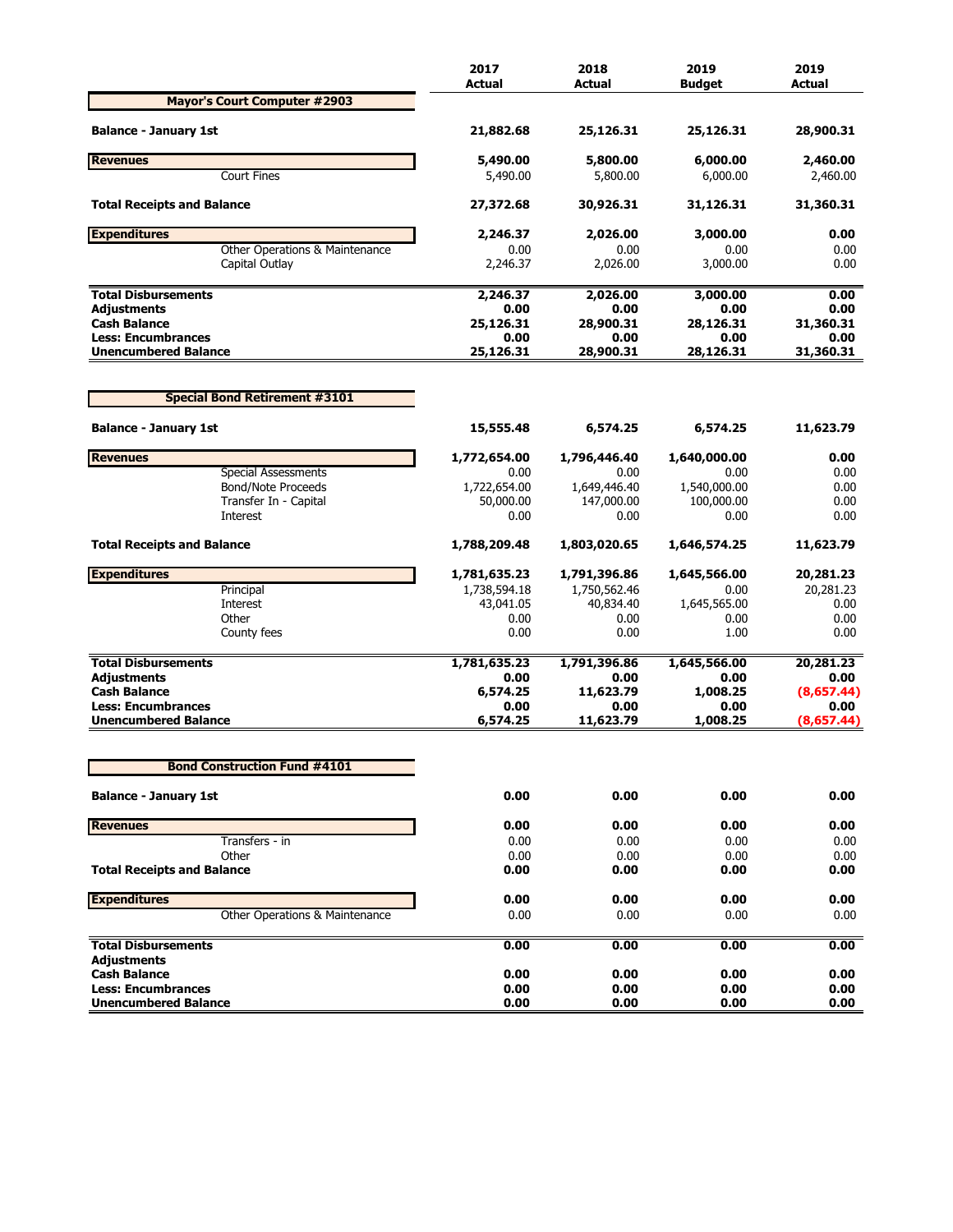|                                                        | 2017<br><b>Actual</b>   | 2018<br><b>Actual</b> | 2019<br>Budget          | 2019<br><b>Actual</b> |
|--------------------------------------------------------|-------------------------|-----------------------|-------------------------|-----------------------|
| <b>Issue I and II - Capital Funds #4201</b>            |                         |                       |                         |                       |
| <b>Balance - January 1st</b>                           | 0.00                    | 0.00                  | 0.00                    | 0.00                  |
| <b>Revenues</b>                                        | 0.00                    | 0.00                  | 0.00                    | 0.00                  |
| <b>Special Assessments</b>                             | 0.00                    | 0.00                  | 0.00                    | 0.00                  |
| Other                                                  | 0.00                    | 0.00                  | 0.00                    | 0.00                  |
| Transfer -In<br><b>Total Receipts and Balance</b>      | 0.00                    | 0.00                  | 0.00                    | 0.00                  |
| <b>Expenditures</b>                                    | 0.00                    | 0.00                  | 0.00                    | 0.00                  |
| Sreets, Sidewalks, Highways & Curbs                    | 0.00                    | 0.00                  | 0.00                    | 0.00                  |
| Dunham - Water & Sewer                                 | 0.00                    | 0.00                  | 0.00                    | 0.00                  |
| <b>Transfers Out</b>                                   | 0.00                    | 0.00                  | 0.00                    | 0.00                  |
| Adjustments                                            |                         |                       |                         |                       |
| <b>Total Disbursements</b><br><b>Adiustments</b>       | 0.00                    | 0.00                  | 0.00                    | 0.00                  |
| <b>Cash Balance</b>                                    | 0.00                    | 0.00                  | 0.00                    | 0.00                  |
| <b>Less: Encumbrances</b>                              | 0.00                    | 0.00                  | 0.00                    | 0.00                  |
| <b>Unencumbered Balance</b>                            | 0.00                    | 0.00                  | 0.00                    | 0.00                  |
|                                                        |                         |                       |                         |                       |
| <b>Capital Improvement Fund #4901</b>                  |                         |                       |                         |                       |
| <b>Balance - January 1st</b>                           | 167,353.96              | 47,677.43             | 47,677.43               | 229,984.74            |
| <b>Revenues</b>                                        | 517,574.91              | 436,952.71            | 1,509,935.00            | 85,940.00             |
| Grants                                                 | 16,687.66               | 0.00                  | 849,200.00              | 0.00                  |
| Interest                                               | 0.00                    | 0.00                  | 0.00                    | 0.00                  |
| Other                                                  | 25,336.00               | 289,733.72            | 20,000.00               | 85,940.00             |
| <b>Sewer Fees</b><br>Transfers - in                    | 15,551.25<br>460,000.00 | 0.00<br>147,218.99    | 20,735.00<br>620,000.00 | 0.00<br>0.00          |
| <b>Total Receipts and Balance</b>                      | 684,928.87              | 484,630.14            | 1,557,612.43            | 315,924.74            |
|                                                        |                         |                       |                         |                       |
| <b>Expenditures</b>                                    | 637,251.44              | 254,645.40            | 1,434,200.00            | 81,234.50             |
| Capital Outlay<br>Advances - Out                       | 587,251.44              | 107,645.40            | 1,334,200.00            | 81,234.50             |
| Transfer - Out/Debt Service                            | 0.00<br>50,000.00       | 0.00<br>147,000.00    | 0.00<br>100,000.00      | 0.00<br>0.00          |
| <b>Total Disbursements</b>                             |                         |                       |                         |                       |
| <b>Adiustments</b>                                     | 637,251.44<br>0.00      | 254,645.40<br>0.00    | 1,434,200.00<br>0.00    | 81,234.50<br>0.00     |
| <b>Cash Balance</b>                                    | 47,677.43               | 229,984.74            | 123,412.43              | 234,690.24            |
| <b>Less: Encumbrances</b>                              | 0.00                    | 282.10                | 0.00                    | 89,721.50             |
| <b>Unencumbered Balance</b>                            | 47,677.43               | 229,702.64            | 123,412.43              | 144,968.74            |
|                                                        |                         |                       |                         |                       |
| <b>Veteran's Memorial Fund #4902</b>                   |                         |                       |                         |                       |
| <b>Balance - January 1st</b>                           | 5,772.51                | 3,403.50              | 3,403.50                | 3,661.76              |
| <b>Revenues</b>                                        | 1,243.56                | 701.85                | 500.00                  | 249.87                |
| Transfers - in                                         | 521.78                  | 0.00                  | 0.00                    | 0.00                  |
| Other                                                  | 721.78                  | 701.85                | 500.00                  | 249.87                |
| <b>Total Receipts and Balance</b>                      | 7,016.07                | 4,105.35              | 3,903.50                | 3,911.63              |
| <b>Expenditures</b>                                    | 3,090.79                | 443.59                | 500.00                  | 0.00                  |
| Other Operations & Maintenance<br><b>Transfers Out</b> | 3,090.79                | 443.59                | 500.00                  | 0.00                  |
| <b>Total Disbursements</b>                             | 3,090.79                | 443.59                | 500.00                  | 0.00                  |
| <b>Adjustments</b>                                     | 0.00                    | 0.00                  | 0.00                    | 0.00                  |
| <b>Cash Balance</b>                                    | 3,925.28                | 3,661.76              | 3,403.50                | 3,911.63              |
| <b>Less: Encumbrances</b>                              | 0.00                    | 0.00                  | 0.00                    | 0.00                  |
| <b>Unencumbered Balance</b>                            | 3,925.28                | 3,661.76              | 3,403.50                | 3,911.63              |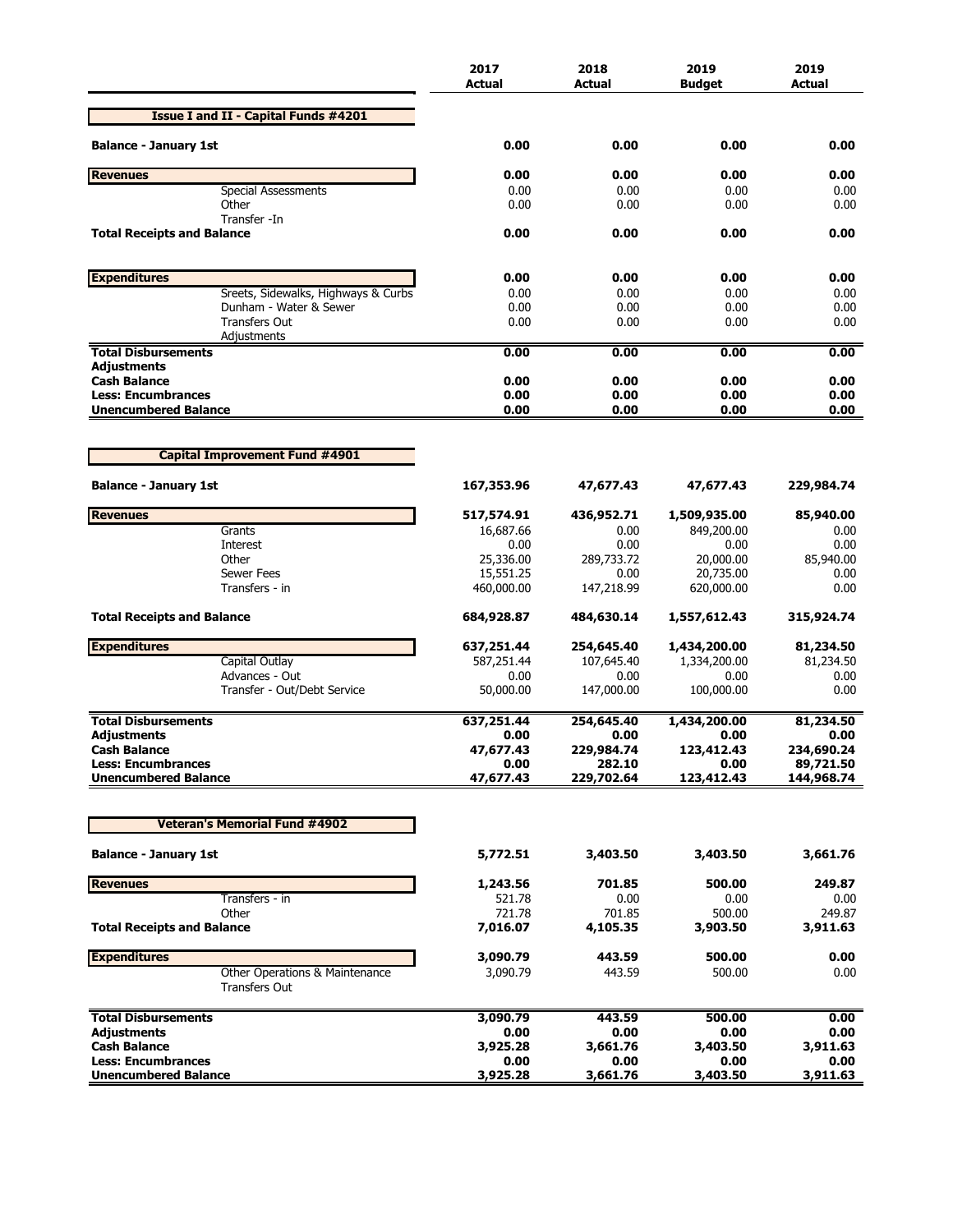|                                                          | 2017              | 2018              | 2019              | 2019              |
|----------------------------------------------------------|-------------------|-------------------|-------------------|-------------------|
| <b>Building Bond Fund #7001</b>                          | <b>Actual</b>     | Actual            | <b>Budget</b>     | Actual            |
|                                                          |                   |                   |                   |                   |
| <b>Balance - January 1st</b>                             | 0.00              | 0.00              | 0.00              | 0.00              |
| <b>Revenues</b>                                          | 0.00              | 0.00              | 0.00              | 0.00              |
| Transfers - in                                           | 0.00              | 0.00              | 0.00              | 0.00              |
| Other                                                    | 0.00              | 0.00              | 0.00              | 0.00              |
| <b>Total Receipts and Balance</b>                        | 0.00              | 0.00              | 0.00              | 0.00              |
| <b>Expenditures</b>                                      | 0.00              | 0.00              | 0.00              | 0.00              |
| Other Operations & Maintenance                           | 0.00              | 0.00              | 0.00              | 0.00              |
| <b>Transfers Out</b>                                     | 0.00              | 0.00              | 0.00              | 0.00              |
| <b>Total Disbursements</b>                               | 0.00              | 0.00              | 0.00              | 0.00              |
| <b>Cash Balance</b>                                      | 0.00              | 0.00              | 0.00              | 0.00              |
| <b>Less: Encumbrances</b>                                | 0.00              | 0.00              | 0.00              | 0.00              |
| <b>Unencumbered Balance</b>                              | 0.00              | 0.00              | 0.00              | 0.00              |
| <b>Unclaimed Monies #9101</b>                            |                   |                   |                   |                   |
|                                                          |                   |                   |                   |                   |
| <b>Balance - January 1st</b>                             | 50.00             | 50.00             | 50.00             | 50.00             |
| <b>Revenues</b>                                          | 0.00              | 0.00              | 0.00              | 0.00              |
| Other                                                    | 0.00              | 0.00              | 0.00              | 0.00              |
| <b>Total Receipts and Balance</b>                        | 50.00             | 50.00             | 50.00             | 50.00             |
|                                                          |                   |                   |                   |                   |
| <b>Expenditures</b>                                      | 0.00              | 0.00              | 0.00              | 0.00              |
| Other Operations & Maintenance                           | 0.00              | 0.00              | 0.00              | 0.00              |
| <b>Total Disbursements</b>                               | 0.00              | 0.00              | 0.00              | 0.00              |
| <b>Adjustments</b>                                       | 0.00              | 0.00              | 0.00              | 0.00              |
| <b>Cash Balance</b>                                      | 50.00             | 50.00             | 50.00             | 50.00             |
| <b>Less: Encumbrances</b><br><b>Unencumbered Balance</b> | 50.00             | 50.00             | 50.00             | 50.00             |
|                                                          |                   |                   |                   |                   |
|                                                          |                   |                   |                   |                   |
| <b>Building Bonds #9901</b>                              |                   |                   |                   |                   |
| <b>Balance - January 1st</b>                             | 126,071.23        | 129,021.23        | 129,021.23        | 138,176.07        |
| <b>Revenues</b>                                          | 5,000.00          | 13,279.84         | 0.00              | 27,500.00         |
| Other                                                    | 5,000.00          | 13,279.84         | 0.00              | 27,500.00         |
| <b>Total Receipts and Balance</b>                        | 131,071.23        | 142,301.07        | 129,021.23        | 165,676.07        |
|                                                          |                   |                   |                   |                   |
| <b>Expenditures</b>                                      | 2,050.00          | 4,125.00          | 0.00              | 0.00              |
| Other Operations & Maintenance                           | 2,050.00          | 4,125.00          | 0.00              | 0.00              |
| <b>Total Disbursements</b>                               | 2,050.00          | 4,125.00          | 0.00              | 0.00              |
| <b>Adjustments</b>                                       | 0.00              | 0.00              | 0.00              | 0.00              |
| <b>Cash Balance</b>                                      | 129,021.23        | 138,176.07        | 129,021.23        | 165,676.07        |
| <b>Less: Encumbrances</b>                                | 0.00              | 0.00              | 0.00              | 0.00              |
| <b>Unencumbered Balance</b>                              | 129,021.23        | 138,176.07        | 129,021.23        | 165,676.07        |
|                                                          |                   |                   |                   |                   |
| <b>Mayor's Court - 9902</b>                              |                   |                   |                   |                   |
| <b>Balance - January 1st</b>                             | 28,686.94         | 27,324.26         | 27,324.26         | 34,996.35         |
| <b>Revenues</b>                                          | 302,636.65        | 296,410.70        | 0.00              | 117,183.00        |
| Other                                                    | 302,636.65        | 296,410.70        | 0.00              | 117,183.00        |
| <b>Total Receipts and Balance</b>                        | 331,323.59        | 323,734.96        | 27,324.26         | 152,179.35        |
| <b>Expenditures</b>                                      | 303,999.33        | 288,738.61        | 0.00              | 118,272.58        |
| Other Operations & Maintenance                           | 303,999.33        | 288,738.61        | 0.00              | 118,272.58        |
| <b>Total Disbursements</b>                               | 303,999.33        | 288,738.61        | 0.00              | 118,272.58        |
| <b>Adjustments</b>                                       | 0.00              | 0.00              | 0.00              | 0.00              |
| <b>Cash Balance</b><br><b>Less: Encumbrances</b>         | 27,324.26<br>0.00 | 34,996.35<br>0.00 | 27,324.26<br>0.00 | 33,906.77<br>0.00 |
| <b>Unencumbered Balance</b>                              | 27,324.26         | 34,996.35         | 27,324.26         | 33,906.77         |